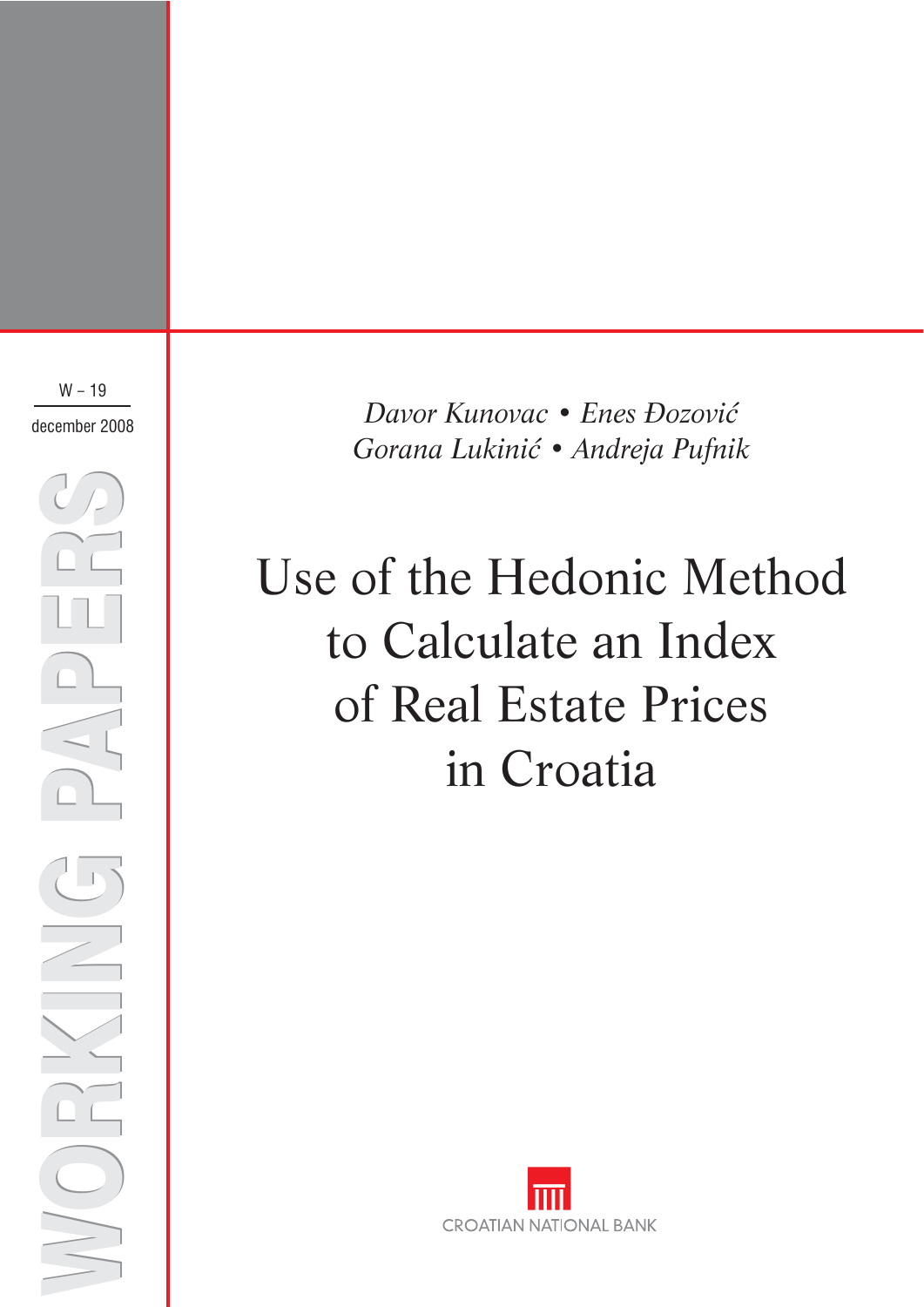# Use of the Hedonic Method to Calculate an Index of Real Estate Prices in Croatia

Davor Kunovac davor.kunovac@hnb.hr

Enes Đozović enes.dozovic@hnb.hr

Gorana Lukinić gorana.lukinic@hnb.hr

Andreja Pufnik andreja.pufnik@hnb.hr

The views expressed in this paper are not necessarily the views of the Croatian National Bank.

December 2008

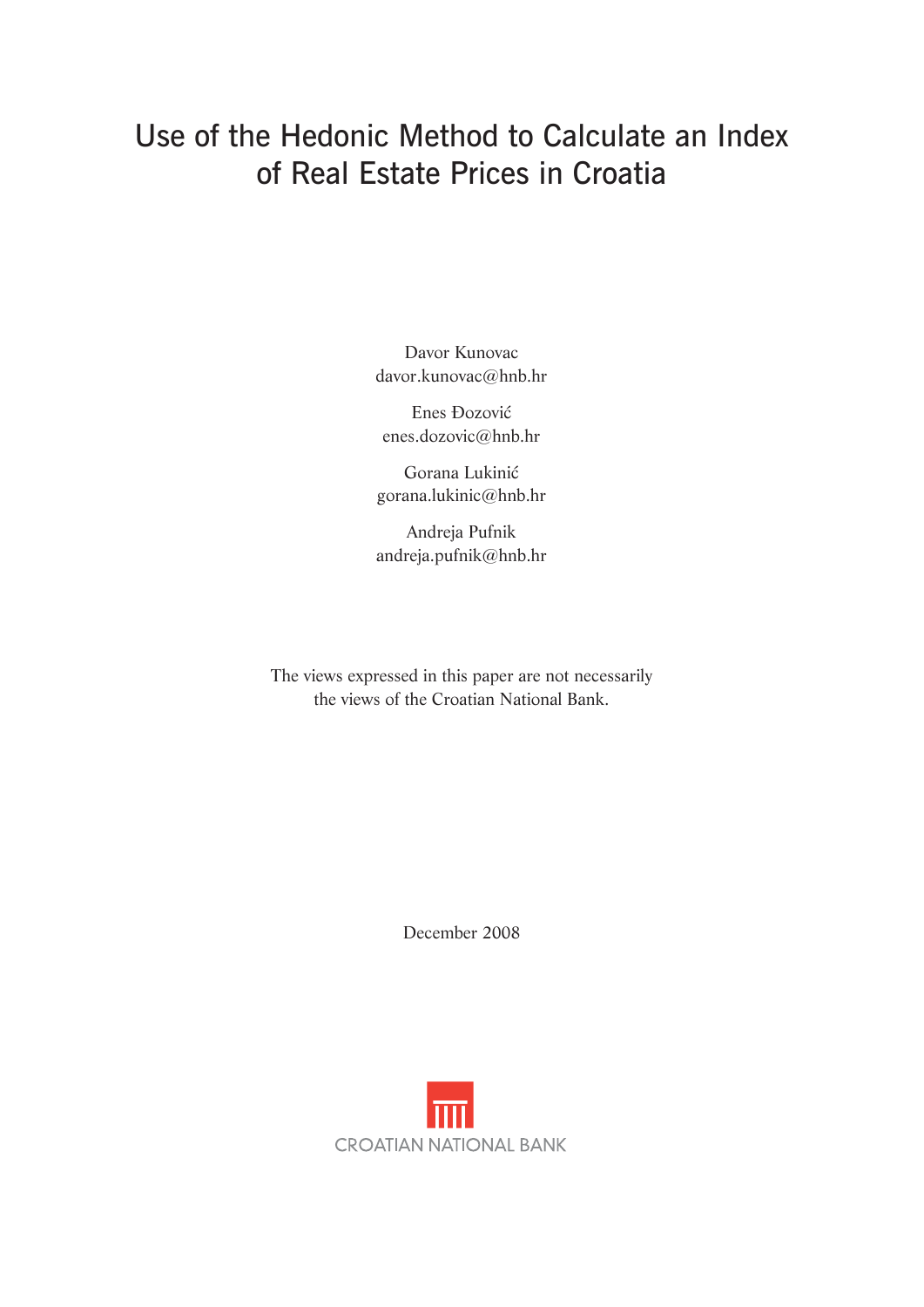*Publisher:* Croatian National Bank Publishing Department Trg hrvatskih velikana 3, 10002 Zagreb Phone: 385-1-4564-555 Contact phone: 385-1-4565-006 Fax: 385-1-4564-687

*Website:* http://www.hnb.hr

*Editor-in-chief:* Evan Kraft

*Editorial board:* Ljubinko Jankov Gordi Sušić Maroje Lang Boris Vujčić

*Editor:* Romana Sinković

*Translation:* Maja Povšić Cakić

*Technical editor:* Gordana Bauk

*Printed by:* Kratis d.o.o., Zagreb

Those using data from this publication are requested to cite the source. Any additional corrections that might be required will be made in the web site version.

Printed in 350 copies

ISSN 1331–8586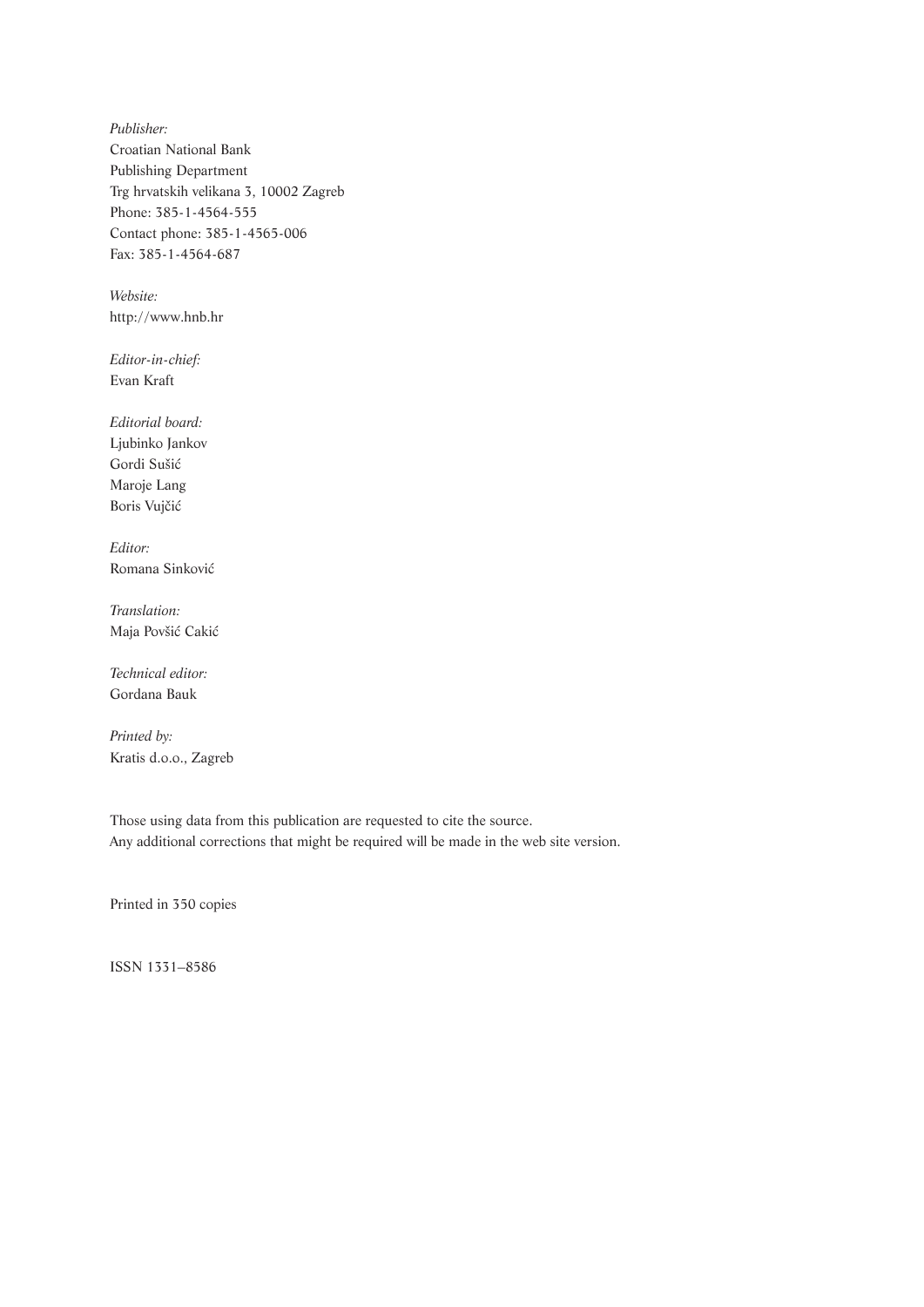## Use of the Hedonic Method to Calculate an Index of Real Estate Prices in **Croatia**

Davor Kunovac, Enes Đozović, Gorana Lukinić, Andreja Pufnik

## **Abstract**

Due to the significant impact that real estate prices may have on overall economic developments, it is necessary to create a reliable index for monitoring the movements of real estate prices. This paper presents the hedonic method, which enables the creation of a real estate price index that in addition to the price takes into account the characteristics of real estate and provides for the estimation of *pure* change in the price of residential real estate between two points in time. This paper also strives to answer several interesting questions such as: has the sharp increase of real estate prices resulted in the purchase of smaller dwellings, how has the growth of real estate prices affected real demand for housing loans and can databases containing the asking prices of real estate be used to create a reliable real estate price index? This paper also indicates the possibility of the estimated regression model being used in the creation of an expert system for assessment of real estate prices of known characteristics.

**JEL:** D11, C43, R31

**Keywords:** hedonic index, real estate price index, real estate market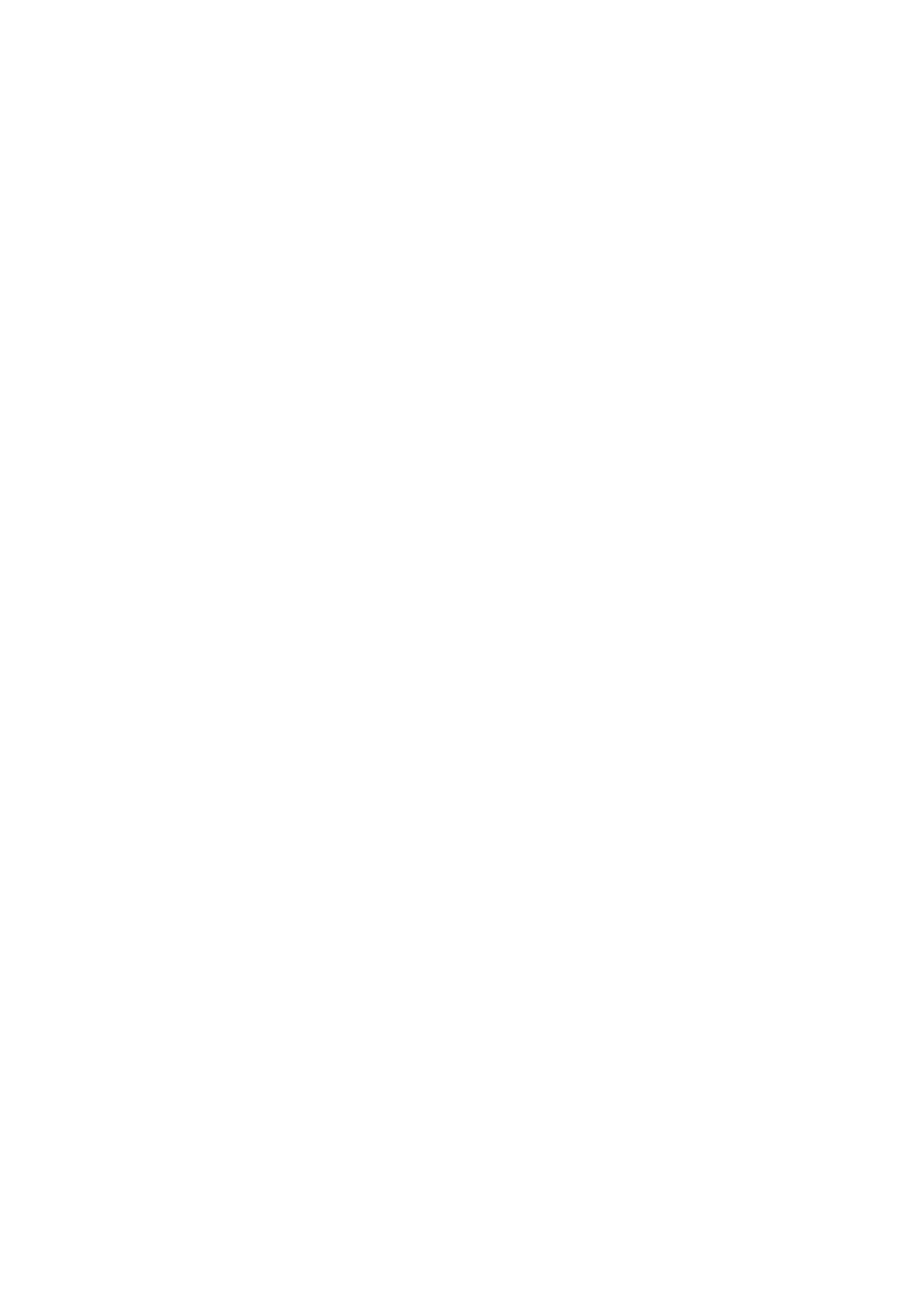## **Contents**

| 3.2 Time Dummy Index as One of the Sub-types of a Hedonic Real Estate Price Index. 13                                                                |
|------------------------------------------------------------------------------------------------------------------------------------------------------|
| 4.1 How Has the Registered Rise in Real Estate Prices Affected the Average                                                                           |
| 4.2 How Has the Rise in Real Estate Prices Affected Real Demand for                                                                                  |
| 4.3 How Has the Difference between Asking and Achieved Prices of Real Estate                                                                         |
| 4.4 Can the Elements of the Analysis Carried out in this Paper be Used for the<br>Creation of an Expert System for the Computation of Prices of Real |
|                                                                                                                                                      |
| Database for the Calculation of a Hedonic Real Estate Price Index in Croatia 25                                                                      |
|                                                                                                                                                      |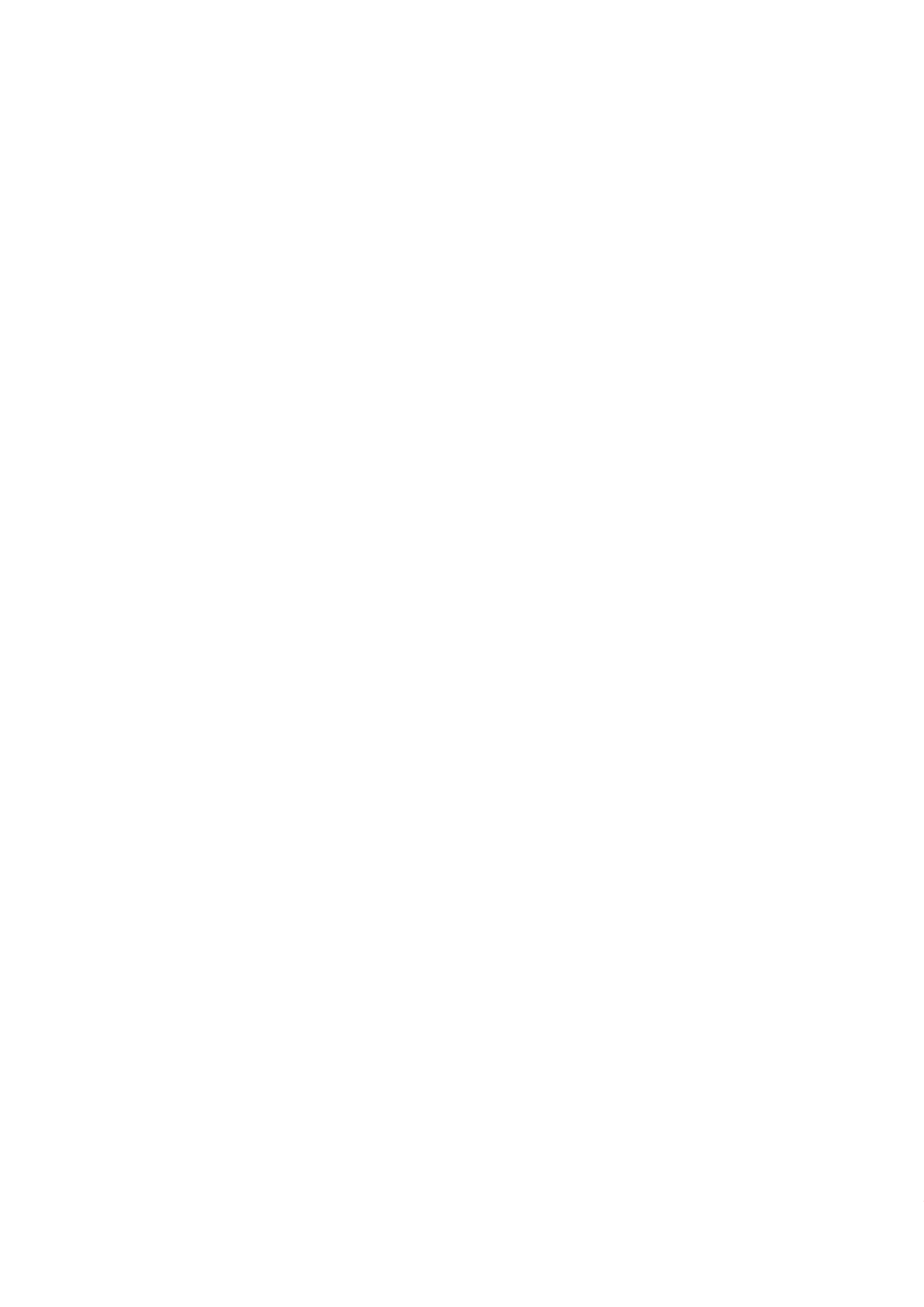## 1 Introduction

Awareness of the importance of the close monitoring of developments in the real estate market has grown over the years in line with the realisation of the impact such movements can have on overall economic developments. Particular stress is placed on the importance of appropriate monitoring of movements in the prices of residential real estate. Residential real estate makes up a major share of households' assets, with expenses relating to housing costs (rent costs and repayment of housing loans) accounting for a substantial share of the overall expenses of households. Accordingly, changes in the prices of residential real estate, rent and interest rates on housing loans greatly affect movements in asset value and in the income and expenditures of households, and thus the movement of aggregate demand and inflation. Prices of residential real estate are susceptible to changes in interest rates, i.e. to changes in the degree to which the monetary policy is restrictive, or expansionary, and can thus affect the monetary policy transmission mechanism. In addition, rent prices should be closely monitored because they have a direct impact on the movement of consumer price inflation since rent prices are included in the basket for the calculation of the consumer price index. Analyses in mature market economies have shown that sizeable fluctuations in the prices of residential real estate affect financial and business cycles, as well as financial stability.

Reliable data are one of the preconditions for appropriate analysis of developments in the real estate market. Real estate price statistics in Croatia are underdeveloped and available statistical data regarding this area need to be improved. However, it should be borne in mind that the calculation of a real estate price index is not an easy endeavour, which is made additionally difficult by the very characteristics of the real estate market. There are more methodological problems in the calculation of the real estate price indices than in the calculation of the majority of other price indices. The main reason for this is that it is impossible to monitor the movement of the price of a housing unit on a continuous basis. A real estate price index should indicate the change in the price of residential real estate of unchanged quality at a given location. Residential real estate, however, is very heterogeneous in terms of size and qualitative and locational characteristics. Therefore, the principle of *pure* price comparison is very difficult to meet in the calculation of a real estate price index. In addition, the price of real estate cannot be determined unless the real estate is sold, because the price is usually determined in the course of negotiations or at auctions, while the price at which it is advertised is not necessarily an adequate indicator of its final selling price. An additional difficulty is that real estate is not sold very often.

One of the methods recommended for the calculation of real estate price indices is hedonic regression. The main objective of this paper is to create a real estate price index using the hedonic method, which enables the assessment of the *pure* price change of real estate at two points in time, that is, purified of the effects of price changes arising from changes in the qualitative and locational characteristics of real estate sold within a relevant period compared with the previous period. A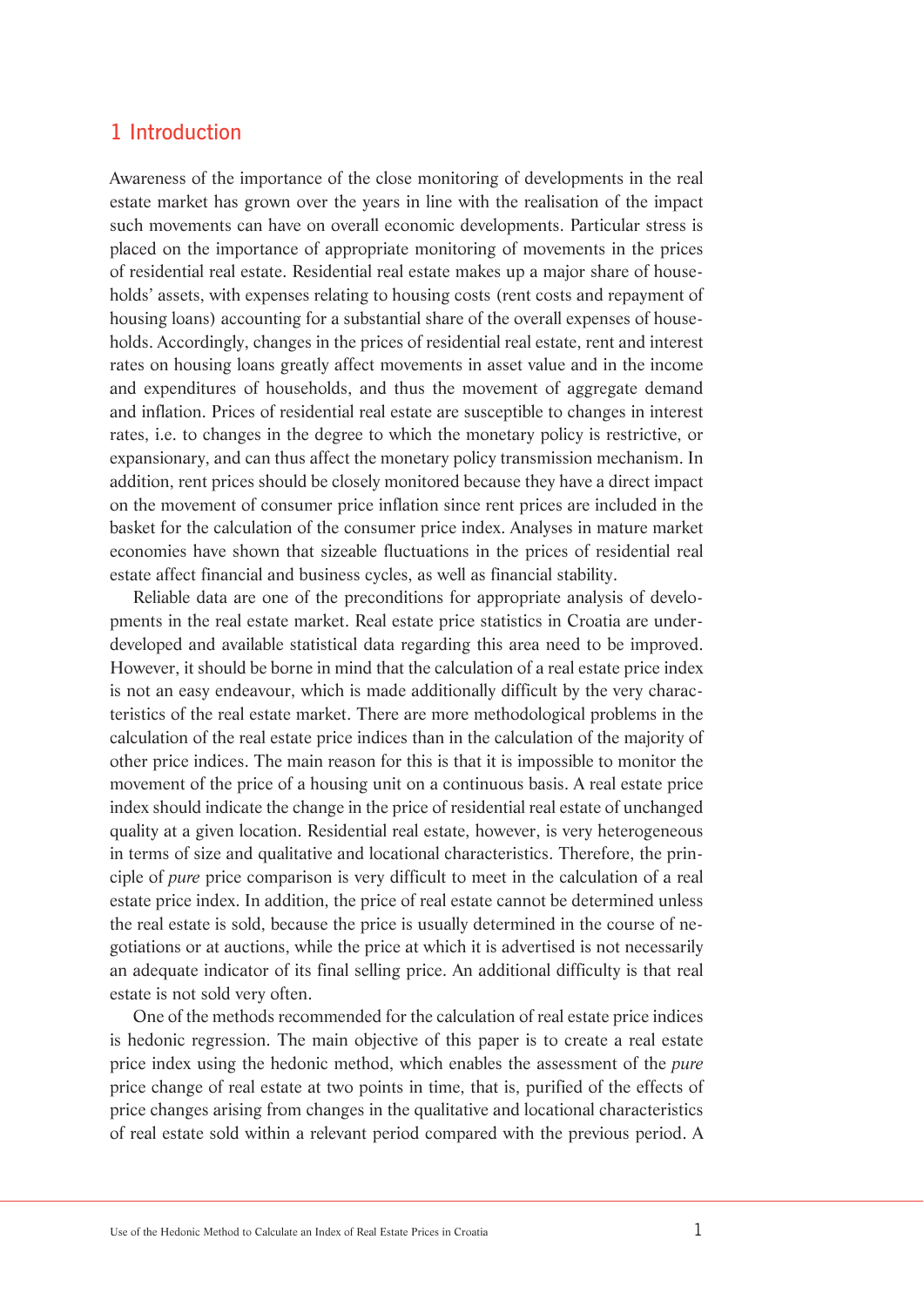brief overview of the characteristics of the real estate market in Croatia and of key factors affecting the supply and demand, and thus the movement of real estate prices, is given at the beginning of the paper. The paper goes on to present the main characteristics of the hedonic method for calculating the real estate price index. It demonstrates how the real estate price index of real estate of known characteristics is calculated by using one variant of the hedonic method. Finally, annual price indexes are calculated for four geographically identified real estate sub-markets or *regions*, the City of Zagreb, the Adriatic Coast, Other-urban, Other-rural, which the authors assessed as being characterised by the minimum required homogeneity of real estate characteristics. The *regional* indices are then aggregated to calculate the hedonic real estate price index for Croatia.

In addition to the calculation of the real estate price index, this paper strives to answer several interesting questions:

- 1 How has the rise in real estate prices affected the average floor space of purchased real estate?
- 2 How has the rise in real estate prices affected real demand for housing loans?
- 3 How has the difference between asking and achieved prices of real estate been distributed? This is important for verifying the potential usefulness of real estate databases that register only asking prices, such as data from the press, data from commercial agents, and so on.

Finally, an answer is provided to the following question:

4 Can elements of the analysis carried out in this paper be used for the creation of an expert system for calculating the prices of real estate of known characteristics? There would be a wide scope for the application of such a system: bank supervision, tax administration, etc.

## 2 Real Estate Market in Croatia

The real estate market in Croatia has been growing more active. It may be noticed that dwelling construction has been recovering, that housing loans play a huge role in the growth of bank placements and that real estate prices are growing. Further in this paper we will strive to describe some of the more important characteristics of the Croatian real estate market and the key factors affecting changes in real estate supply and demand, and thus the movement of real estate prices.

The real estate market in Croatia<sup>1</sup> started developing more rapidly in the mid 1990s after the end of the Homeland War, with the restructuring of ownership relationships and the more intensive sale of dwellings occupied by holders of tenancy rights<sup>2</sup> paving the way. The sale of state-owned dwellings under favourable conditions resulted in there being a large share of privately owned dwellings as compared

<sup>1</sup> For more details on the characteristics of the real estate market in Croatia see Bežovan (2004), Tica (2002) and Mihaljek (2005).

<sup>2</sup> By end-2005, 318,011 dwellings were sold to holders of tenancy rights (Statistical Yearbook 2006).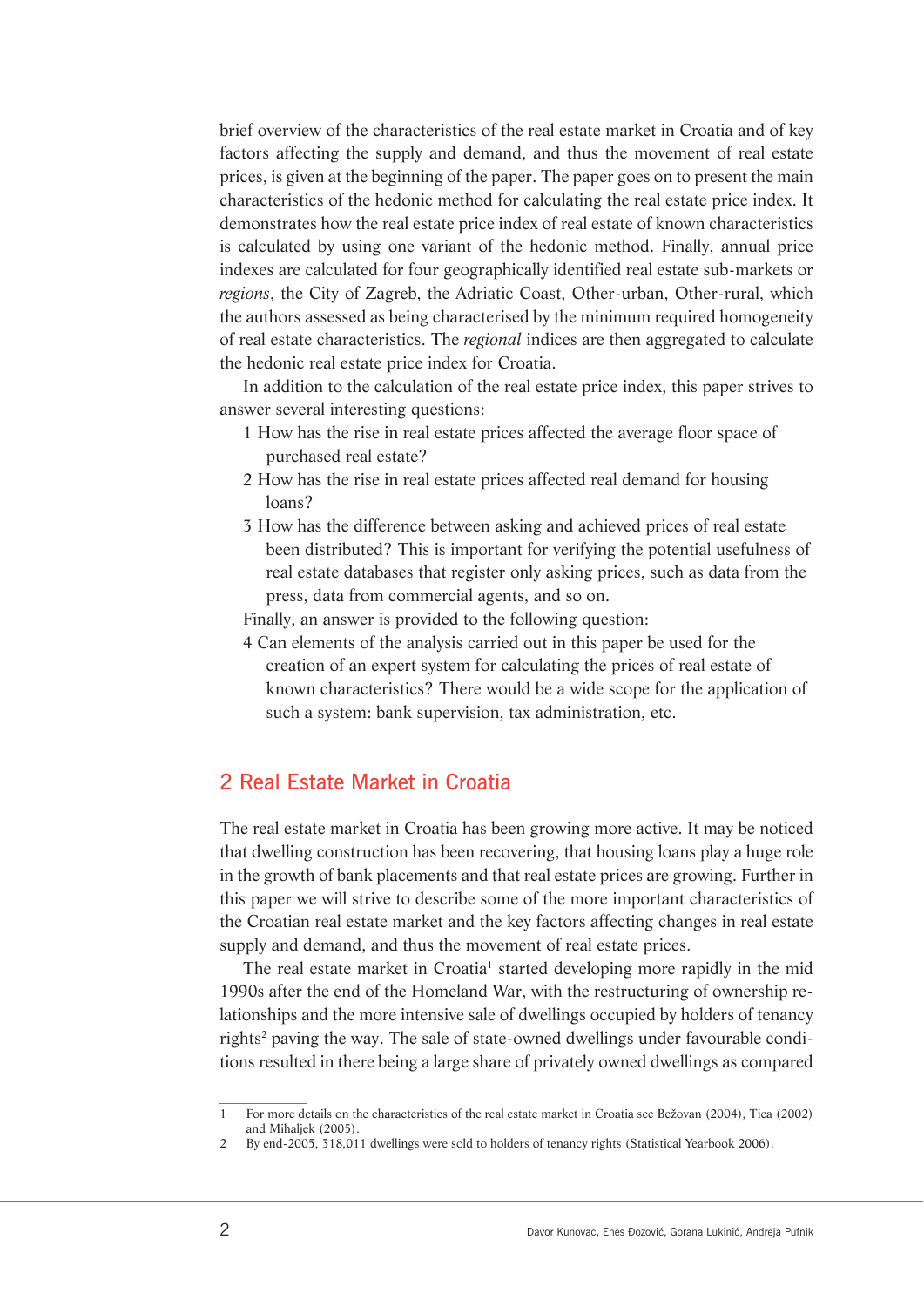to the overall number of dwellings. According to the 2001 census, 96% of the total of 1.4 million permanently occupied dwellings were owned by households and 86% were owner-occupied. Data for certain Central and Eastern European Countries also indicate relatively high owner occupancy (Figure 1), with Lithuania, Estonia, Bulgaria and Hungary leading the way. In contrast, in most developed countries, as well as in some new EU members, like the Czech Republic, Latvia, Slovakia and Poland, the share of owner-occupied dwellings is much smaller.

The importance of this indicator lies in its reflection of the intensity of the possible impact of changes in real estate prices on the wealth and income of households. The growth of real estate prices increases the wealth of real estate owners, enabling them to use real estate as collateral for additional borrowing, i.e. a rise in consumption. Accordingly, the considerable portion of dwellings that are privately owned in Croatia indicates the real possibility of movements in the real estate market spilling over to household borrowing and consumption.

Before discussing the basic characteristics of the real estate market in Croatia one should review the available data on real estate supply. According to the 2001 census, the number of households in Croatia was higher than the number of occupied dwellings, indicating a shortage.<sup>3</sup> At the same time, however, there were



**Figure 1** Share of Owner-occupied Dwellings

Note: Data for Sweden refer to 1990, data for Slovakia, Belgium, Portugal, Italy, Romania, Greece and Spain refer to 1991, data for Cyprus refer to 1992, data for Poland, Slovenia, Great Britain and Hungary refer to 1996, data for Germany, the Czech Republic, Latvia and Bulgaria refer to 1998, data for France and the USA to 1999, data for the Netherlands, Denmark, Austria, Finland, Estonia and Lithuania refer to 2000, while data for Ireland and Croatia refer to 2001. Source: CBS, *Statistical Yearbook 2005*.

<sup>3</sup> In 2001, there were 1,477,377 households, 1,421,623 occupied dwellings (reflecting the fact that 55,754 households had no dwelling) and 196,633 temporarily unoccupied dwellings.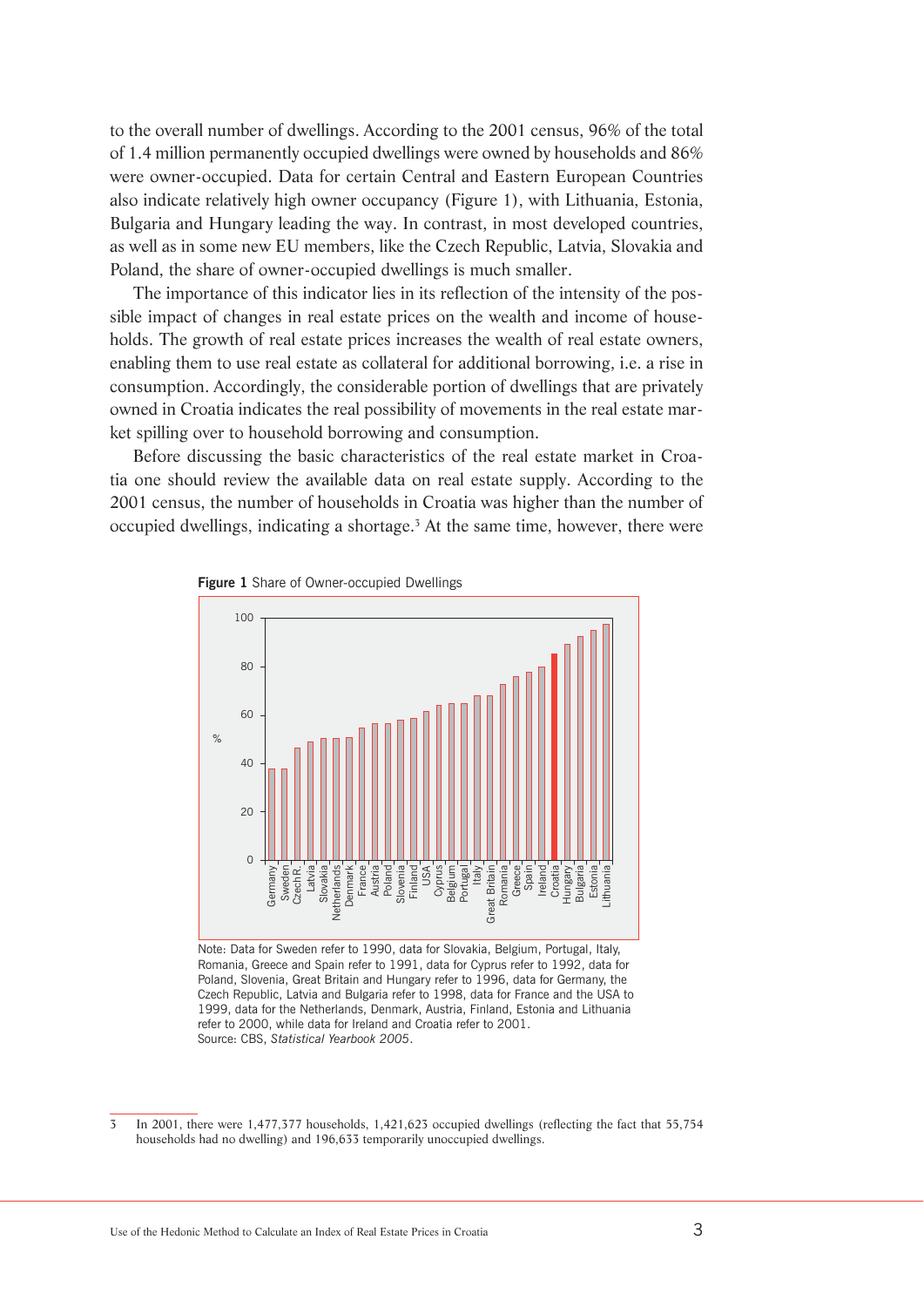many more temporarily unoccupied dwellings,<sup>4</sup> which gives a different image of the supply of residential real estate. If we were to include temporarily unoccupied dwellings in the supply of dwellings in the market, the number of available dwellings would be higher than the number of households.

The number of residential real estate units was partly affected by the Homeland War,<sup>5</sup> during which, understandably, construction of residential real estate (Figure 2) was weak and limited to areas not affected by the war. Construction of dwellings recovered in the second half of 1990s, following the reconstruction of the demolished housing stock. The construction of dwellings has further intensified in the past few years, partly thanks to the housing policy which aims to solve the housing needs of Croatian citizens through the model<sup>6</sup> of publicly subsidised residential construction (POS7 ) but also due to the increasing interest of private entrepreneurs who recognised the profit-making opportunities in this segment. The latest available data indicate a much higher number of completed dwellings in Croatia in 2005 in comparison with the mid 1990s but still below the figures from early 1980s.

In order to obtain the best possible overview of the situation in the construction of dwellings, it is useful to compare the data available with the relevant data for other countries. Accordng to the average number of completed dwellings per



**Figure 2** Completed Dwellings for Permanent Residence

Source: CBS, *Statistical Yearbook 2007*.

<sup>4</sup> Temporarily unoccupied dwellings are new, still not occupied dwellings, or dwellings that have been vacated for reasons of relocation or construction works, dwellings that are temporarily unoccupied because they are intended to be sold or let out and dwellings of households that live in another dwelling or at another address, or in another settlement, while the dwelling is temporarily not used or let out.

<sup>5</sup> In the period between 1991 and 1998, over 22 thousand of dwellings were demolished (Statistical Yearbook 1997, Statistical Yearbook 2000).

<sup>6</sup> For more details on housing finance models in Croatia see Tepuš (2004).

Applied as of 11 November 2001, following the adoption of the Act on Subsidised Residential Construction (Official Gazette 109/2001).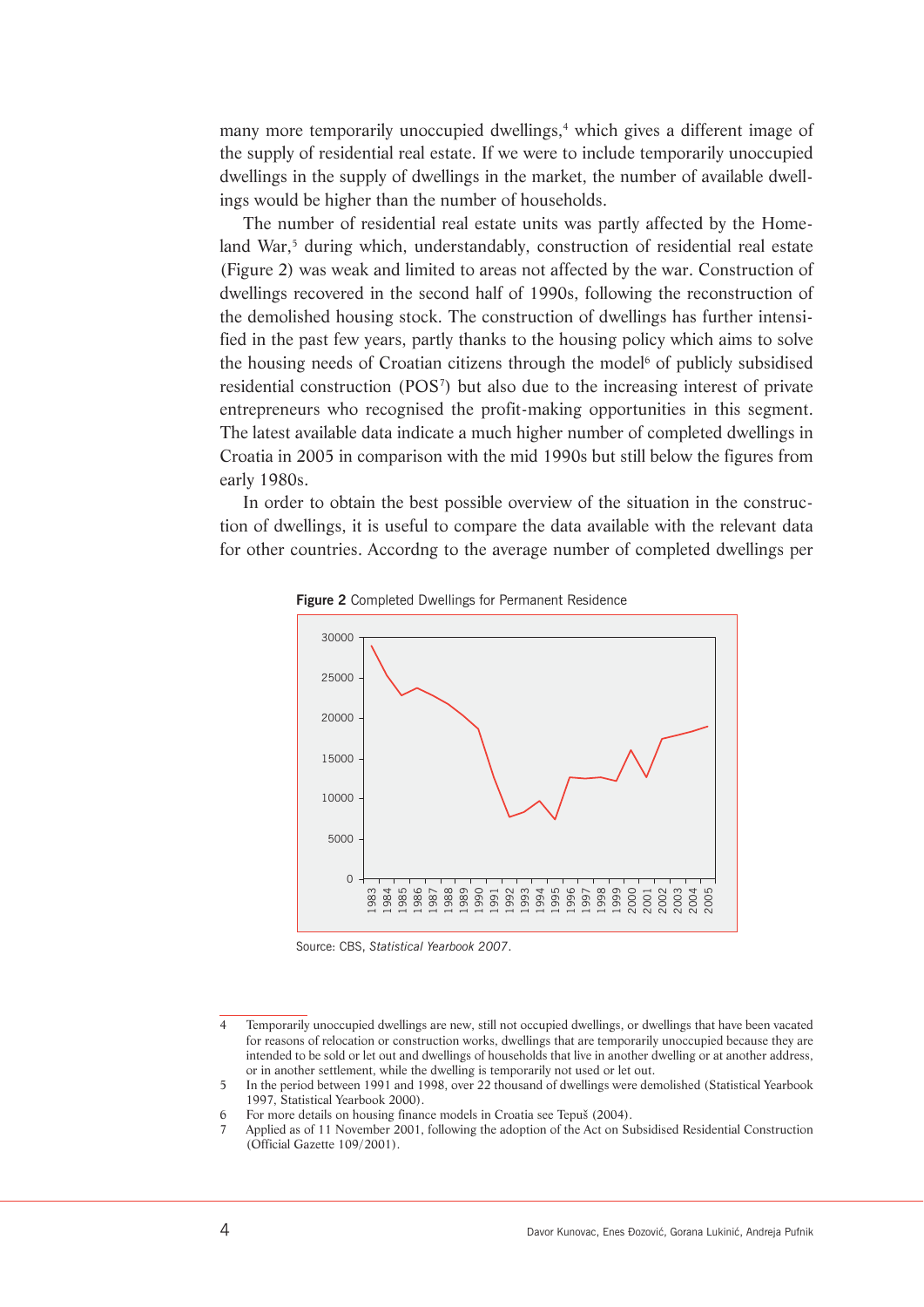one thousand inhabitants (Figure 3) Croatia is placed in the middle of a group of selected countries, lagging behind the old EU members. Nevertheless, construction of dwellings is more vigorous in Croatia than in many new EU member states. This rise becomes evident if we compare construction dynamics year by year. By the number of completed dwellings per 1000 inhabitants, Croatia took the last place among the group of new EU members from Central Europe (Slovenia, Hungary, the Czech Republic, Slovakia and Poland) in 1993, climbing to the third place in 1997, while in 2002 it built more dwellings than any of the mentioned countries. Croatia continues to lag behind the developed EU countries, although this difference decreased to a certain extent during the period under review.



**Figure 3** Number of Completed Dwellings per 1000 Inhabitants

Note: The figure was obtained as the average for 1993, 1997 and 2002, for which data were available, except for Italy, France, Luxembourg and Greece, for which only 1993 and 1997 data were available.

Sources: For Croatia, CBS; for other countries Annual Bulletin of Housing Statistics for Europe and North America 2004 (www.unece.org/hlm/prgm/hsstat/Bulletin\_04. ht).

The growth of real estate supply has been accompanied by ever-stronger demand, strongly affected in turn by the terms and conditions under which banks grant loans, as banks are the main source of housing finance in Croatia. A relevant factor is that average interest on long-term foreign currency-indexed kuna loans to households fell from 11.0% in 1996 to 6.5% in 2007. Data on interest rates on housing loans to households have been available since 2002, when they averaged 7.8%. In 2006, they dropped to 4.8%, growing mildly ever since. In addition to the decline in interest rates, a favourable contribution to the demand for housing loans came from changes in other financing terms and conditions. Banks now rarely ask for guarantors, accept a wider range of possible instruments of collateral and approve housing loans with longer repayment periods.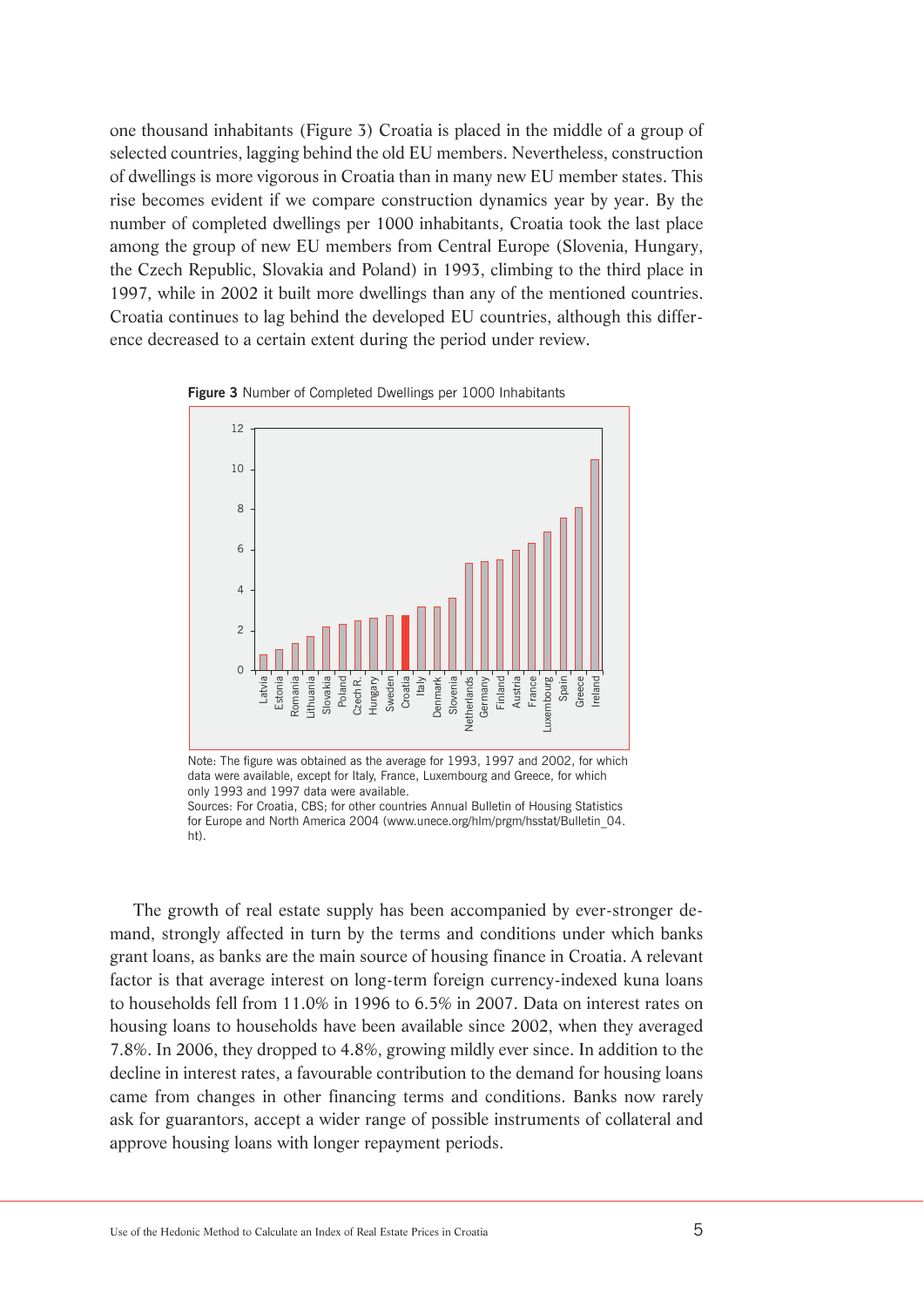

**Figure 4** Annual Rate of Change in Housing Loans and Interest Rates on Housing Loans

Due to the rise in real estate prices and increasingly more favourable terms and conditions under which housing loans are approved, the past few years have seen vigorous growth in the total amount of housing loans granted. Although their annual growth rate at the end of 2007 was lower than the annual growth rate at the end of 2006 (33.9% in December 2006 as compared to the 22.5% in December 2007), it remained high. The share of approved housing loans in the total amount of approved loans to households has been on the rise over the past few years, exceeding 40% at the end of 2007. Nevertheless, this share still remains much lower than in many developed countries. For comparison, housing loans make up over two thirds of total loans approved to households in the eurozone. It should also be noted that bank exposure to the risks of changes in real estate prices and other possible disturbances in the real estate market rises with the increase in the share of housing loans in total loans to households.

Although bank financing is the most frequent model of housing finance in Croatia, one more housing finance model is on the rise, that of borrowing from housing savings banks.<sup>8</sup> They make state-subsidised loans to savers for real estate purchase. Although the share of total housing savings banks' assets in the total banking sector assets is very low (totalling 1.9% at the end of 2007), the growth of housing savings banks' assets over the past years reflects a rise in their importance as a source of finance for the housing needs of Croatian households.

A relatively limited supply of residential real estate and increased availability of housing loans, paired with lower interest rates, are some of the factors that spurred

<sup>8</sup> Housing savings banks became part of the Croatian financial system with the adoption of the Act on Housing Savings and State Incentive to Housing Savings that entered into force on 1 January 1998 (Official Gazette 109/1997). There are five housing savings banks currently operating in Croatia. According to end-2007 data, their total assets stood at HRK 6.4bn. As regards the structure of their sources of funds, the main source of funds of housing saving banks are time deposits, which together with interest, fees and other liabilities make up 95.6% of the total liabilities of housing savings banks.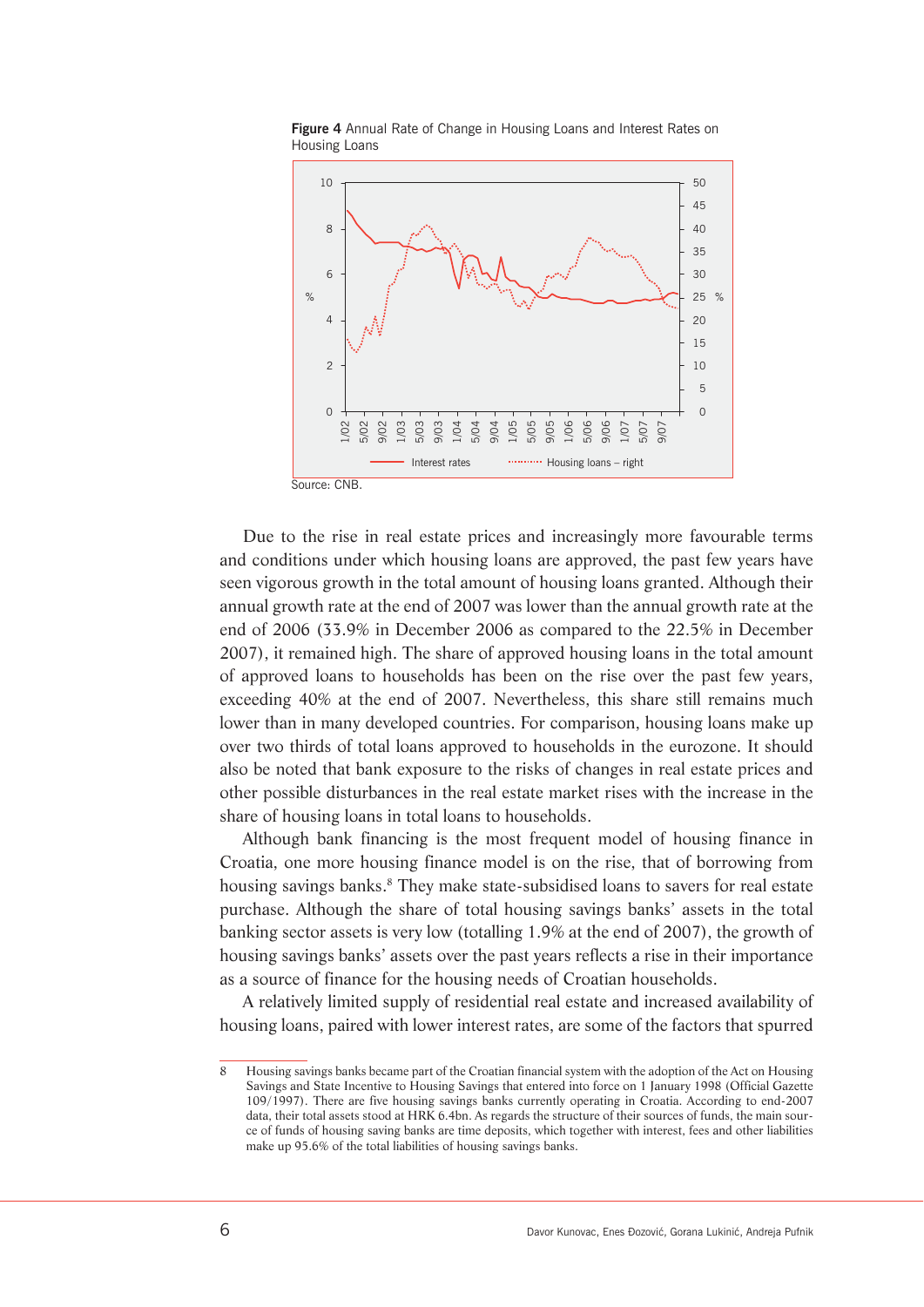

**Figure 5** Total Bank Loans to Households and Housing Loans





the rise of real estate prices in Croatia over the last few years. Of the factors on the demand side that contributed to the rise in real estate prices one should not forget the rise in the standard of living and decrease in unemployment. Nor should the influence of a favourable macroeconomic environment should be neglected, with continued economic growth, low inflation and relatively stable exchange rate over a years-long period supporting the optimistic outlook of households as regards their future income. One should also mention the rising interest of foreigners in the purchase of real estate in Croatia (especially on the Adriatic coast) and expectations of further growth of real estate prices, affected, among other things, by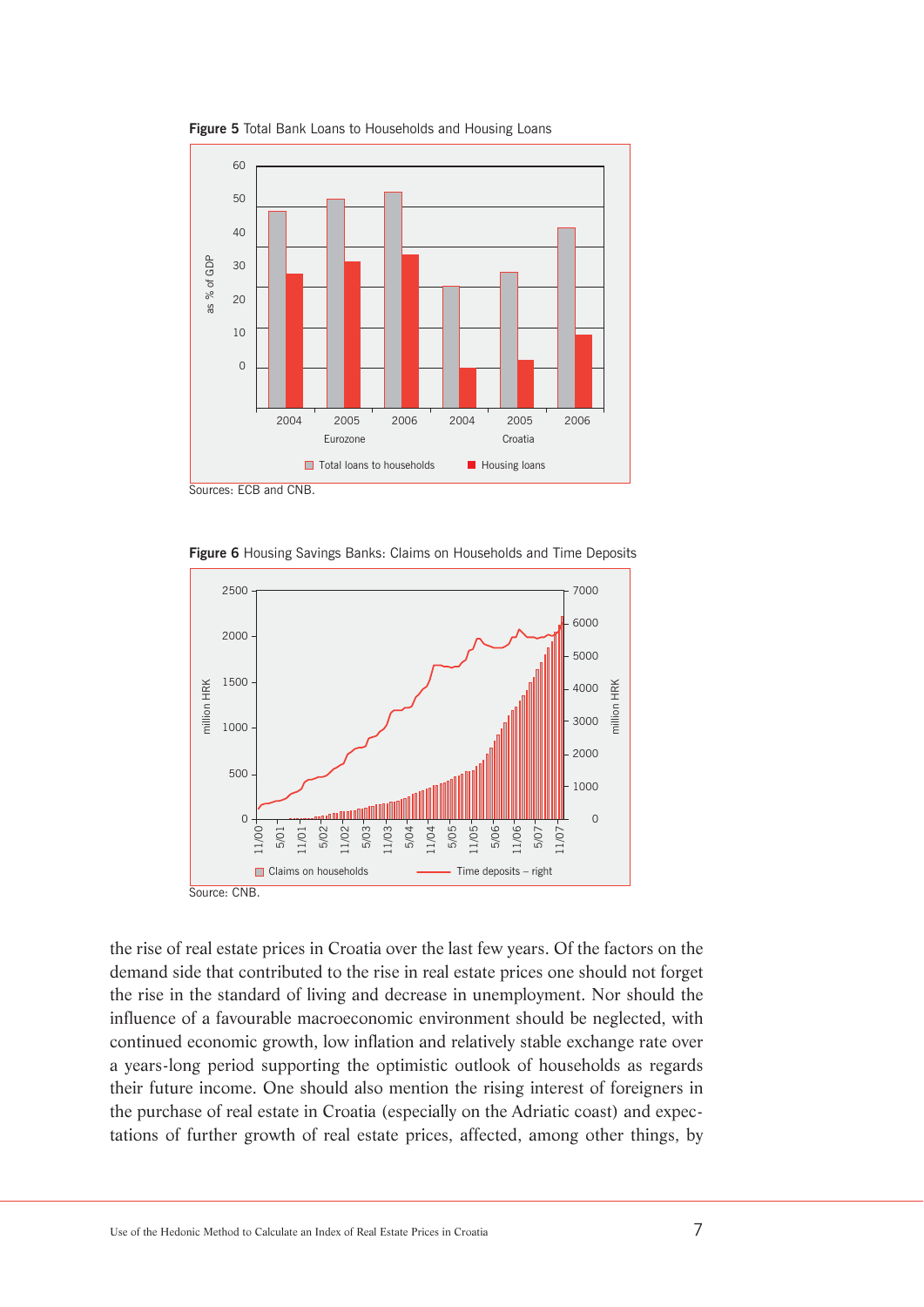Croatia's rapprochement to the EU and the alignment of its legislation with European standards.9



**Figure 7** Indices of Nominal Net Wages, GDP Per Capita and Unemployment,  $1997 = 100$ 

Unbalanced demographic movements and migration from less developed areas to larger regional centres as well as great concentration of the population, especially in the capital, created an imbalance in the supply of and demand for residential real estate. Housing policy in Croatia, subsidised housing savings and the development of the model of subsidised residential construction have been briefly discussed above, while it is noteworthy that a favourable contribution to the demand for real estate also comes from income tax benefits. Interest paid on housing loans and renovation expenses are recognised as expenses allowed for taxation purposes, while first time buyers are exempt from the real estate tax, fully or partially, depending on the size of the dwelling.

The Croatian real estate market is very dynamic when it comes to prices. According to the hedonic price index, the prices of real estate in Croatia rose by 85.9% in the period from 1997 to 2007, growing the most in the last four years. Although still high (9.1%), the annual growth rate of real estate prices in Croatia slowed down in the second half of 2007. This could partly be explained by the slowdown in the annual real growth rate of housing loans in Croatia in 2007, which is one of the indicators of a decrease in demand for real estate. At the same time,

Note: The 2007 GDP per capita is estimated. Source: CBS.

As part of negotiations on the Stabilisation and Association Agreement Croatia undertook fully to open its real estate market to EU citizens within four years from the entry into force of the Agreement, which means in February 2009. Croatia will then permit natural persons who are nationals of the Member States of the European Union to buy real estate under the same conditions as Croatian nationals. Legal persons established in Croatia by non-residents have already been, when it comes to purchase real estate, ensured the same treatment as legal persons established by residents, which means they can purchase real estate in the Republic of Croatia without limitations.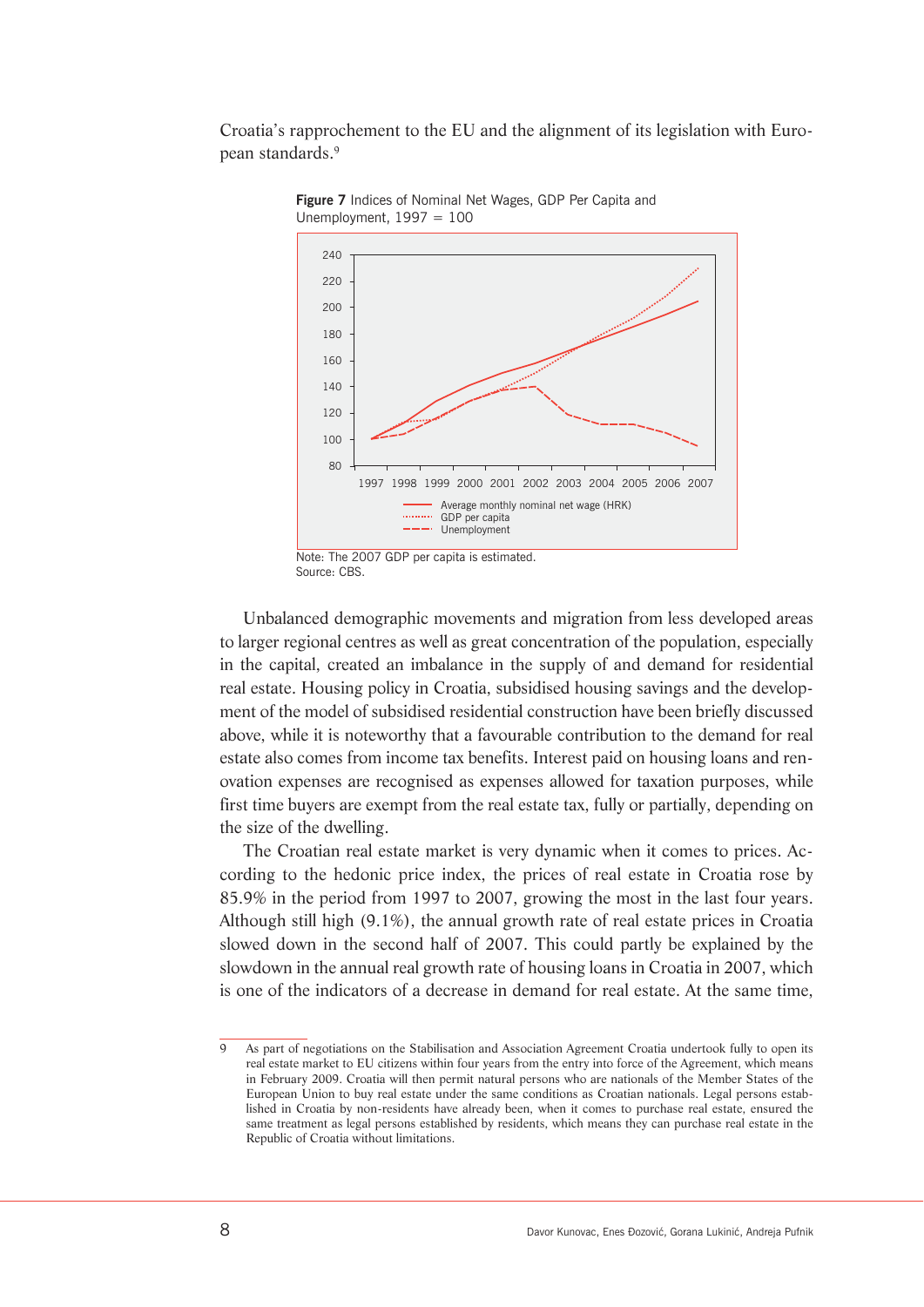there is a mild trend of rising interest rates on housing loans to households, to be attributed to the rising interest rates in Europe and strengthening of the monetary policy in Croatia. Similar movements of real estate prices have also been observed in other European countries. In the eurozone, prices of real estate went up by a total of 70.5% in the period from 1997 to 2006. Data indicate that following strong growth in the period from the mid 1990s to 2005 the growth rate declined in most countries of the eurozone in 2006 and especially in 2007. In 2007, the slowdown in the growth of real estate prices was most prominent in those countries that boasted the most vigorous growth rate over the several previous years, especially Ireland, Spain and France. Such movements were to a very great extent a consequence of the slowdown in the growth of demand for real estate in the eurozone, against the backdrop of rising interest rates on housing loans to households and a slowdown in the growth of mortgage loans in 2007.



**Figure 8** Nominal Prices of Residential Real Estate in the Eurozone, annual rate of change

Note: Data for Germany and Spain refer to the entire 2007, while data for the eurozone, France, Ireland, Italy and Austria relate to the first half of 2007. Source: ECB.

The growth of real estate prices raises the question of the impact of this growth on the ability of citizens to buy real estate. Real estate affordability is often shown by the ratio of the average price of one square meter of floor area to the average monthly nominal net wage, i.e. nominal GDP per capita. An increase in this ratio reflects a decrease in the real estate affordability ratio, and vice versa. The data in Table 1 indicate that (according to the affordability indicator 1) the indicator of real estate affordability in Croatia deteriorated in the past four years because the growth of the average nominal net wage lagged behind the growth of real estate prices. After three years of holding steady (from 2003 to 2005), the affordability indicator 2 deteriorated in 2006 because the growth of nominal GDP per capita also started lagging behind the growth of real estate prices.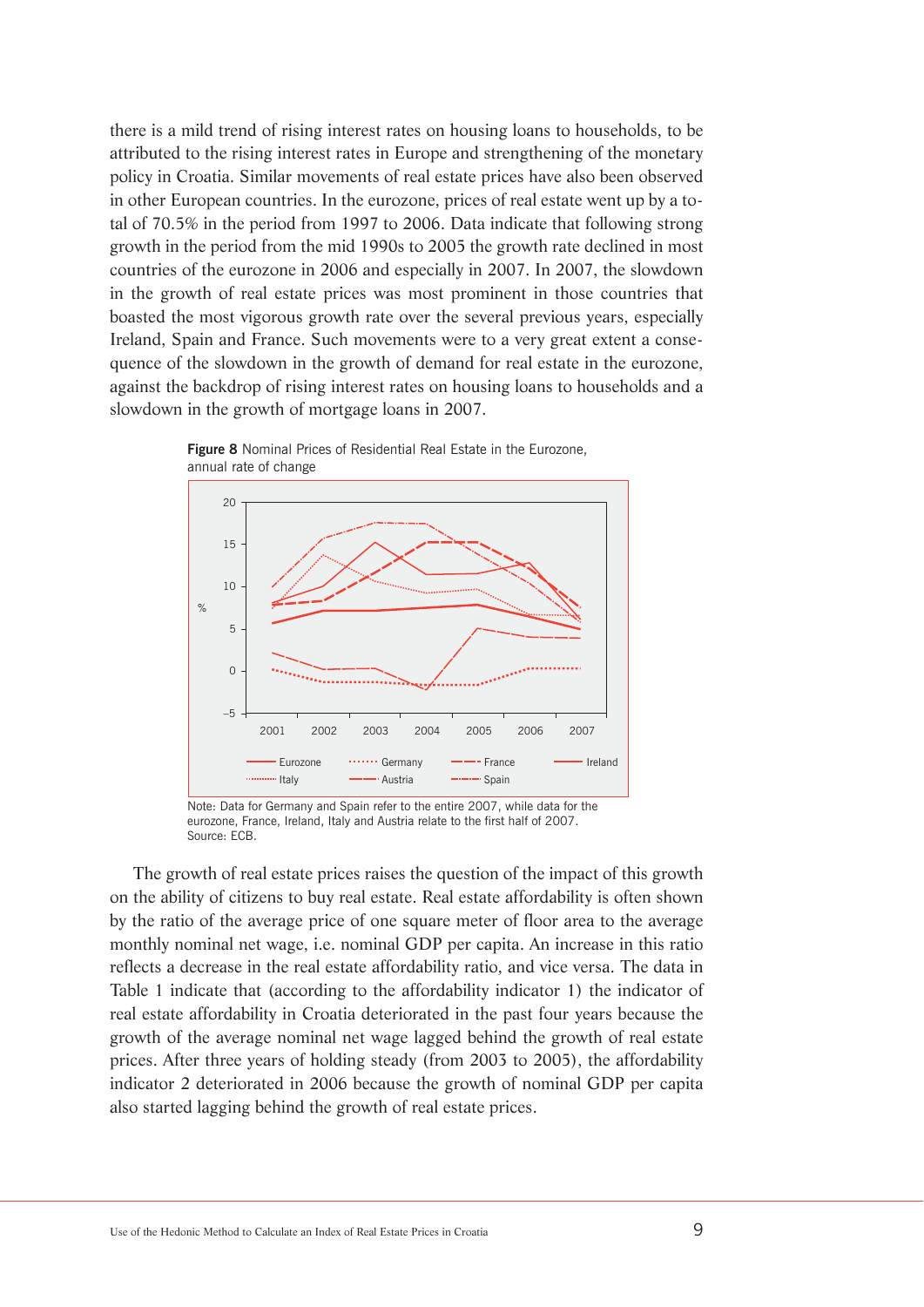| <b>Trable 1</b> Indicator 1 and 2 or Real Estate Anordability in Croatia |      |  |  |  |  |  |                                              |  |  |      |
|--------------------------------------------------------------------------|------|--|--|--|--|--|----------------------------------------------|--|--|------|
|                                                                          | 1998 |  |  |  |  |  | 1999 2000 2001 2002 2003 2004 2005 2006 2007 |  |  |      |
| Affordability<br>indicator 1                                             |      |  |  |  |  |  | 2.56 2.39 2.22 2.19 2.14 2.12 2.14 2.23 2.54 |  |  | 2.67 |
| Affordability<br>indicator 2                                             | 0.19 |  |  |  |  |  | 0.20 0.18 0.18 0.17 0.16 0.16 0.16 0.18 0.18 |  |  |      |

#### **Table 1** Indicator 1 and 2 of Real Estate Affordability in Croatia

Note: The indicator of real estate affordability 1 is calculated as the ratio of the average price of one square meter of floor space (in euros) and the average monthly nominal wage (in euros), while the indicator of real estate affordability 2 is calculated as the ratio of the average price of square meter of floor space (in euros) and the nominal GDP per capita (in euros). Croatian GDP was adjusted for the estimated value of the grey economy based on Lovrinčević, Marić and Mikulić (2006), with the adjustment for the period from 2003 to 2007 being calculated using the amount of adjustment for 2002. Sources: *Burza nekretnina*, CBS and CNB calculations.

However, these indicators do not take into account the influence of changes in interest rates, which fell substantially over the past several years. We calculated the degree to which such movements contributed to an increase in real estate affordability by estimating the average monthly repayment of a housing loan<sup>10</sup> obtained for the purchase of a dwelling of 50 square meters of floor area and putting it in relation to the average monthly nominal net wage. Table 2 indicates a reduction in this ratio in the period from 2003 to 2005, which means that the decrease in interest rates on housing loans lightened the loan repayment burden for dwellings of that size although the growth of real estate prices outstripped that of nominal monthly net wages in 2004 and 2005. In 2006, interest rates on housing loans stabilised at a relatively low level, which, paired with only a mild increase in monthly nominal net wages and rapid real growth of real estate prices, resulted in the deterioration of real estate affordability in Croatia. Real estate affordability continued decreasing in 2007 against the backdrop of growth of real estate prices faster than the growth of average monthly net wages and a mild rise in interest rates on housing loans to households.

**Table 2** Indicator 3 of Real Estate Affordability in Croatia

|                                                                                                                     | 2002 | 2003 | 2004    | 2005 | 2006 | 2007 |
|---------------------------------------------------------------------------------------------------------------------|------|------|---------|------|------|------|
| Affordability indicator 3                                                                                           | 86.1 | 81.O | $-76.7$ | 74.2 | 81.9 | 87.0 |
| Note: The indicator of real estate affordability 3 is calculated as the ratio of the average monthly repayment of a |      |      |         |      |      |      |

housing loan for the purchase of 50 square meters of floor space and the average monthly nominal net wage. Sources: CBS, Burza nekretnina and CNB calculations.

Finally, we may conclude that the real estate market in Croatia is developing at an increasingly faster rate although its development is accompanied by numerous difficulties, including problems with the regulation of market relations. Many real estate properties lack appropriate ownership documents, which hinders and reduces real estate trading. In addition, the state of the land registry slows down construction projects and sale and purchase of existing real estate, spurring non-compliance with the regulatory framework and building codes (unauthorised construction, etc.). Further, as the market developed, a large number of real estate agencies emerged, whose quality is questionable due to short experience in a rapidly developing mar-

<sup>10</sup> Using end-of-period interest calculation and equivalent interest rate.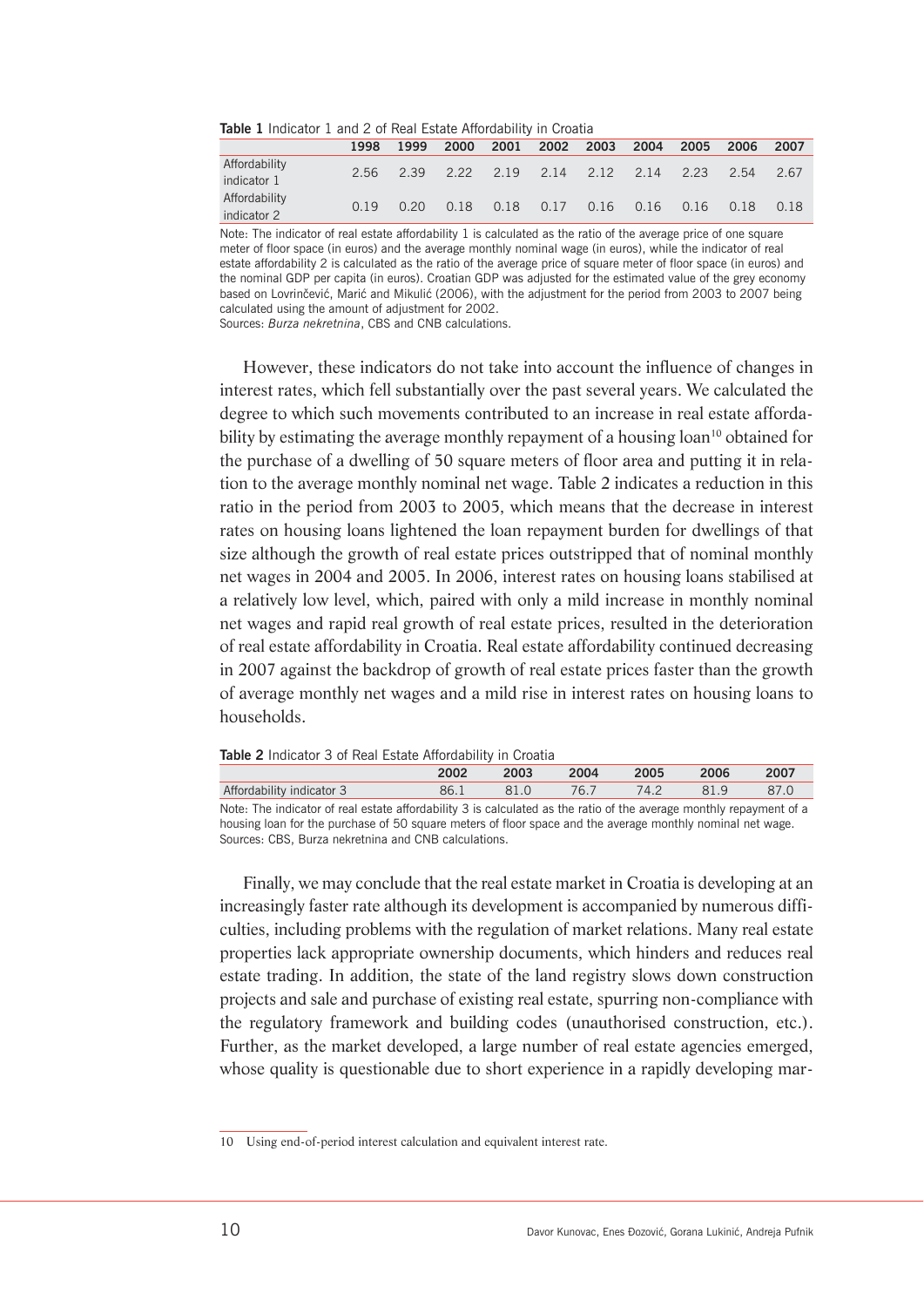ket. In addition, until the adoption of the Agency in Real Estate Transactions  $Act^{11}$ agency in real estate trading in Croatia was not regulated, there was no legal framework regulating the terms and conditions of trading, and the rights and obligations of participants in the real estate market. An additional problem of the real estate market is the often unsatisfying quality of dwellings. New dwellings often need reconstruction and additional works, which affects their prices and hinders sale and purchase. The situation is not much different for existing dwellings, which due to their age, poor quality and equipment, paired with prices that are often not much lower than those of new dwellings, have difficulties in finding new owners. Thus, it may be said that the mismatch between real estate prices and property characteristics is yet another problem of the Croatian real estate market.

## 3 Construction of a Hedonic Real Estate Price Index

Due to the significant impact that real estate prices may have on overall economic developments, it is necessary to create a reliable index for monitoring the movements of these prices. As already mentioned in the introduction, much greater problems arise when calculating the real estate price index than when calculating the majority of other indices. The main reason for this is that it is impossible to monitor the movement of a particular housing unit over time on a continuous basis.

The real estate price index should reflect the change in the price of residential real estate of unchanged quality at a given location, which means of fixed characteristics or attributes. However, residential real estate is very heterogeneous in terms of size and qualitative and locational characteristics so it is very hard to meet the principle of *pure* price comparison when calculating the real estate price index. Therefore, for successful monitoring of real estate price movements it is necessary to eliminate any biases in the data caused by the fact that, for example, many luxury real estate properties or houses with a view of the sea have been sold within a certain period, which means that the real estate needs to be adjusted for quality.

For monitoring real estate price movements, statistical offices around the world usually use indices which are based on average prices and medians of a square meter of floor space. One of the main advantages of indices based on average prices is simplicity, of both construction and interpretation, while one of their main shortcomings is the already mentioned problem of bias, which means the impossibility of adjustment for quality. Prices of a square meter of floor area of all real estate are equally included in the calculation regardless of the characteristics. The problem of adjustment for quality is also present in indices based on medians, although they are less susceptible to the influence of outliers due to the very definition of medians.

<sup>11</sup> The Agency in Real Estate Transactions Act entered into force on 27 October 2007 (Official Gazette 107/2007).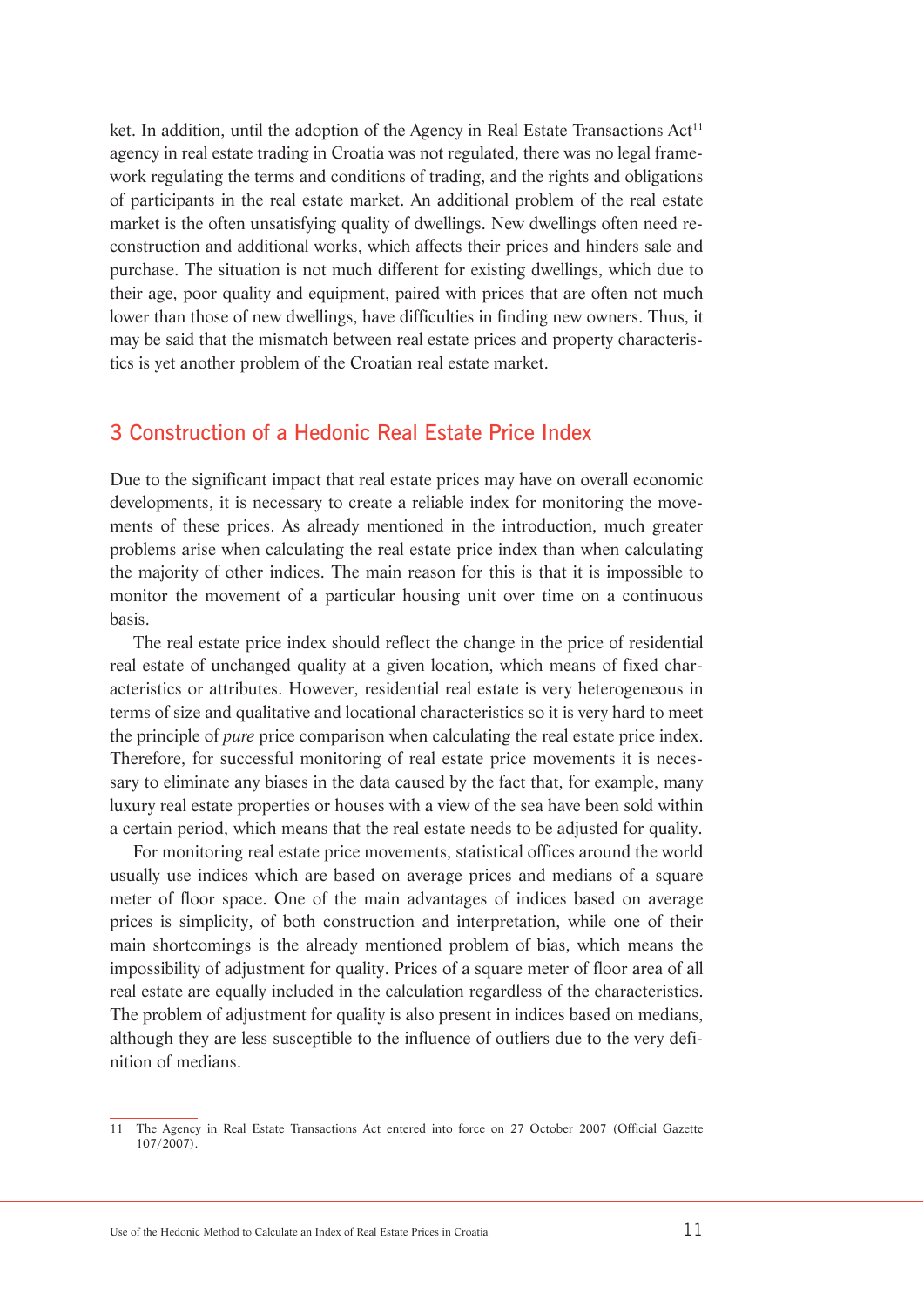The only method that enables the creation of an index that takes into account the characteristics of real estate is hedonic regression. We will use one of its variants to create the hedonic real estate price index (HREPI) for Croatia. Hedonic methods are based on the idea that certain product characteristics provide pleasure to the buyer and therefore it is necessary to determine the prices of those characteristics (attributes), the so-called implicit prices. After estimating implicit prices, the hedonic product price is derived as the sum of implicit prices of individual product characteristics. In the context of the real estate market, the goal is to express the benefits that the buyer derives, for example, from the floor area of a housing unit, balcony or a certain location in a given city. Further, by comparing implicit prices of characteristic we can investigate buyer preferences more closely. We can, for example, obtain answers to the following questions: how important is it to the buyer that the dwelling is situated in a particular part of the city or does he/she care about the type of the dwelling (dwelling in a block or condominium, dwelling in a house, etc.). The problem is how to formalise this intuitive idea, that is, how to describe the relationship between the price of certain real properties and accompanying characteristics in a function. In addition to the earlier mentioned advantages as compared with traditional methods of price index calculation, the shortcomings of hedonic methods are their relative technical complexity, interpretation difficulties and above all the fact that successful application of such an index requires a database that next to prices includes the characteristics of real estate, which is not common.

#### 3.1 Hedonic Model to Calculate a Real Estate Price Index

In this section of the paper we will shortly describe the model which serves as basis for all calculations in this analysis. Let us assume that we have at our disposal a database containing data for *N* transactions during the period *T* (half of a year or a year). If  $p_{\mu}$ ,  $i = 1,..., N$  are the achieved prices of real estate and i  $m_{i}$  is the corresponding floor area expressed in square meters. Further, locational and qualitative characteristics are known for all real estate sold  $X_j$ ,  $j = 1,..., l$ . Finally, information is required on the period in which the transaction was carried out. Then we assume the following dependence of the price of real estate and related characteristics:

$$
\ln p_{it} = \alpha + \beta \ln m_i + \sum_{j=2}^{T} \delta_j D_{ij} + \sum_{j=1}^{l} \gamma_j X_{ij} + \varepsilon_i, \quad i = 1, ..., N
$$
 (1)

where  $\alpha$  and  $\beta$  are real constants,  $D_i$ ,  $j = 1,..., T$  are time dummy variables where  $D_{ii}$  = 1 if the *i* th real estate has been sold during the period *j*, and  $D_{ii}$  = 0 u in other cases. Further,  $\delta_j$  and  $\gamma_j$  are regression coefficients, and  $\varepsilon_i$  random error (white  $noise<sup>12</sup>$ .

<sup>12</sup> White noise is a series of uncorrelated random variables with zero expected value and equal variance.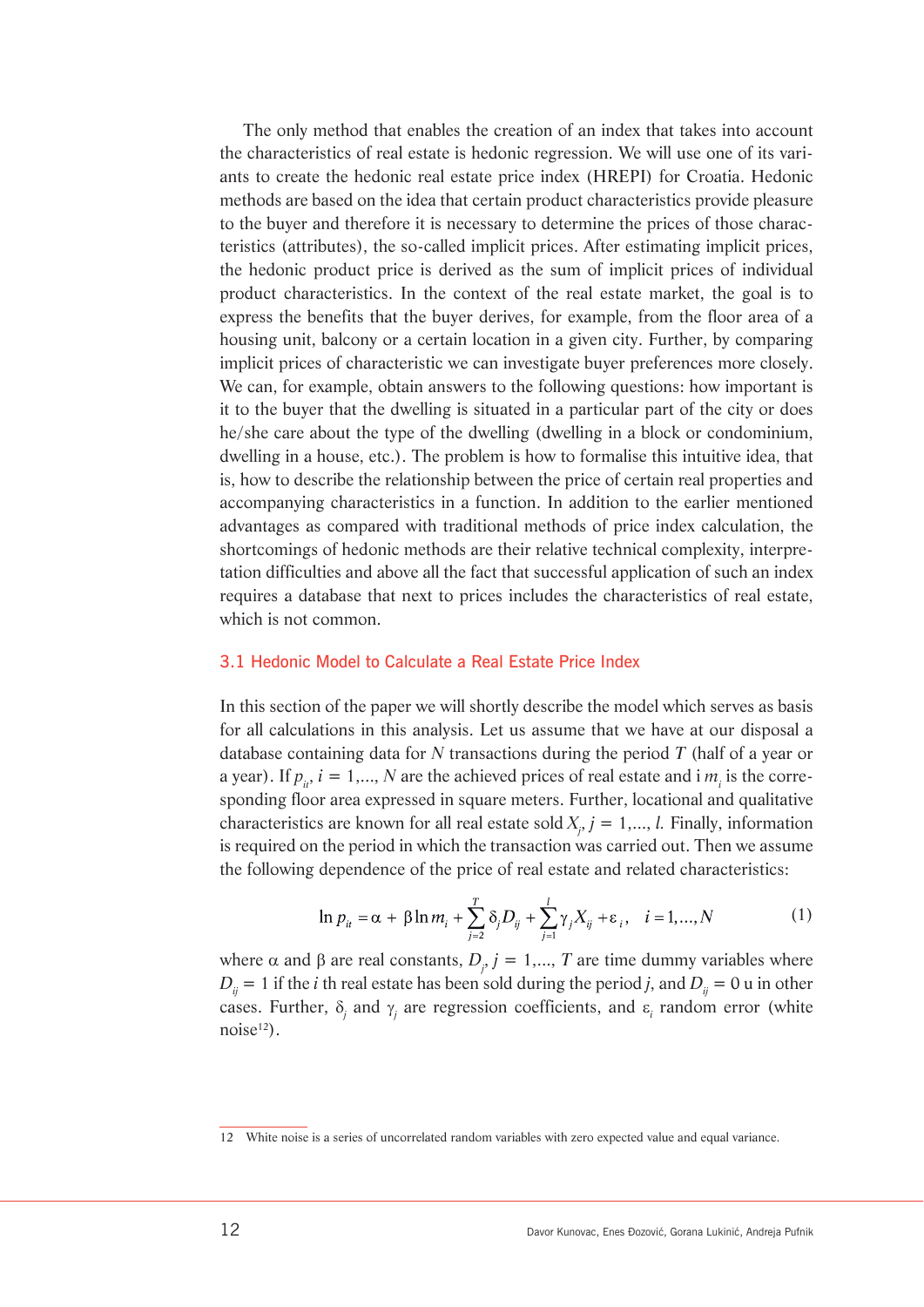It is evident from equation (1) that we want to express the (logarithm) price of real estate as the sum of implicit prices of its (logarithm) floor area and the group of characteristics, where we allow the price to be influenced also by the period in which the transaction was carried out. We assumed that implicit prices of characteristics do not change over time (using fixed coefficients for the same characteristics in the whole sample), but that the changes in prices are fully reflected by coefficients  $\delta_j$  next to time dummy variables. These coefficients are treated as pure prices of real estate in the sense that they are not affected by the fact that individual real properties might be better or worse located, have more or fewer rooms, etc. They reflect only the fact that the real estate has been sold during a given period. It should be noted that the assumption of constant implicit prices of real estate characteristics across the entire observed period is questionable to a degree, but due to the relative shortage of data in the available database we were unable to estimate the regression parameters for each year individually.

Further, in equation (1) we do not assume the unit elasticity<sup>13</sup> of price in relation to the floor area of residential real estate in advance, which means that it is not necessary for  $β = 1$ , as it is assumed by definition when calculating the index of average prices of square meter of residential real estate. This approach is intuitive because experience tells us that price of real estate that is double in size is usually not twice as high.

### 3.2 Time Dummy Index as One of the Sub-types of Hedonic Real Estate Price Index

Determining and monitoring real estate prices is not an easy task. It is normally difficult to determine the change in the price of a particular real property over time because the same item of real estate is usually not sold many times.14 However, by applying the described hedonic method we may determine implicit prices of individual characteristics by which we approximate the price of real estate in different periods.

After estimating the parameters in equation (1) the price of real property with the random characteristics vector  $(m, X)$  in period *t* is approximated as follows:<sup>15</sup>

$$
\widehat{p}_t = e^{\widehat{\alpha} + \widehat{\beta}\ln m + \widehat{\delta}_t + \sum_{j=1}^l \gamma_j X_j}
$$

It is then easy to calculate the relative ratio of real property price with fixed characteristics (*m*, *X*) for any two periods *t* and *s*:

<sup>13</sup> It arises from the log-log model:  $\beta = \frac{\partial p}{\partial m} \frac{m}{p}$ , which is partial elasticity of price in relation to the floor area.

<sup>14</sup> Countries where the rate of change of residence is high are exception to the rule. Thus, for instance, in the US this rate ranges between 17% and 18%, in France between 8% and 9%, which makes it possible to construct real estate price indices based on repeated sales of the same real estate (Gourieroux and Laferrere, 2007).

<sup>15</sup> Upper approximation of the price of real estate is generally not equal to the expected price accompanied by known characteristics. For more details on the possible bias of indices computed in this way see, for example, Lye and Hirschberg (2002).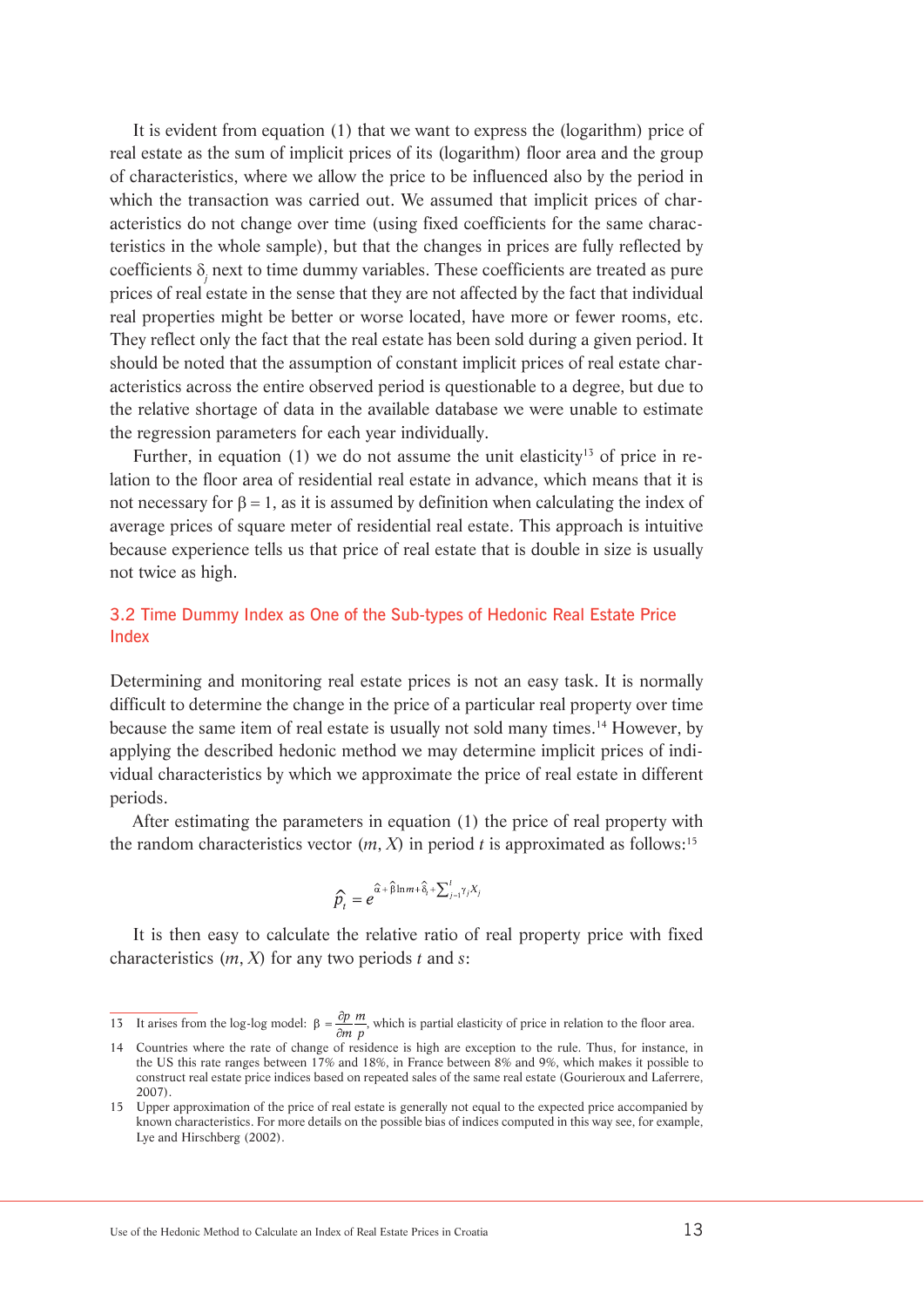$$
\frac{\widehat{p}_t}{\widehat{p}_s} = \frac{e^{\widehat{\alpha} + \widehat{\beta}\ln m + \widehat{\delta}_t + \sum_{j=1}^t \gamma_j X_j}}{e^{\widehat{\alpha} + \widehat{\beta}\ln m + \widehat{\delta}_s + \sum_{j=1}^t \gamma_j X_j}} = (\text{after simplification}) = \frac{e^{\widehat{\delta}_t}}{e^{\widehat{\delta}_s}}.
$$
\n(2)

When calculating the base index parameters are usually standardised so that the value of the base parameter equals 0. Therefore, equation (2) changes to

$$
\frac{p_t}{p_0} = \frac{e^{\hat{\delta}_t}}{e^0} = e^{\hat{\delta}_t}.
$$

The numbers  $e^{\hat{\delta}_t}$  are treated as the value of the base index of real estate prices in the period *t*. The hedonic real estate price index calculated in this way is called the *time dummy* index. Thus, it is operatively sufficient to estimate the parameters in the equation (1) and monitor the exponents  $e^{\delta_t}$ .

#### 3.3 Hedonic Real Estate Price Index for Croatia

The Croatian National Bank purchased the database used to calculate the hedonic real estate price index from *Burza nekretnina,* an association of real estate agencies. For each real estate, data is collected on the price (asking and achieved), date of sale and geographic/locational and qualitative characteristics (attributes).16 In this section of the paper, we introduce four hedonic real estate price indices: *City of Zagreb, Adriatic Coast, Other – urban* and *Other – rural.* These regional indices are then aggregated in the real estate price index for Croatia where the shares in the total number of transactions relating to the individual *region* in the available database are used as weights.

In addition to information on the amount of the transaction, the database also contains data on the characteristics of the real estate, which we divided in two groups: geographic/locational and qualitative. The following characteristics are included among the geographic/locational: region, county, place, and part of city/ town. The floor area, number of rooms, floor, number of floors, date of construction, time of sale, type of dwelling (dwelling in a block, dwelling in a house or condominium, terraced house , etc.), type of heating, (no) loggia, balcony, telephone, gas, etc. are included among the qualitative characteristics. We additionaly constructed three indicator variables to detect newly-built real estate (not older than five years), attic, ground floor, ground level and basement properties.

For the construction of each of the regional indices we defined a special regression equation. Since the models for all regions did not accept the null hypothesis on the homoscedasticity of the residual, we used the estimation of covariance matrix adjusted for heteroscedasticity.17 Parameters of regression equations have been estimated by using the OLS-method.

<sup>16</sup> The key role in the computation of the real estate price index plays the measure of representativeness of available data on the movement of residential real estate prices so we gave special attention to the analysis of the obtained database and indicated some of the weaknesses we observed (Appendix A).

<sup>17</sup> We estimated to covariance matrix by using the so called *Heteroscedasticity Consistent Covariances estimator*. Coveriances estimated in this way do not affect the final estimate of regression coefficients, but do affect t-statistics and thus the selection of variables in the model.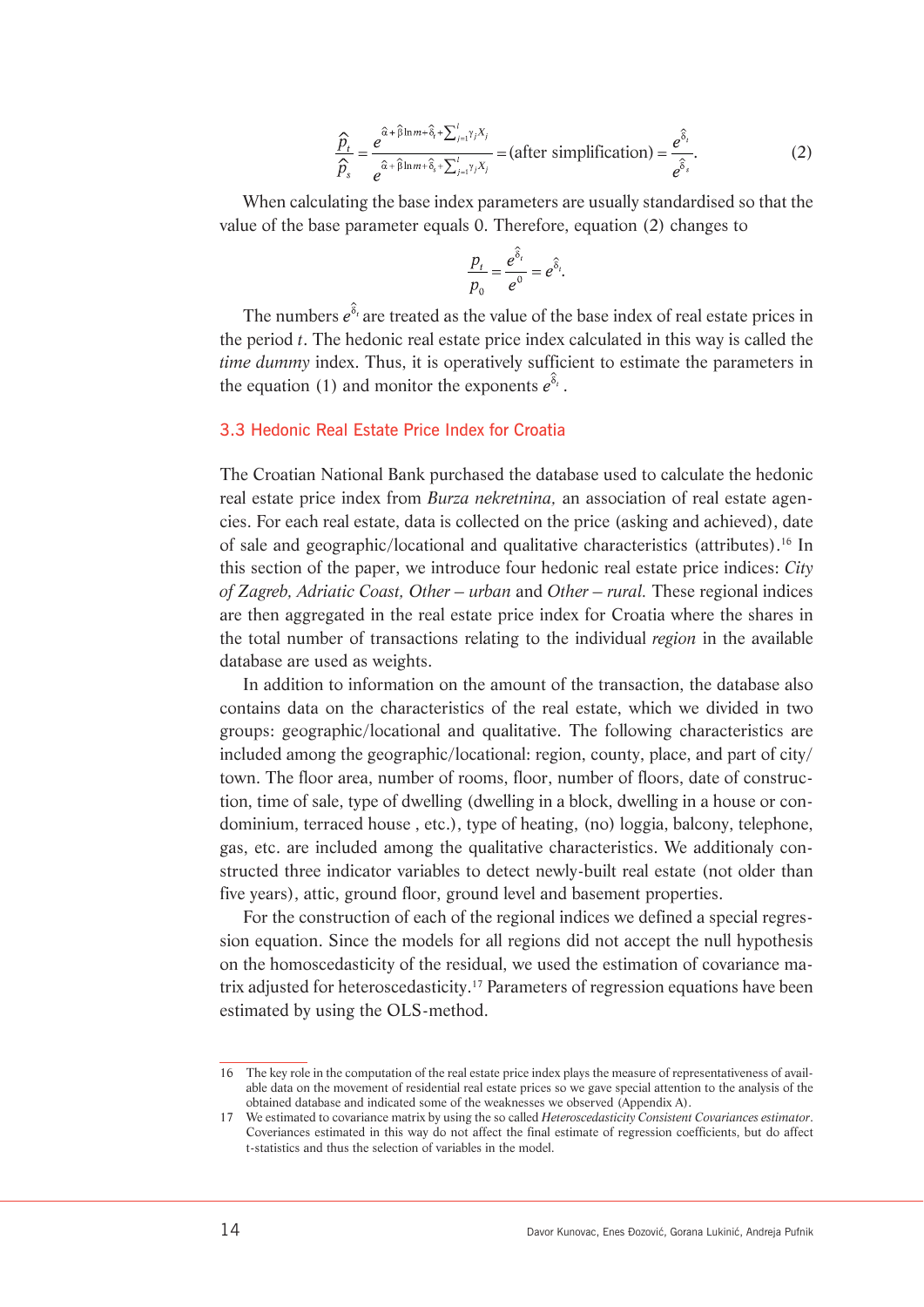Table 3 shows the annual rates of change for four hedonic real estate subindices and the aggregated index for Croatia. In addition, hedonic real estate price indices mentioned in Table 3 and Table 4 are, each individually, compared with the index of average real estate prices of square meter of floor space.

| 2 <sub>nd</sub> |
|-----------------|
| half            |
|                 |
| 9.1             |
| 9.4             |
|                 |
| 9.4             |
| 5.6             |
|                 |
| 11.2            |
| 22.8            |
|                 |
| $-8.0$          |
| $-7.2$          |
|                 |
| 9.3             |
| 3.6             |
|                 |

**Table 3** Indices of Real Estate Prices in Croatia, annual rate of change

Note: The methodology of calculation of the hedonic real estate price index for Croatia requires that for each new calculation of the index (after the expiry of a semi-annual period) all parameters in individual equations of achieved real estate price be reestimated, which in turn requires the revision of the real estate price index for previous semi-annual periods or years. Each update thus changes the indices realised over the previous years. However, each time they are measured more precisely because they are calculated on the basis of more data. Sources: *Burza nekretnina* and CNB calculations.

|                                                                                                                 |      |                                                        |  |  |  |  |             | 2006                                                                                      |             | 2007        |
|-----------------------------------------------------------------------------------------------------------------|------|--------------------------------------------------------|--|--|--|--|-------------|-------------------------------------------------------------------------------------------|-------------|-------------|
|                                                                                                                 |      | 1997 1998 1999 2000 2001 2002 2003 2004 2005 2006 2007 |  |  |  |  | 1st<br>half | 2 <sub>nd</sub><br>half                                                                   | 1st<br>half | 2nd<br>half |
| Croatia                                                                                                         |      |                                                        |  |  |  |  |             |                                                                                           |             |             |
| Hedonic index                                                                                                   |      |                                                        |  |  |  |  |             | 102.2 108.7 109.6 107.6 115.0 117.2 117.5 132.6 144.3 167.6 189.9 161.9 173.3             | 190.7 189.1 |             |
| Index of average prices $m2$                                                                                    |      |                                                        |  |  |  |  |             | 102.1 111.9 111.9 112.2 125.2 127.3 129.4 141.3 156.3 190.2 208.4 185.8 194.5             | 204.0 212.8 |             |
| The City of Zagreb                                                                                              |      |                                                        |  |  |  |  |             |                                                                                           |             |             |
| Hedonic index                                                                                                   |      |                                                        |  |  |  |  |             | 101.8 108.1 110.2 108.6 103.1 109.8 110.5 123.2 135.5 158.5 177.3 154.5 162.5             | 176.8 177.9 |             |
| Index of average prices $m2$                                                                                    |      |                                                        |  |  |  |  |             | 102.8 112.1 114.3 115.7 115.2 119.5 123.8 132.3 144.3 176.8 193.5 170.8 182.7             | 193.9 193.0 |             |
| Adriatic coast                                                                                                  |      |                                                        |  |  |  |  |             |                                                                                           |             |             |
| Hedonic index                                                                                                   |      |                                                        |  |  |  |  |             | 105.1 111.7 109.0 101.6 128.6 135.6 147.4 160.6 187.3 215.2 252.2 203.7 226.7             | 252.2 252.1 |             |
| Index of average prices $m2$                                                                                    |      |                                                        |  |  |  |  |             | 103.8 106.6 101.8 100.8 131.7 146.9 159.0 162.5 203.2 224.7 267.7 215.9 233.6 248.5 286.9 |             |             |
| Other $-$ urban                                                                                                 |      |                                                        |  |  |  |  |             |                                                                                           |             |             |
| Hedonic index                                                                                                   |      |                                                        |  |  |  |  |             | 108.6 120.7 114.2 118.3 162.2 151.4 101.4 142.2 134.4 167.6 174.3 158.9 176.3 186.5 162.2 |             |             |
| Index of average prices m <sup>2</sup>                                                                          |      |                                                        |  |  |  |  |             | 101.6 130.9 128.1 116.2 227.8 156.5 102.4 149.1 137.8 191.2 199.5 173.9 208.5 205.5 193.5 |             |             |
| Other $-$ rural                                                                                                 |      |                                                        |  |  |  |  |             |                                                                                           |             |             |
| Hedonic index                                                                                                   |      | 93.4 98.3                                              |  |  |  |  |             | 104.2 110.0 147.9 107.6 101.9 127.5 102.9 111.3 130.4 109.7 112.9 137.3 123.4             |             |             |
| Index of average prices $m2$                                                                                    | 92.2 |                                                        |  |  |  |  |             | 114.6 110.8 112.5 130.5 120.8 109.6 150.9 136.6 203.5 172.3 231.6 175.3                   | 163.0 181.6 |             |
| $\Omega$ . The $\Omega$ contract of $\Omega$ is the set of $\Omega$ $\Omega$ in $\Omega$ is the set of $\Omega$ |      |                                                        |  |  |  |  |             |                                                                                           |             |             |

**Table 4** Indices of Real Estate Prices in Croatia, 1st half of 1997 = 100

Sources: *Burza nekretnina* and CNB calculations.

According to the hedonic real estate price index (HREPI), the prices of real estate went up by 89.9% in the past ten years, with the strongest growth of 61.6% being observed in the past four years (i.e. in the period from 2004 to 2007). As compared to the previous year, real estate prices in Croatia grew the most in 2006 (by 16.2%), which was the highest annual growth of real estate prices within the observed ten-year period. The annual rate of change of real estate prices slowed down to 13.3% in 2007. The growth of real estate prices was much milder in the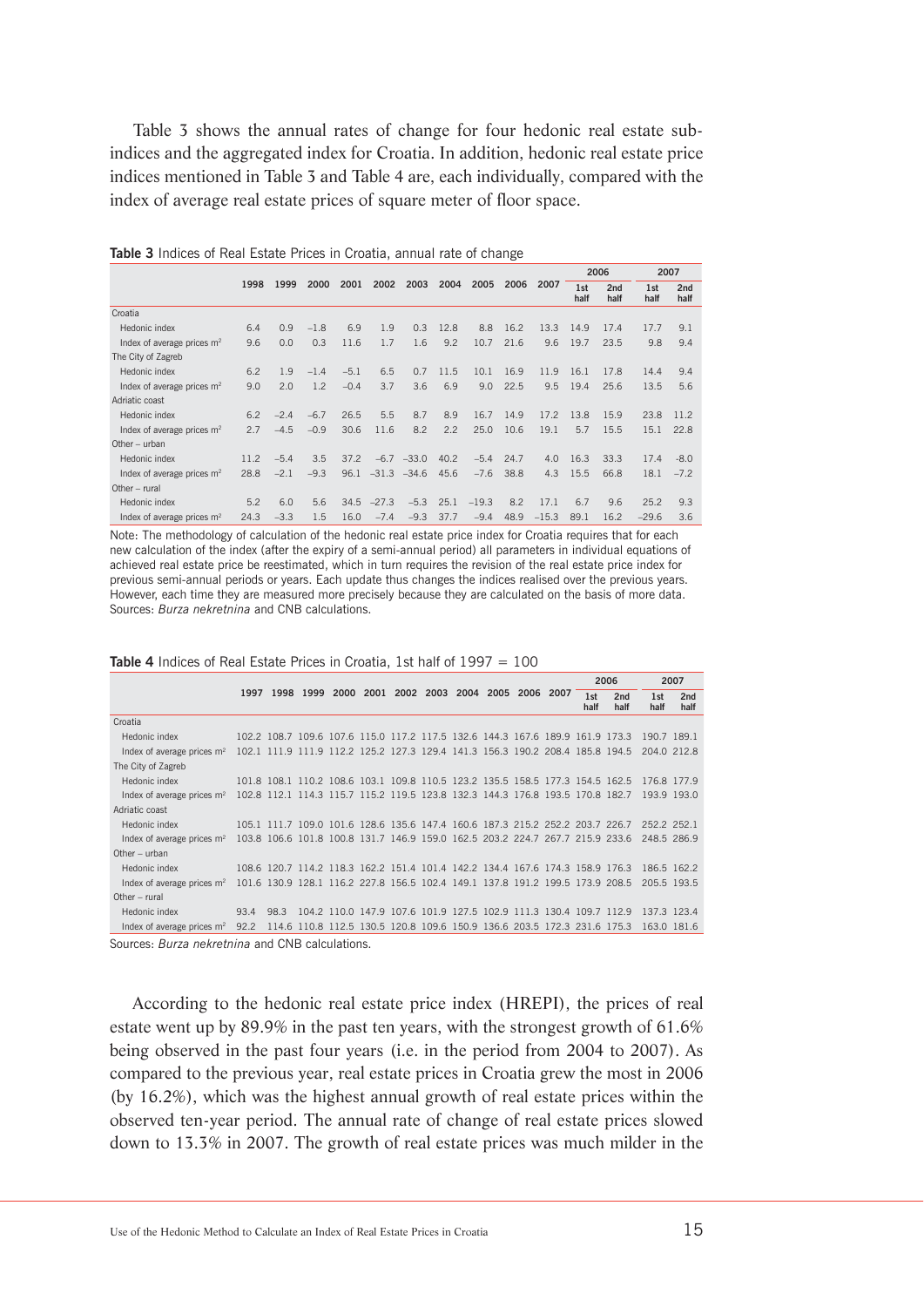period from 1997 to 2003, totalling 17.5%. The annual rates of change of real estate prices in Croatia measured by the hedonic real estate price index for individual years were lower than those calculated on the basis of the movements of average real estate prices index. This indicates that the change in *pure* price was not as high, i.e. that the index of average prices for those years is biased upwards, which happens when, for instance, a higher number of dwellings was sold in the city centre, or a higher number of dwellings than houses was sold in a respective year in comparison with the previous year, etc.

An overview of the rise of real estate prices by *regions* shows (Table 4) that in the past decade prices grew the strongest along the Adriatic coast. Prices of real estate on the coast grew substantially in 2001, and have been growing uninterruptedly ever since at high rates  $(8\% \text{ per annum})^{18}$ . In the period from 1997 to 2007, the prices of real estate in the City of Zagreb went up by 77.3%, growing most vigorously in the last four years (by a total of 56.3%). In other parts of the country, the growth of real estate in the past decade was, generally speaking, weaker than in the City of Zagreb or along the coast (measured by the hedonic index). However, due to lack of data homogeneity and large oscillations in the quality of residential real estate sold, substantial variability was present in annual rates of change of the price of real estate in those parts of Croatia. Therefore, data for other parts of Croatia should be analysed with caution.





Sources: *Burza nekretnina* and CNB calculations.

It is noteworthy that following three consecutive semi-annual periods in which the annual growth rate of residential real estate prices in Croatia ranged between 14.9% (in the first half of 2006) and 17.7% (first half of 2007), this rate slowed down to 9.1% in the second half of 2007. In the City of Zagreb a mild slowdown

<sup>18</sup> Except in 2002, when real estate prices at the Adriatic coast grew by 5.5% annually.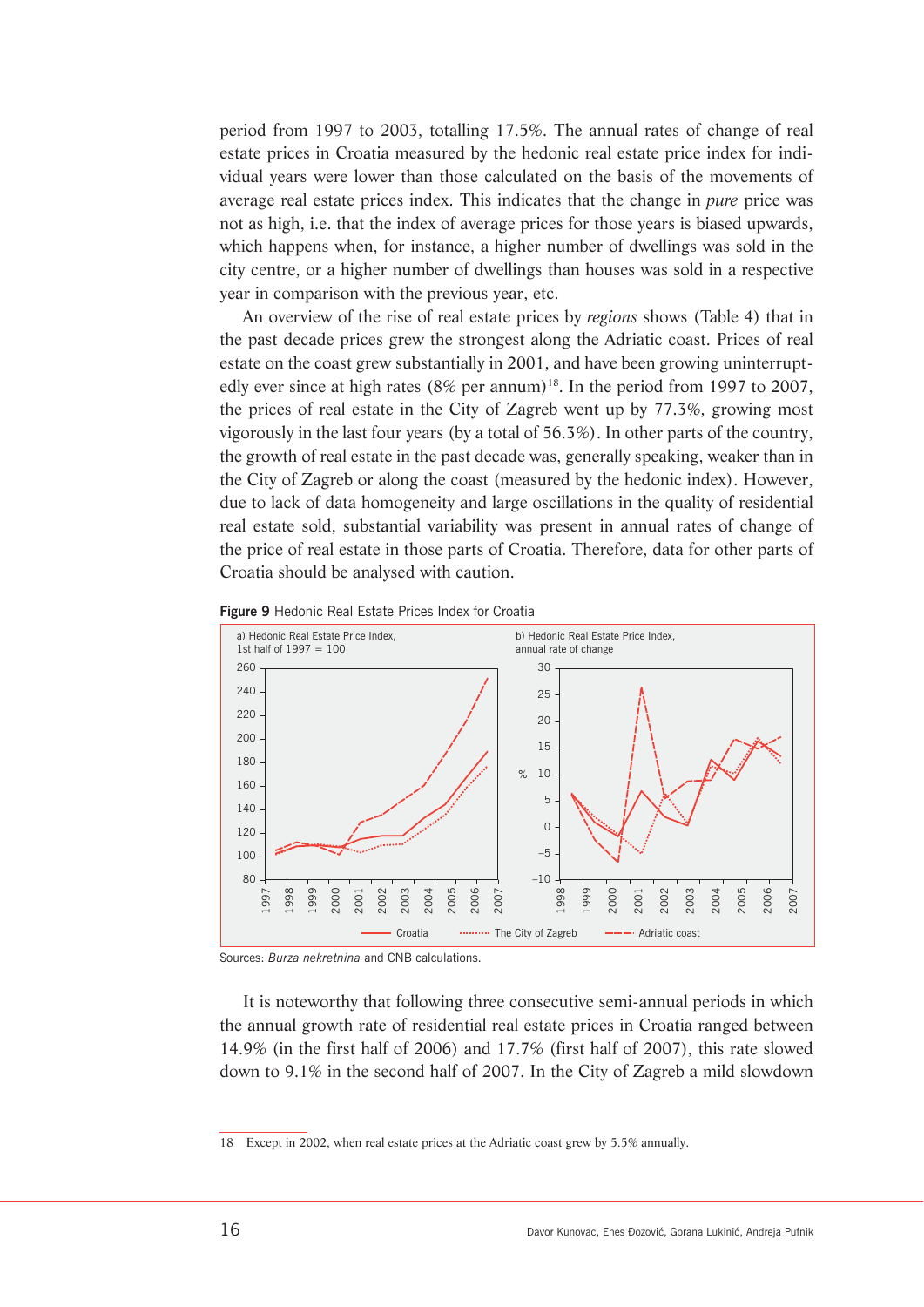of the annual growth rate of real estate prices started in the first half of 2007, while on the coast this rate declined in the second half of 2007. The annual real estate growth rate of newly approved housing loans in Croatia declined from 4.9% in 2006 to 1.7% u 2007, indicating falling demand for real estate and contributing to a slowdown in the growth of real estate prices. The number of building permits issued for the construction of dwellings went up between 20% and 30% in the last three years as compared to 2002, indicating that an increased supply of real estate in the market may be one of the factors contributing to the slowdown in the growth of real estate prices.

## 4 Additional Use of the Database Obtained from *Burza nekretnina*

As we mentioned earlier, in addition to the construction of the real estate price index, the goal of the analysis carried out in this section is to verify empirically certain hypotheses formulated as questions in the introduction to this paper.

## 4.1 How Has the Registered Rise in Real Estate Prices Affected the Average Floor Space of Purchased Real Estate?

A simple, descriptive analysis of the available database of real estate prices was implemented to provide a more detailed overview of the distribution of the floor space of real estate purchased in Croatia over the last ten years. Since the data on real estate in the City of Zagreb are quantitatively best represented in the database available, we limited our analysis to the data pertaining to this city. It is noteworthy that this segment is dominated by the sale of flats, with a share of 86%.

Table 8 shows minimums, maximums, averages, medians, standard deviations and the first and the third quartile of floor space of real estate sold in the City of Zagreb from 1997 to 2007. In addition to the basic statistics, we show the shares of dwellings sold in the City of Zagreb the floor area of which is below 50, 70 and 90 square meters. This is aimed at checking whether the information from the analysed database provides certain indications on possible systematic changes in the floor area of purchased dwellings caused by the inflation of real estate prices. Put more simply, we want to answer the question of whether the rise in real estate prices implies a reduction in the floor space of dwellings purchased.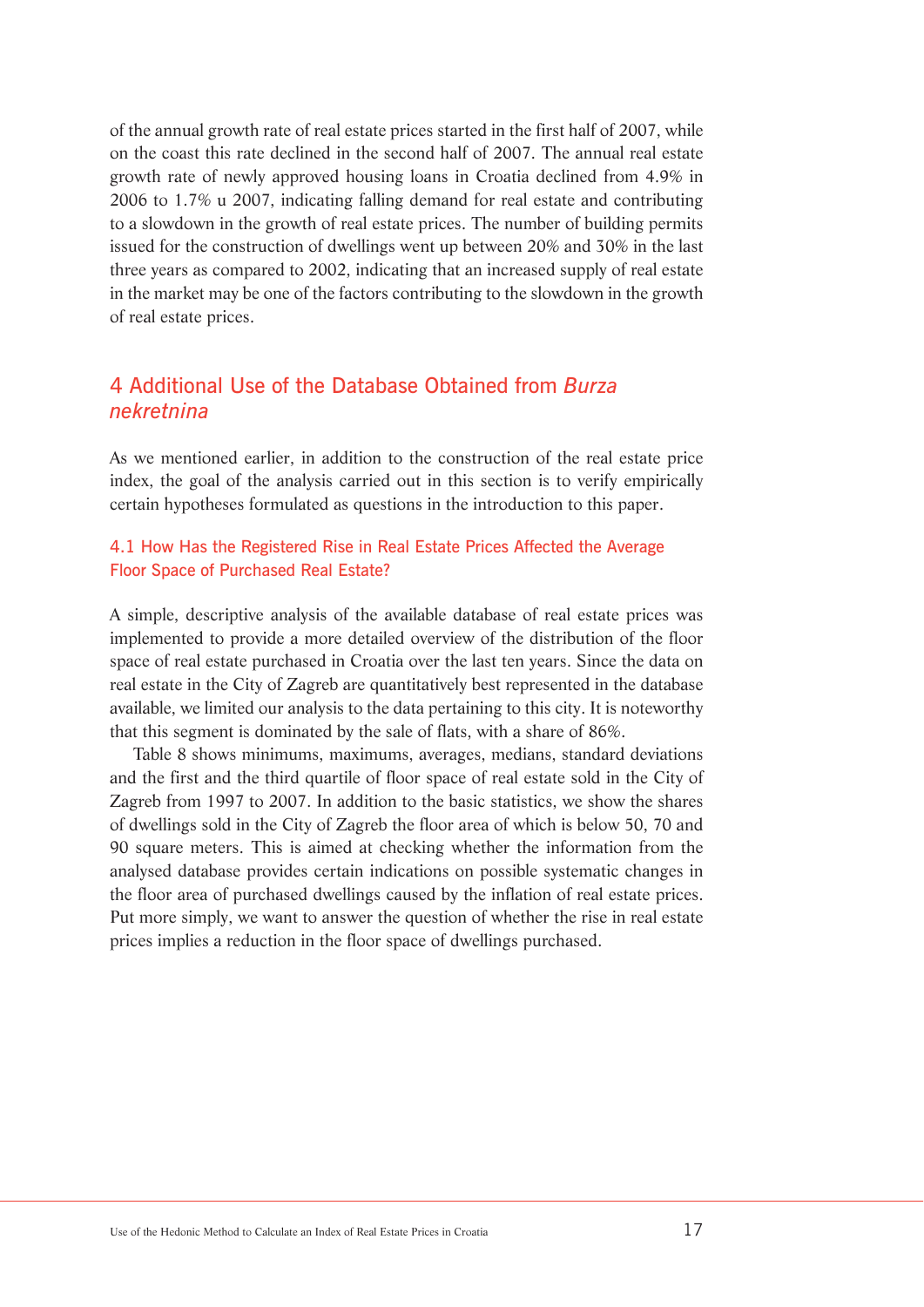**Table 5** Minimums, Maximums, Averages, Medians, Standard Deviations and the First and the Third Quartile of Floor Area of Dwellings Sold in the City of Zagreb

|             | 1997 | 1998 | 1999 | 2000 | 2001 | 2002 | 2003 | 2004 | 2005 | 2006 | 2007 |
|-------------|------|------|------|------|------|------|------|------|------|------|------|
| Minimum     | 16   | 14   | 17   | 14   | 20   | 20   | 20   | 18   | 21   | 21   | 19   |
| Q1          | 50   | 48   | 51   | 51   | 53   | 51   | 55   | 50   | 50   | 53   | 48   |
| Median      | 61   | 60   | 63   | 65   | 68   | 66   | 70   | 66   | 65   | 69   | 68   |
| Medium      | 65   | 64   | 68   | 69   | 75   | 73   | 79   | 73   | 72   | 76   | 74   |
| Q3          | 77   | 75   | 80   | 82   | 90   | 88   | 94   | 86   | 89   | 90   | 92   |
| Maximum     | 168  | 285  | 467  | 230  | 330  | 350  | 300  | 285  | 235  | 438  | 248  |
| Stand, dev. | 24   | 26   | 28   | 27   | 33   | 32   | 36   | 35   | 32   | 37   | 34   |

Sources: *Burza nekretnina* and CNB calculations.

**Table 6** Shares of Dwellings with Floor Area below 50, 70 and 90 Square Meters in the Total Number of Sold Dwellings in the City of Zagreb

| <b>Dwellings smaller</b><br>than | 1997 | 1998 |    | 1999 2000 2001 2002 2003 2004 2005 |    |    |          |    |    | 2006 2007 |    |
|----------------------------------|------|------|----|------------------------------------|----|----|----------|----|----|-----------|----|
| $50 \; \text{m}^2$               |      |      |    | 24 27 23 22 22                     |    | 23 | 16       | 25 | 25 | 21        |    |
| $70 \text{ m}^2$                 | 64   | 67   |    | 61 57                              | 53 | 55 | 49       | 54 | 56 | 51        | 52 |
| $90 \; \text{m}^2$               | 87   | 88   | 83 | 83                                 |    |    | 74 76 73 | 76 | 76 | 76        |    |

Sources: *Burza nekretnina* and CNB calculations.

The results shown indicate that statistics measuring median values of the floor area of dwellings sold in the City of Zagreb are on a mild upward path. The moderate growth of third quartiles and medians suggests mild increase in the purchase of dwellings of larger floor area. Data also indicate that the share of real estate whose floor area is below 50 or 70 square meters has not substantially grown despite the observed growth in the prices of such real estate. Based on this, and assuming satisfying representativenes of the sample, there is no rationale for the claim that the growth of real estate prices in the City of Zagreb resulted in the purchase of smaller dwellings.<sup>19</sup>

## 4.2 How Has the Rise in Real Estate Prices Affected Real Demand for Housing Loans?

For a better overview of real demand for housing loans, we give a graphic presentation of annual aggregates of newly approved housing loans deflated by the constructed hedonic real estate price index in Croatia (Figure 10). In addition, Table 10 presents the respective annual rates of change of the nominal series of newly approved housing loans and the series deflated by hedonic real estate price index and consumer price index.

The amounts of newly approved loans went up at high growth rates (nominally 142%) in the past five years. However, if the effects of the increase in real estate

<sup>19</sup> We found formal support for this claim in the result of the  $\chi^2$ -test, when we tested the null hypothesis on the equality of shares of sold dwellings below 50 square meters in the total number of sold dwellings in two subsamples: from 1997 to 2001 and from 2002 to 2006. The value of  $\chi^2$ -statistics (with one degree of freedom) totals 3.04, which means a p-value of 0.08, so there is no rationale for rejecting the hypothesis on the equality of the said shares for all levels of significance below 0.08. Specifically, we do not reject the null hypothesis for the standard level of significance of 5%.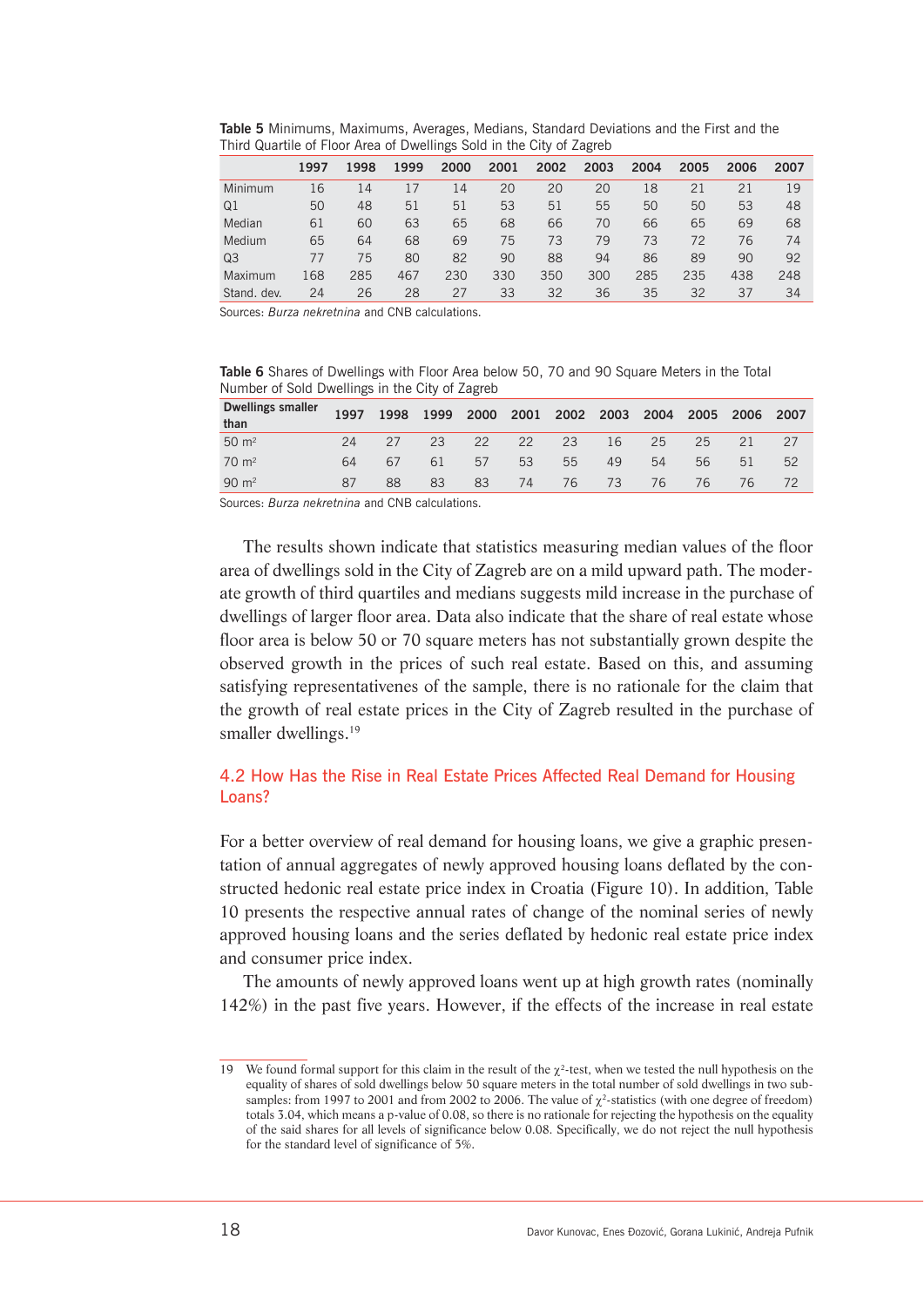



Source: CNB.

**Table 7** Annual Rate of Change of Newly Approved Housing Loans (nominal and real)

| Newly approved loans | 2003 | 2004 | 2005 | 2006 | 2007 |
|----------------------|------|------|------|------|------|
| Nominal              | 38.0 | 14.6 | 9.0  | 21.8 | 15.2 |
| Real                 |      |      |      |      |      |
| Deflated by HREPI    | 37.6 | 1.6  | 0.2  | 4.9  | 1.7  |
| Deflated by CPI      | 35.6 | 12.3 | 5.5  | 18.0 | 12.0 |
|                      |      |      |      |      |      |

Source: CNB calculations.

prices were excluded, this growth would be much lower, totalling 49.4%, with 2003 accounting for the major portion of this growth. This indicates that, taking all other factors in account, the major contribution to the nominal growth of housing loans came from the high growth of real estate prices, meaning that real demand for housing loans grew only mildly. Table 7 reflects the need for a credible index for deflating nominal amounts of housing loans because when they do not exist nominal amounts are deflated by other available, but less appropriate, price indices, which may provide a completely different picture of the movements of real aggregates.

As shown in the previous subsection (4.1), real demand for housing loans has been affected by the strong inclination of buyers towards dwellings of moderately large floor area.20 Consequently, the results obtained in relation to this and the previous sub-section lead us to the conclusion that real estate buyers in Croatia deal with high inflation of real estate prices by taking out larger housing loans and generating rising real demand for real estate.

<sup>20</sup> One of the possible causes is the period for which banks lately approve housing loans, which has been extended to up to 30 years.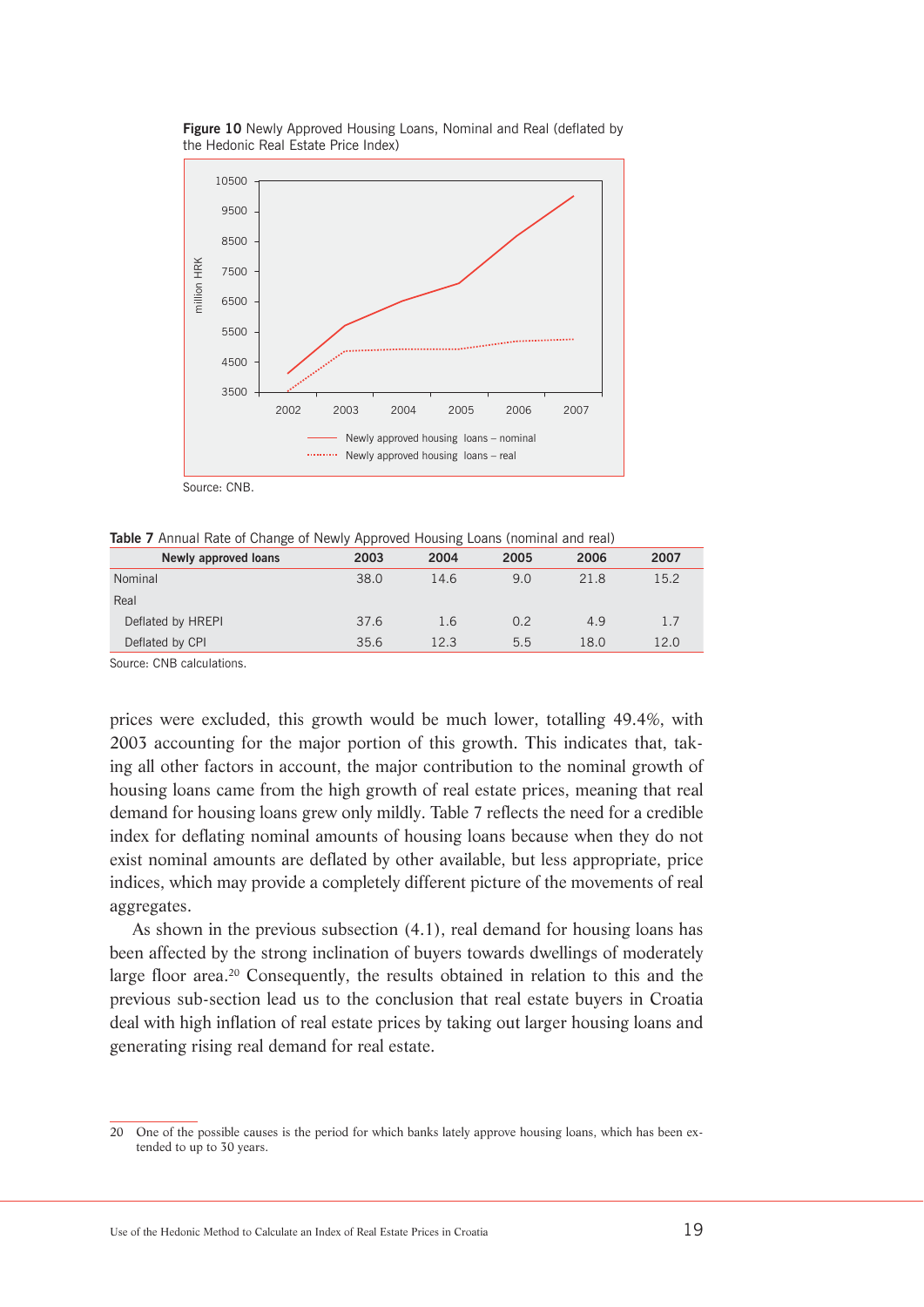#### 4.3 How Has the Difference between Asking and Achieved Prices of Real Estate been Distributed?

An advantage of the database of *Burza nekretnina* is that it captures both asking and achieved prices, which is not often the case. This is important to us for the purpose of checking the possible usefulness of real estate databases which capture only asking prices (such as, newspapers, commercial agents, web portals, etc.).

Figure 12 is a histogram of the differences between asking and achieved prices of a square metre of floor area of dwellings sold in the City of Zagreb in the past two years, where the black vertical line indicates the mean of the differences, which totals EUR 59.8. The standard deviation is EUR 71.1, so the difference between the asking and achieved price of a square meter of real estate in the City of Zagreb deviated from the mean value by EUR 71.2 on average. The value of the third quartile is EUR 84.3, which means that three quarters of all differences were lower than EUR 84.3. The reason for the occurrence of negative values, i.e. in some cases the achieved price exceeds the asking price, lies in the fact that the seller and the buyer may later agree that the purchase price includes the price of parking space, storage, etc. which is not appropriately registered in the database.

All this means that in the mid-term these differences are not substantial enough fully to discredit the indices of asking prices. However, it seems that such cases require thorough preparation of data in the sense of cleaning up the database of suspicious data that are believed to be able to cause price bias. Those are most often data pertaining to unrealistically high asking prices.

To support the last assertion, in Table 8 we present the annual rates of change of hedonic indices of real estate price  $21$  in the City of Zagreb computed by using the asking or achieved prices. The following table reflects that the differences in the rates of change of hedonic indices are not large.<sup>22</sup>

|                                     |      |      |       |        |      |               |      |      |      |      | 2006                    |                         | 2007        |                         |
|-------------------------------------|------|------|-------|--------|------|---------------|------|------|------|------|-------------------------|-------------------------|-------------|-------------------------|
|                                     | 1998 | 1999 | 2000  | 2001   | 2002 | 2003          | 2004 | 2005 | 2006 | 2007 | 1 <sub>st</sub><br>half | 2 <sub>nd</sub><br>half | 1st<br>half | 2 <sub>nd</sub><br>half |
| Hedonic index of<br>achieved prices | 6.0  | 21   | $-29$ | $-49$  | 3.8  | 3.8           | 11.4 | 11.4 | 16.3 | 11.1 | 17.1                    | 15.5                    | 12.3        | 10.1                    |
| Hedonic index of<br>asking prices   | 6.1  | 16   | $-28$ | $-4.5$ | 3.4  | $3.2^{\circ}$ | 11.8 | 11.5 | 16.5 | 11.8 | 17.0                    | 16.0                    | 12.9        | 10.8                    |

**Table 8** Hedonic Index of Dwelling Prices in the City of Zagreb, annual rate of change

Note: The methodology of calculation of the hedonic real estate price index in Croatia requires that for each new calculation of the index (after the expiry of a semi-annual period) all parameters in individual equations of achieved real estate price be reestimated, which in turn requires the revision of the real estate price index for previous semi-annual periods or years. Each update thus changes the indices realised over the previous years. However, each time they are measured more precisely because they are calculated on the basis of more data. Sources: *Burza nekretnina* and CNB calculations.

<sup>21</sup> The analysis was carried out on flats to ensure the required homogeneity of observed real estate used to construct real estate price indices.

<sup>22</sup> Only in two years (in 2003 and 2007) the difference between annual rates of change calculated on the basis of achieved or asking prices of dwellings exceeded 0.5 percentage points, while the trend was the same in both cases.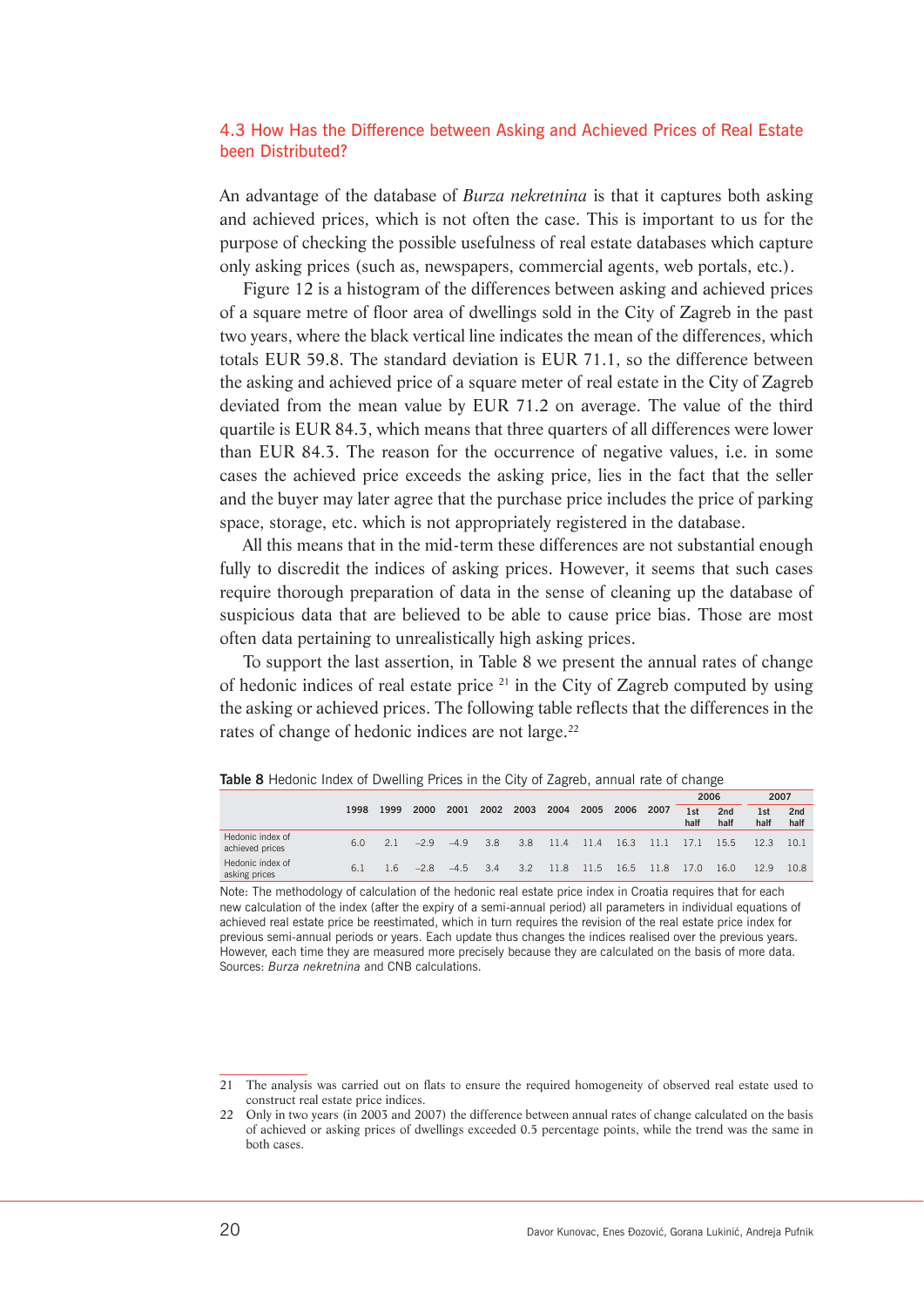



Sources: *Burza nekretnina* and CNB calculations.

## 4.4 Can the Elements of Analysis Carried out in this Paper be Used for the Creation of an Expert System for the Computation of Prices of Real Estate of Known Characteristics?

All hedonic indices presented here are calculated using simple regression analysis, which means from the estimate of equation (1). This means that for a real estate of known characteristics, assumed in advance to be sufficient for approximation of real estate prices, we may, after estimating coefficients in equation (1), determine the expected price, which we treat as the estimate of the price of such real estate. Accordingly, we can immediately give a positive answer to the question asked. The areas of application of such a system are numerous, for example assessment of credit risk in the context of bank supervision, estimation of real estate value in the tax administration, commercial agents in real estate trading, purchase of real estate by citizens, etc.

Implementation of an expert system for determining real estate prices consists of several important steps and assumes the availability of a database of real estate prices which captures a sufficient number of characteristics required for the precise estimate of real estate prices. These steps include:

- 1 careful preparation of data in terms of eliminating errors in the database and records with unrealistically high or low values of a characteristic. This is important to achieve homogeneity;
- 2 determination of the best model in statistical terms;
- 3 estimation of implicit prices of characteristics, that is, estimation of regression parameters in case of an estimation of equation (1);
- 4 creation of a simple application that enables the use of the system by end users. Depending on the purpose, this may be an excel table, java application, etc.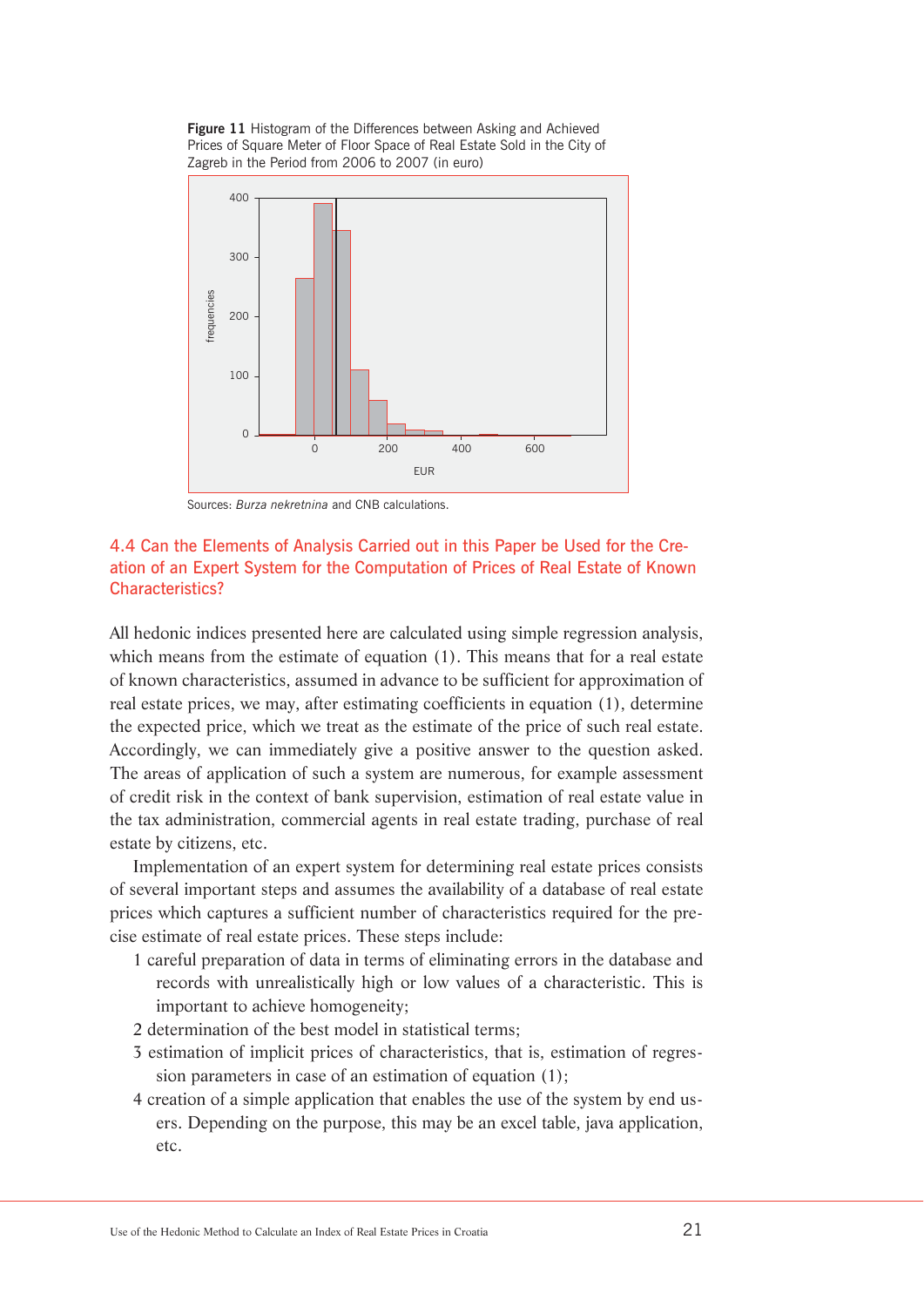Further in the paper we will demonstrate the use of such a system on the example of dwellings sold in the City of Zagreb in the last ten years. Our specification is to be used only for purpose of information, while in case of application more attention should be given to the first, second and third step, segmentation of the market whose prices are of interest, aggregation of characteristics, etc.

The estimates of model (1) parameters estimate the implicit prices of real estate characteristics in the City of Zagreb which are presented in the following table.

| Characteristic                             | Implicit<br>price | Characteristic                                        | Implicit<br>price |
|--------------------------------------------|-------------------|-------------------------------------------------------|-------------------|
| Logarithm of floor area                    | 0.91              | Heating - central, floor lvl., gas                    | 0.15              |
| Sold in the 2nd half of 1997               | 0.03              | Heating - central, boiler room, CTC<br>heating boiler | 0.10              |
| Sold in the 1st half of 1998               | 0.07              | Heating - central, boiler room, electric              | 0.06              |
| Sold in the 2nd half of 1998               | 0.08              | Heating - boiler room, fossil fuels                   | 0.04              |
| Sold in the 1st half of 1999               | 0.09              | Heating - traditional, gas                            | 0.05              |
| Sold in the 2nd half of 1999               | 0.10              | No heating, no chimney                                | $-0.28$           |
| Sold in the 1st half of 2000               | 0.10              | No heating, chimney exists                            | $-0.12$           |
| Sold in the 2nd half of 2000               | 0.03              | Heating - traditional, oil                            | 0.10              |
| Sold in the 1st half of 2001               | 0.04              | Heating - traditional, fossil fuels                   | $-0.04$           |
| Sold in the 2nd half of 2001               | $-0.01$           | Heating - air conditioning unit                       | 0.10              |
| Sold in the 1st half of 2002               | 0.07              | Heating - central, district heating                   | 0.10              |
| Sold in the 2nd half of 2002               | 0.04              | Heating - central, boiler room, gas                   | 0.07              |
| Sold in the 1st half of 2003               | 0.10              | Heating - central, boiler room, oil                   | 0.05              |
| Sold in the 2nd half of 2003               | 0.09              | Centar                                                | 0.28              |
| Sold in the 1st half of 2004               | 0.18              | Črnomerec                                             | 0.13              |
| Sold in the 2nd half of 2004               | 0.22              | Dubrava                                               | $-0.07$           |
| Sold in the 1st half of 2005               | 0.28              | Maksimir                                              | 0.19              |
| Sold in the 2nd half of 2005               | 0.33              | Medveščak                                             | 0.28              |
| Sold in the 1st half of 2006               | 0.44              | Novi Zagreb                                           | $-0.07$           |
| Sold in the 2nd half of 2006               | 0.48              | Sesvete                                               | $-0.19$           |
| Sold in the 1st half of 2007               | 0.55              | Susedgrad                                             | $-0.03$           |
| Sold in the 2nd half of 2007               | 0.57              | Trešnjevka                                            | 0.06              |
| Balcony                                    | 0.02              | Trnje                                                 | 0.12              |
| Number of rooms                            | 0.02              | Dwelling in a house                                   | 0.05              |
| Newly constructed                          | 0.13              | Dwelling in a block                                   | 0.12              |
| Attic/ground floor                         | $-0.03$           | Multi-level dwelling in a block                       | 0.09              |
| Ground level/basement                      | $-0.22$           | Lift                                                  | 0.02              |
| Garage                                     | 0.04              | Loggia                                                | 0.02              |
| Heating - central, floor lvl, electric     | 0.06              | Gas                                                   | 0.02              |
| Heating - central, floor lvl, fossil fuels | 0.22              | Constant                                              | 6.90              |

**Table 9** Implicit Prices of Dwelling Characteristics in the City of Zagreb

Note: Value 0.91 (implicit price of the log of floor area) is interpreted as the partial elasticity of price compared to floor area. Value 0.02 for the characteristic pertaining to number of rooms is interpreted as the increase in (logarithm) real estate price due to the fact that the real estate has one more room. Other variables (except the constant) are indicator variables which reflect the change in real estate price caused by the fact that the real estate has precisely this characteristic. Implicit prices for types of heating are interpreted as the divergence from the type of heating *central, heating boiler, solar*. Implicit prices of the characteristic of the part of the city is interpreted as the divergence from the price of the part of the city called *Peščenica*, while prices for the type of real estate are interpreted as divergence from the type *multi-level dwelling in a house*. Analogously, prices for the year of sale are interpreted as divergence from the price in the basis period, 1st half of 1997. Sources: *Burza nekretnina* and CNB calculations.

By including implicit prices of real estate in equation (1) and using the antilogarithm process, we obtain the expected price.

As an example, we will determine the expected price of a flat in a block in the City of Zagreb in the second half of 2007, with floor area of 60  $m^2$ , three rooms,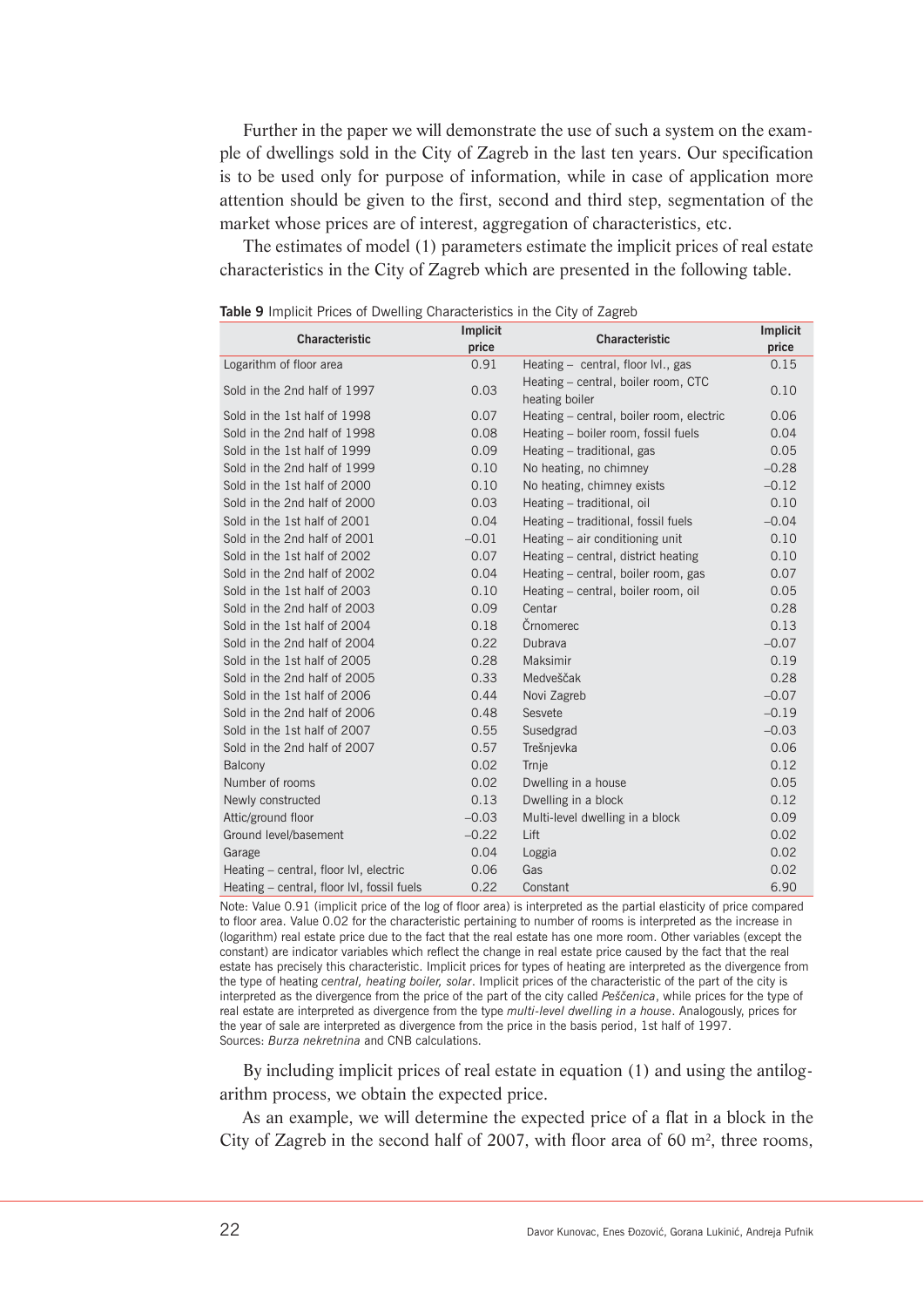balcony, located in the city centre, with central heating, telephone, garage (or parking space), in a building that is not newly constructed (older than five years), not in the basement or at ground level, on the ground floor or in the attic. The expected price of the respective real estate is estimated at EUR 140,449, or EUR 2,341 per square meter of floor area. Further, the system estimated that real estate of the same characteristics would have been worth EUR 85,048, or EUR 1,417 per square meter in the second half of 2002. So the system provides for price estimation for different periods, regardless of the fact that real estate of described characteristics does not even have to exist in the database.

In addition to the evaluation of real estate, using data from Table 9, we can directly compare implicit prices of certain characteristics, such as for example part of the city. These prices are interpreted as the change in the price of real estate caused by the fact that the respective real estate is situated at that precise location. Intuitively, we imagined that we had one and the same real property, which we moved around the City of Zagreb and observed the differences in prices. Similar analysis may be carried out for other real estate characteristics as well.



Figure 12 Implicit Prices of the Characteristics Part of the City and Type of Real Estate for Dwellings in the City of Zagreb

<sup>a</sup> Values interpreted as divergence from the price of the neighbourhood called Peščenica

**b** Values interpreted as divergence from the price of the type of real estate multi-level dwelling in a house Sources: *Burza nekretnina* and CNB calculations.

## 5 Conclusion

In this paper we described the procedure of calculating the hedonic real estate price index which indicates a *pure* change in real estate prices of real estate sold between two periods, i.e. trimmed of the influence of changes in prices induced by the changes in qualitative and locational characteristics of real estate sold within a certain period as compared to the previous period. Detailed data on prices of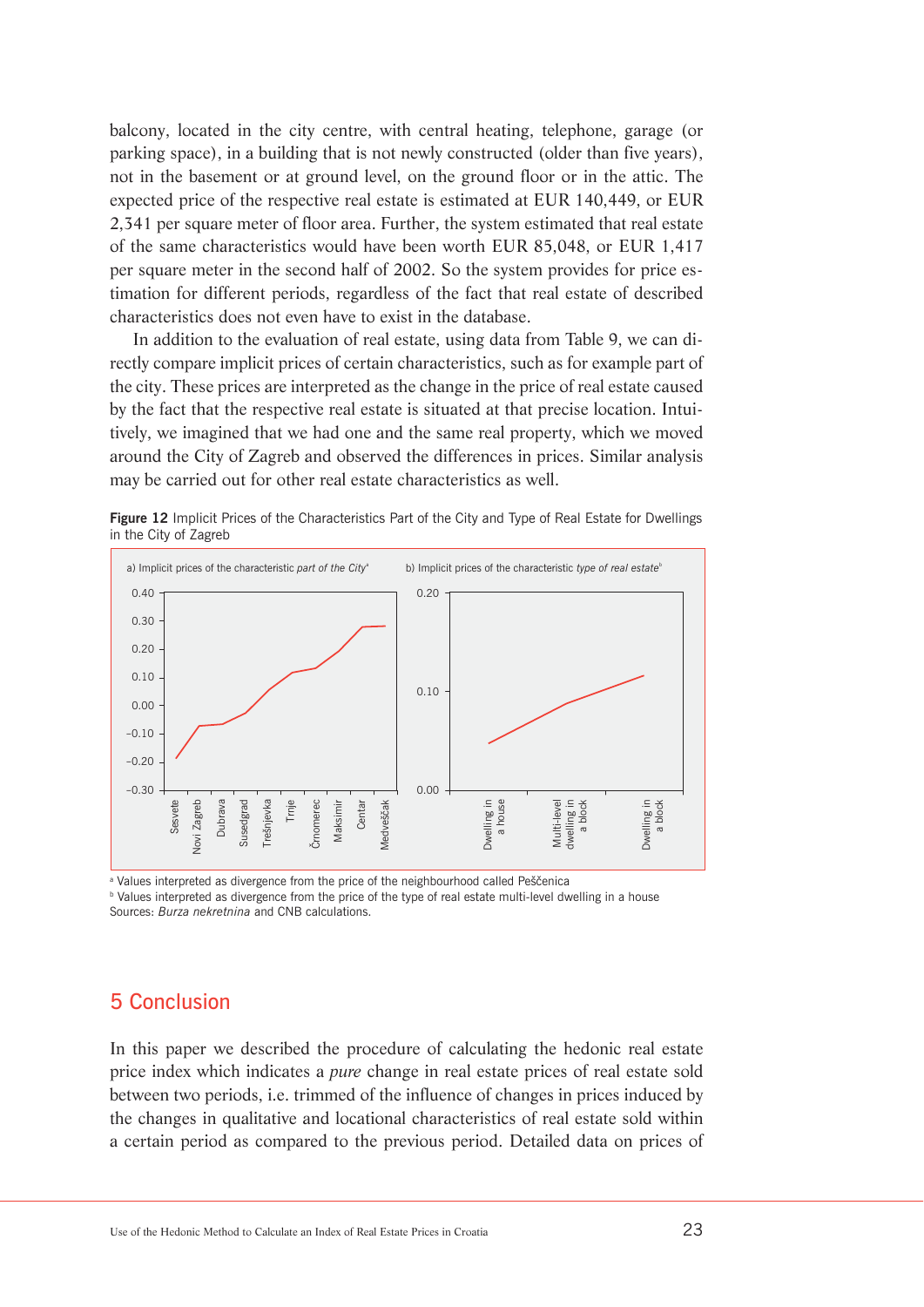real estate sold and their characteristics, as the key prerequisite for the calculation of hedonic real estate price index, had been obtained from *Burza nekretnina*. The available database was divided into four relatively homogeneous markets (City of Zagreb, Adriatic coast, Other – urban and Other – rural). In this context it must be mentioned that 65.3% of data in the database pertain to Zagreb, of which 85.2% pertains flats, so that the hedonic index of flat prices in the City of Zagreb is considered the most reliable among the calculated indices. In the hedonic model, we expressed the price of real estate as the sum of implicit prices of its floor area and the group of characteristics, with the price also being influenced by the period in which the transaction was conducted. We assumed that implicit prices of real estate characteristics do not change over time, thus using fixed coefficients for the same characteristics in the entire sample and that the change in price is fully reflected in the coefficients for the time indicator variable.

According to the hedonic real estate price index (HREPI), real estate prices in Croatia went up by 89.9% in the last decade, with the most prominent growth of real estate prices of 61.6% being realised in the last four years (from 2004 to 2007). An overview of the growth of prices by *region* indicates that prices grew strongest on the coast. In 2006, real estate prices in Croatia grew strongly (by 16.2%) compared with the previous year, which was the largest recorded annual growth of real estate prices over the observed ten-year period. The annual rate of change of real estate prices in 2007 slowed down to 13.3%. It should also be noted, that after three consecutive half-year periods during which the annual growth rate of residential real estate prices in Croatia went up between 14.9% (first half of 2006) and 17.7% (first half of 2007), the annual growth rate of real estate prices slowed down to 9.1% in the second half of 2007. In the City of Zagreb a mild slow down in the annual growth rate of residential real estate prices started in the first half of 2007, while at the coast the growth rate started declining in the second half of 2007.

The analysis further in the paper showed that the considerable growth of real estate prices did not result in the purchase of smaller dwellings, as would have been intuitively expected. On the contrary, statistics measuring mean values of the floor area of dwellings sold in the City of Zagreb have been rising mildly. We can thus conclude that the major portion of the nominal growth of newly approved housing loans that has been seen over the past four years resulted from the high growth of real estate prices and only a smaller portion from the increased inclination of buyers to buy larger dwellings and the growth of real demand for housing loans. Further, we concluded that there were no major differences between hedonic real estate price indices calculated on the basis of achieved prices and hedonic real estate price indices calculated on the basis of asking prices, which makes it feasible to us other databases on the movements of real estate prices in Croatia containing only asking prices. In the end, we indicated the possibility of using the estimated regression model for the creation of an expert system for the estimation of prices of real estate of known characteristics.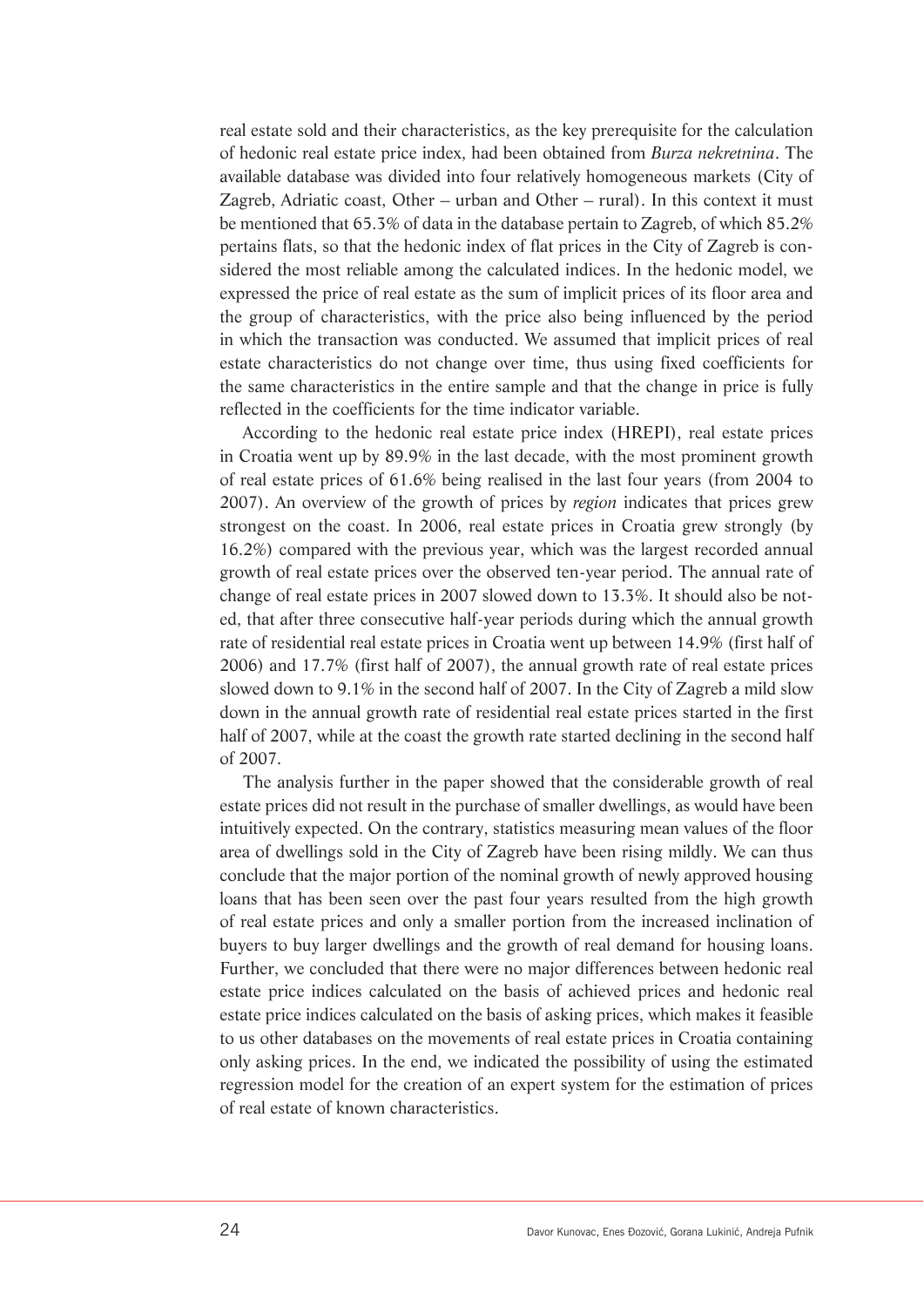#### References

- Bežovan, G. (2004): *Housing Statistics Housing Standard in Croatia*, The Journal of Social Policy, Year 11, No. 2,  $267 - 279$
- Botrić, V., and Ž. Kordej De Villa (2005): *Determinants of Regional Housing Market in Croatia*, Paper prepared for the 45th Congress of the European Regional Science Association.
- Amsterdam, the Netherlands, 23 27 August 2005.
- Bover, O., and P. Velilla (2002): *Hedonic House Prices Without Characterisis: The Case of New Multiunit Housing*, ECB Working Paper, No. 117, January.
- Brachinger, H. W. (2002): *Statistical Theory of Hedonic Price Indices*, University of Fribourg, www.unifr.ch.
- Central Bureau of Statistics, *Census 2001*, Statistical Yearbooks and First Releases (different numbers).
- Gourieroux, C., and A. Laferrere (2006): *Managing Hedonic Housing Price Indexes: the French Experience*, paper presented at the workshop organised by the OECD and IMF: Real Estate Price Indexes, Paris, 6 – 7 November (www.oecd.org).
- Linz, S., and T. Behrmann (2004): *Using Hedonic Pricing for the German House Price Index*, Federal Statistical Office of Germany.
- Lovrinčević, Ž., D. Mikulić, and Z. Marić (2006): *Maastricht Criteria and the Inclusion of the Underground Economy the Case of Croatia*, Privredna kretanja i ekonomska politika, No. 106.
- Lye, J. N., and J. G. Hirschberg (2002): Tests of Inference for Dummy Variables in Regressions with Logarithmic Transformed Dependent Variables, Department of Economics – Working Papers, Series 852, The University of Melbourne.
- Mihaljek, D. (2005): *Free movement of capital, the real estate market and tourism. A Blessing or a Curse for Croatia on its way to the European Union?* In: Ott, K. (ed.). Croatian Accession to the European Union. Vol. 3., Institut of Public Finance and Friedrich-Ebert-Stiftung, Zagreb, pp. 181 – 222.
- Melser, D. (2005): *The Hedonic Regression Time-Dummy Method and the Monotonicity Axioms,* Journal of Business & Economic Statistics, Vol. 23, No. 4, October.
- Moulton, B. R. (2001): *The Expanding Role of Hedonic Methods in the Official Statistics of the United States,* Washington, Bureau of Economic Analysis U. S. Department of Commerce, June.
- Nair, B. P.: *Use of Hedonic Regression Methods for Quality Adjustment in Statistics NZ*, Statistics New Zeland.
- Pavlin, B. (2006): *Dwelling Price Index in Slovenia Pilot Study of Hedonic Approaches*, paper presented at the workshop organised by the OECD and the IMF: Real Estate Price Indexes, Paris, 6 and 7 November (www.oecd.org).
- Rae, D., and P. van den Noord (2006): *Ireland's Housing Boom: What Has Driven It And Have Prices Overshot?*, OECD Economics Department Working Paper, No. 492.
- Tepuš, M. (2004): An *Analysis of Housing Finance Models in the Republic of Croatia*, Croatian National Bank Surveys, No. 18.
- Tepuš, M. (2006): An Analysis of the Operation of Building Societies in the Republic of Croatia: Results of the Second CNB Interview of Housing Savings Banks, Croatian National Bank Surveys; No. 23.
- Tica, J. (2002): *The Transition of Croatian Apartment Market*, Politička kultura, Zagreb.
- United Nations Commission for Europe (UNECE), *Annual Bulletin of Housing Statistics for Europe and North America 2004.*
- The Act on Subsidised Residential Construction, Official Gazette 109/2001.
- The Act on Housing Savings and State Incentive to Housing Savings, Official Gazette 109/1997.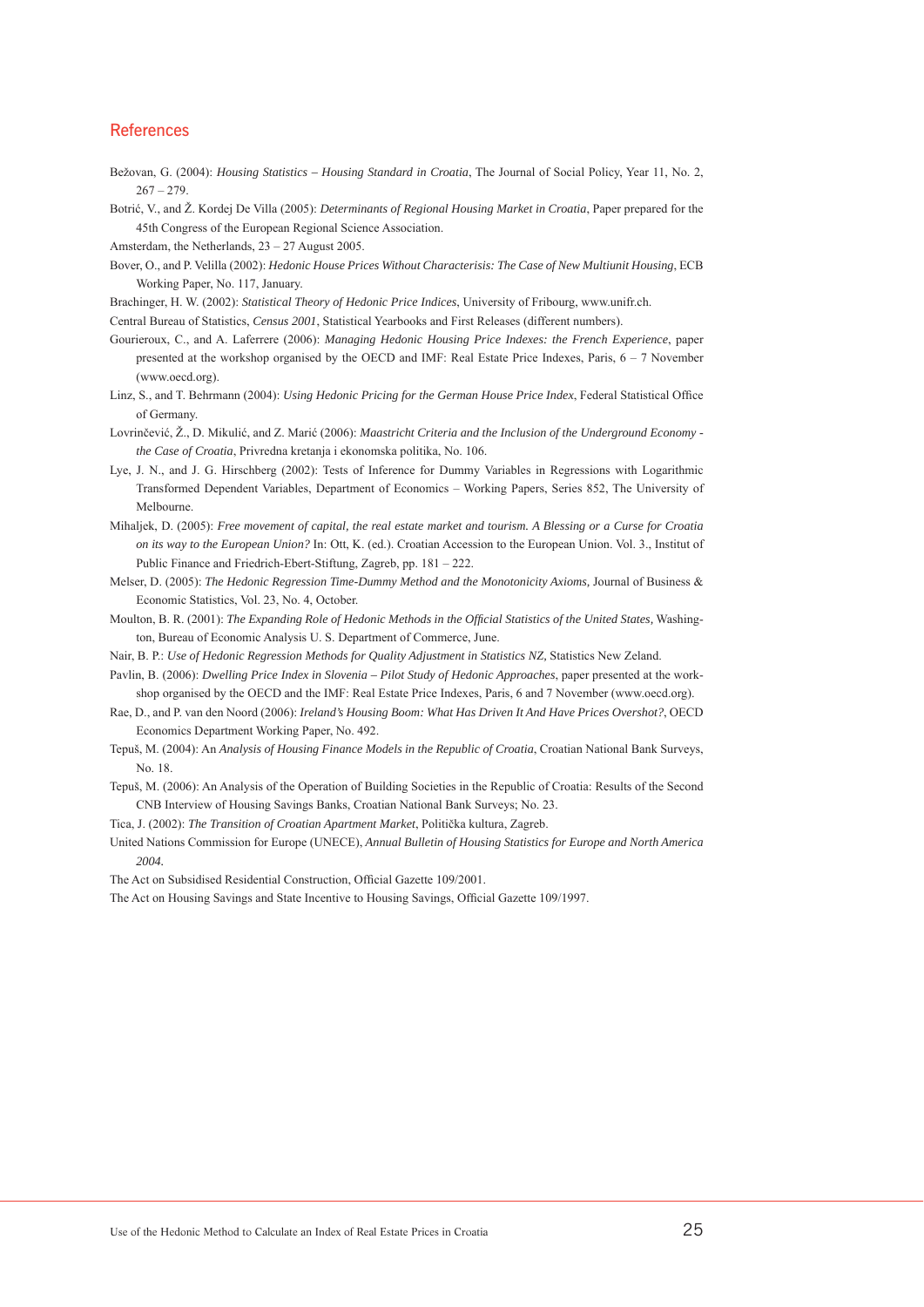## Appendix A

#### Database for the Calculation of a Hedonic Real Estate Price Index in Croatia

The database used in this paper has been purchased by the Croatian National Bank from *Burza nekretnina*. *Burza nekretnina* is an association of real estate agencies that was established in 1996 and has been collecting data on houses and dwellings for sale, which the agencies advertise on its internet site. For all real estate, data is collected on the price (asking and achieved) date of sale and geographic/locational and qualitative characteristics (attributes). The geographic division used in this paper is based on the division into four *regions*: *the City of Zagreb, Adriatic coast, Other - urban* and *Other - rural*, with the group Adriatic coast including real estate up to 10 km inland.

| <b>TRUIT AT INDITIDED OF INEXT LIDDED LIES SOLU</b> |                  |              |
|-----------------------------------------------------|------------------|--------------|
|                                                     | Real estate sold | <b>Share</b> |
| The City of Zagreb                                  | 9368             | 65.3         |
| Adriatic coast                                      | 3162             | 22.0         |
| Other $-$ urban                                     | 655              | 4.6          |
| Other $-$ rural                                     | 1164             | 81           |

Croatia 14349 100.0

**Table A1** Number of Real Properties Sold

Sources: *Burza nekretnina* and CNB calculations

Data in Table A1 indicate unequal geographic distribution of data contained in the database of *Burza nekretnina*. Of all the data on real estate sold, 65.3% pertains to the City of Zagreb. Since as much as 85.2% of this share relates to the sale of flats we devoted special attention to the analysis of the movement of prices in Zagreb, were we expected the estimate of flat price movements to be most reliable. The share of data on real estate on the Adriatic coast sold makes up 22.0%, while other areas account only for 12.7%, rural areas accounting for 8.1% and urban areas for 4.6%.

The data in Table A1 show that the database obtained from *Burza nekretnina* does not contain sufficient information (in terms of data quantity) to enable a higher level of disaggregation, which means that it does not allow the construction of county real estate price indices even at the annual frequency. The usefulness of such an index would also be questionable due to significant heterogeneity of real estate characteristics within different counties. For instance, several counties stretch across mountain areas inland and the coast line, where the structure of both supply and demand for real estate greatly differs. Such counties are hardly to be considered homogeneous markets, which is one of the key assumptions for the creation of a real estate price index. Further, the assertion that the database is inappropriate for creation of county real estate price indices is supported by the fact that eight counties account for shares of less than 1% and, with the exception of the City of Zagreb, only two counties make up shares of 5% (the Primorje-Gorski Kotar County and the Split-Dalmatia County).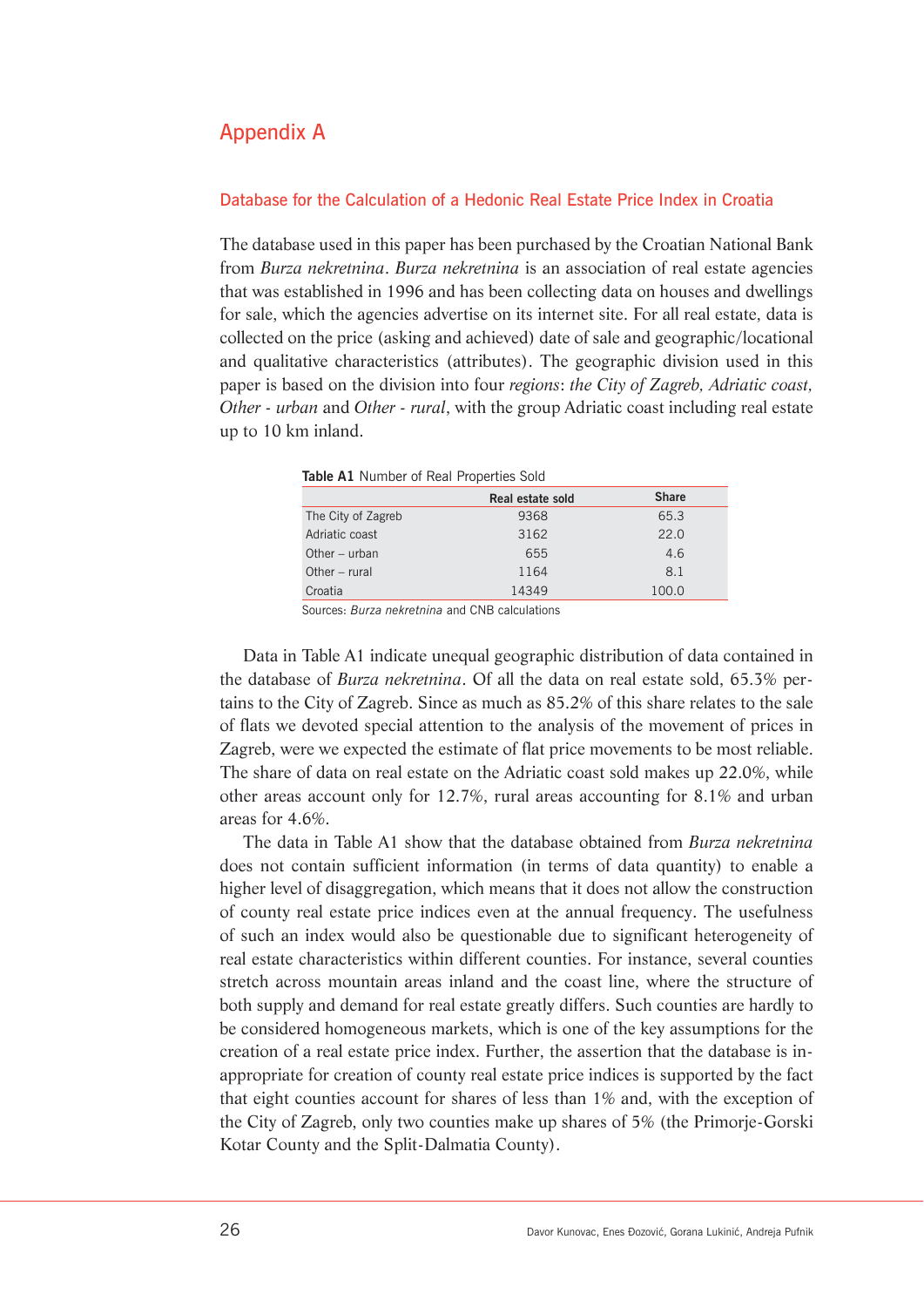



Sources: *Burza nekretnina* and CNB calculations.

As for time distribution, Figure A1 indicates that data are distributed more equally. Except for 1996, when only 40 real properties were sold, and was thus excluded from analysis, other years are relatively better represented, ranging from 719 registered real estate transactions in 2005 to 2343 registered real estate transactions in 1999.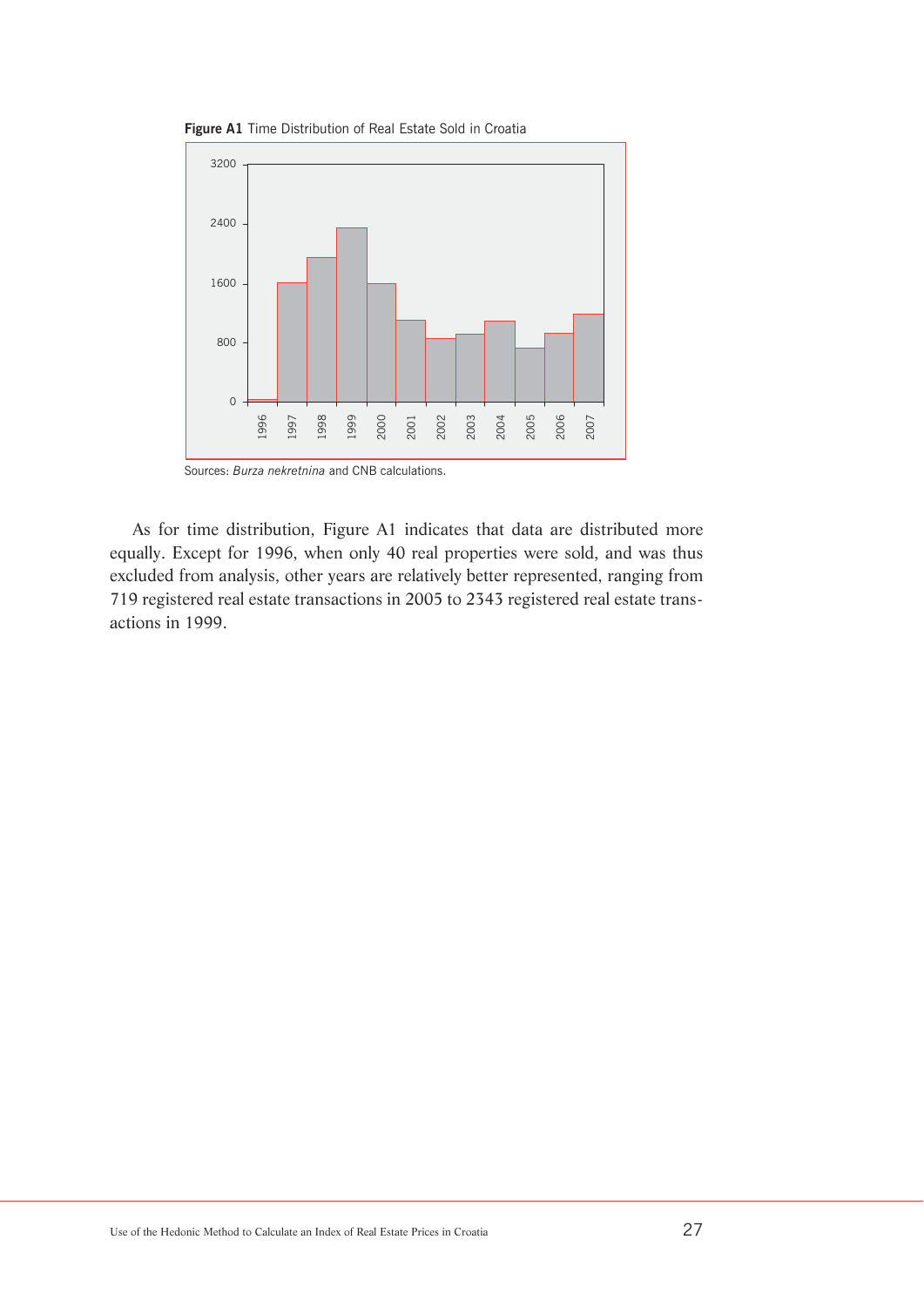## Appendix B

#### Results of the Estimation of Regression Parameters

Tables B1 and B4 show the results of estimated regression parameters for four specifications used for calculating the hedonic indices for the following *regions*: City of Zagreb, the Adriatic coast, Other - rural and Other urban. In addition, Table B5 presents the results of the Wald test, which has been used to test the null hypothesis of whether the partial elasticity of the price of real estate compared to floor area equals one for each equation. If elasticity statistically equals one, for real estate in a certain *region* this means that real estate which is twice the size, and has the same characteristics, will cost twice as much. Finally, Table B6 presents the list of real estate characteristics and respective abbreviations.

**Table B1** Estimated Parameters for Real Estate in the City of Zagreb The City of Zagreb Number of observations: 9368

White Heteroscedasticity-Consistent Standard Errors & Covariance

|                              | <b>Coefficient</b> | Std. error | t-statistics |
|------------------------------|--------------------|------------|--------------|
| <b>LOG FLOOR AREA</b>        | 0.85               | 0.01       | 70.48        |
| 2nd half of 1997             | 0.04               | 0.01       | 2.46         |
| 1st half of 1998             | 0.08               | 0.01       | 5.79         |
| 2nd half of 1998             | 0.08               | 0.01       | 5.81         |
| 1st half of 1999             | 0.09               | 0.01       | 6.94         |
| 2nd half of 1999             | 0.10               | 0.01       | 7.13         |
| 1st half of 2000             | 0.11               | 0.01       | 8.06         |
| 2nd half of 2000             | 0.06               | 0.02       | 3.03         |
| 1st half of 2001             | 0.06               | 0.01       | 3.95         |
| 2nd half of 2001             | 0.00               | 0.02       | 0.08         |
| 1st half of 2002             | 0.10               | 0.02       | 5.91         |
| 2nd half of 2002             | 0.09               | 0.02       | 4.64         |
| 1st half of 2003             | 0.10               | 0.02       | 6.29         |
| 2nd half of 2003             | 0.10               | 0.01       | 6.60         |
| 1st half of 2004             | 0.19               | 0.02       | 10.82        |
| 2nd half of 2004             | 0.22               | 0.02       | 13.76        |
| 1st half of 2005             | 0.29               | 0.02       | 17.33        |
| 2nd half of 2005             | 0.32               | 0.02       | 18.54        |
| 1st half of 2006             | 0.44               | 0.02       | 28.40        |
| 2nd half of 2006             | 0.49               | 0.02       | 31.52        |
| 1st half of 2007             | 0.57               | 0.02       | 37.42        |
| 2nd half of 2007             | 0.58               | 0.01       | 39.58        |
| PART OF THE CITY CENTAR      | 0.38               | 0.01       | 29.49        |
| PART OF THE CITY ČRNOMEREC   | 0.19               | 0.01       | 15.86        |
| PART OF THE CITY DUBRAVA     | $-0.04$            | 0.01       | $-2.58$      |
| PART OF THE CITY MAKSIMIR    | 0.24               | 0.01       | 18.13        |
| PART OF THE CITY MEDVEŠČAK   | 0.37               | 0.01       | 27.64        |
| PART OF THE CITY NOVI ZAGREB | $-0.01$            | 0.01       | $-1.12$      |
| PART OF THE CITY SESVETE     | $-0.13$            | 0.04       | $-3.50$      |
| PART OF THE CITY SUSEDGRAD   | 0.02               | 0.01       | 1.39         |
| PART OF THE CITY TREŠNJEVKA  | 0.12               | 0.01       | 11.17        |
| PART OF THE CITY TRNJE       | 0.17               | 0.01       | 14.33        |
| VNKDVOJNA                    | $-0.03$            | 0.07       | $-0.43$      |
| VNKSAMOSTOJECA               | $-0.10$            | 0.06       | $-1.60$      |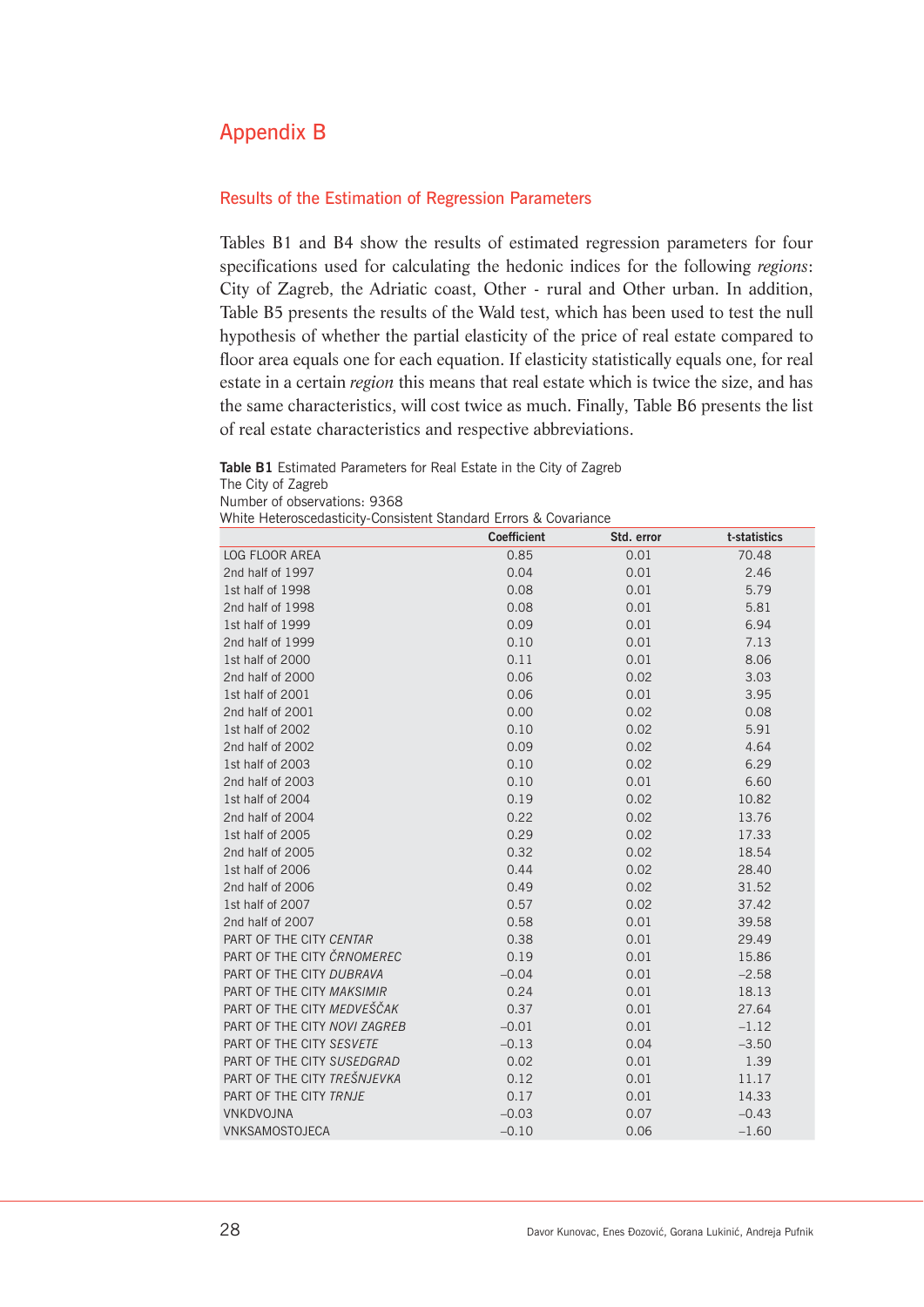| VNKUNIZU            | $-0.03$ | 0.07 | $-0.51$ |
|---------------------|---------|------|---------|
| <b>VNSUKUCI</b>     | $-0.01$ | 0.06 | $-0.12$ |
| <b>VNSUZGRADI</b>   | 0.07    | 0.06 | 1.08    |
| VNSVETUZGRADI       | 0.06    | 0.06 | 0.91    |
| <b>DRUBOVI</b>      | $-0.03$ | 0.00 | $-7.20$ |
| <b>DNOVOGRADNJA</b> | 0.11    | 0.01 | 20.18   |
| <b>DSUTPOD</b>      | $-0.24$ | 0.02 | $-9.97$ |
| NUMBER OF ROOMS     | 0.02    | 0.00 | 5.25    |
| <b>BALCONY</b>      | 0.01    | 0.01 | 2.62    |
| GARAGE              | 0.05    | 0.01 | 8.57    |
| <b>GCETEL</b>       | 0.07    | 0.04 | 1.90    |
| <b>GCETKG</b>       | 0.12    | 0.07 | 1.86    |
| <b>GCETPL</b>       | 0.17    | 0.02 | 9.56    |
| <b>GCKOTCTC</b>     | 0.15    | 0.03 | 4.79    |
| <b>GCKOTEL</b>      | $-0.11$ | 0.08 | $-1.26$ |
| <b>GCKOTKG</b>      | 0.07    | 0.04 | 2.05    |
| <b>GCKOTN</b>       | 0.06    | 0.02 | 2.43    |
| <b>GCKOTP</b>       | 0.17    | 0.02 | 6.76    |
| <b>GCTOP</b>        | 0.16    | 0.02 | 9.34    |
| <b>GKLIMA</b>       | 0.18    | 0.11 | 1.66    |
| <b>GKLKG</b>        | $-0.06$ | 0.02 | $-2.34$ |
| <b>GKLN</b>         | $-0.03$ | 0.09 | $-0.29$ |
| <b>GKLP</b>         | 0.06    | 0.02 | 3.27    |
| <b>GNGD</b>         | $-0.38$ | 0.06 | $-5.86$ |
| <b>GNGRND</b>       | $-0.34$ | 0.10 | $-3.41$ |
| <b>LIFT</b>         | 0.01    | 0.00 | 3.12    |
| <b>LOGGIA</b>       | 0.02    | 0.00 | 4.37    |
| GAS                 | 0.05    | 0.01 | 5.19    |
| $\mathsf{C}$        | 7.10    | 0.08 | 92.59   |
| R-squared           | 0.89    |      |         |
| Adjusted R-squared  | 0.88    |      |         |
| S.E. of regression  | 0.20    |      |         |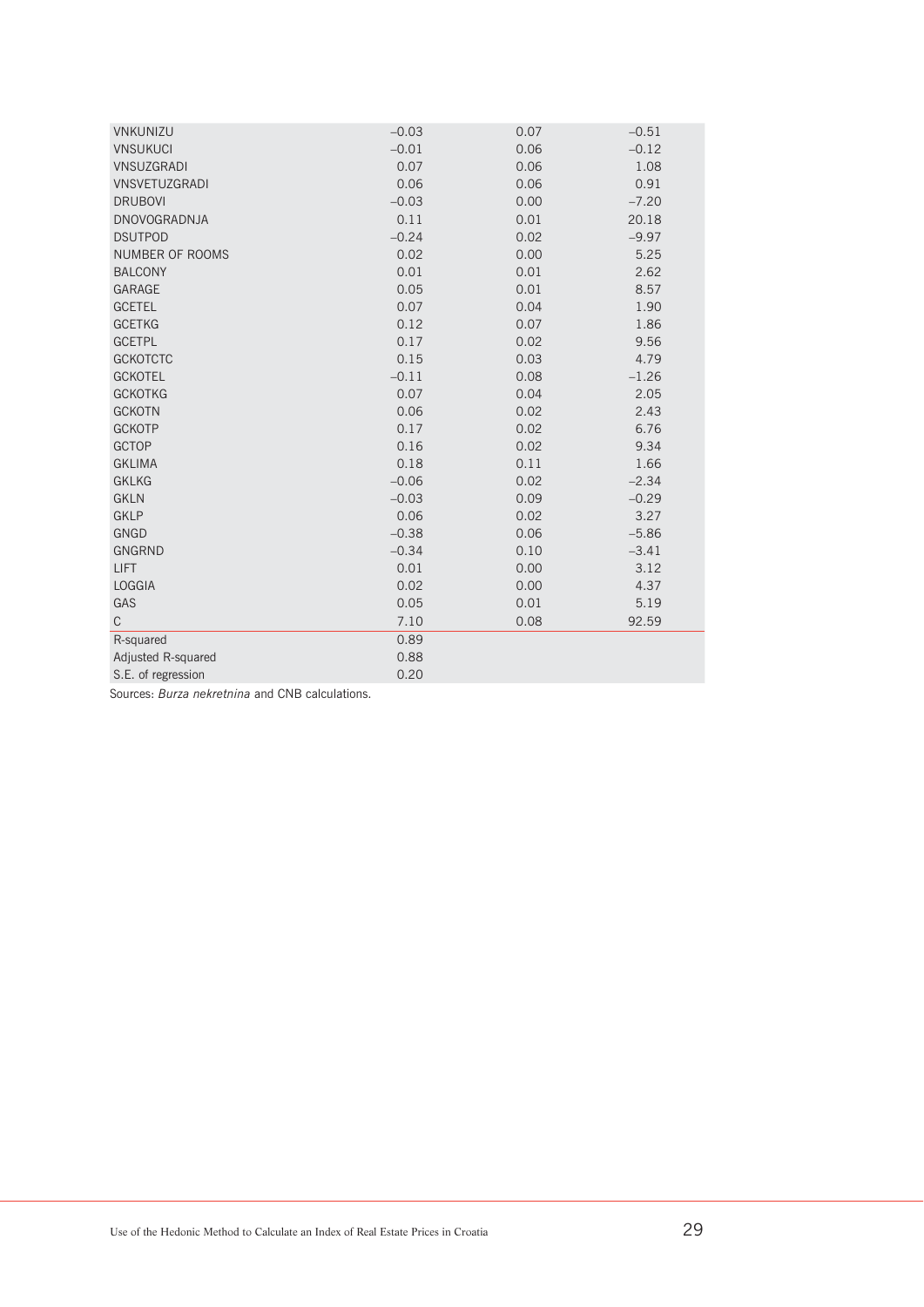**Table B2** Estimated Parameters for Real Estate along the Adriatic Coast Adriatic coast Number of observations: 3162 White Heteroscedasticity-Consistent Standard Errors & Covariance

|                          | <b>Coefficient</b> | Std. error | t-statistics |
|--------------------------|--------------------|------------|--------------|
| <b>LOG FLOOR AREA</b>    | 0.69               | 0.02       | 41.41        |
| 2nd half of 1997         | 0.10               | 0.04       | 2.19         |
| 1st half of 1998         | 0.14               | 0.04       | 3.84         |
| 2nd half of 1998         | 0.08               | 0.05       | 1.58         |
| 1st half of 1999         | 0.07               | 0.04       | 1.71         |
| 2nd half of 1999         | 0.10               | 0.04       | 2.37         |
| 1st half of 2000         | 0.11               | 0.05       | 2.14         |
| 2nd half of 2000         | $-0.08$            | 0.05       | $-1.62$      |
| 1st half of 2001         | 0.29               | 0.03       | 8.34         |
| 2nd half of 2001         | 0.21               | 0.06       | 3.53         |
| 1st half of 2002         | 0.26               | 0.05       | 5.73         |
| 2nd half of 2002         | 0.35               | 0.06       | 5.95         |
| 1st half of 2003         | 0.29               | 0.04       | 6.94         |
| 2nd half of 2003         | 0.48               | 0.05       | 8.79         |
| 1st half of 2004         | 0.36               | 0.05       | 7.92         |
| 2nd half of 2004         | 0.58               | 0.04       | 14.78        |
| 1st half of 2005         | 0.58               | 0.05       | 11.95        |
| 2nd half of 2005         | 0.67               | 0.04       | 14.99        |
| 1st half of 2006         | 0.71               | 0.04       | 18.26        |
| 2nd half of 2006         | 0.82               | 0.04       | 20.28        |
| 1st half of 2007         | 0.93               | 0.04       | 25.20        |
| 2nd half of 2007         | 0.92               | 0.04       | 20.63        |
| <b>BALCONY</b>           | 0.11               | 0.02       | 6.89         |
| <b>NUMBER OF ROOMS</b>   | 0.04               | 0.00       | 7.70         |
| <b>DNOVOGRADNJA</b>      | 0.12               | 0.02       | 6.83         |
| DUBROVNIK-NERETVA COUNTY | 0.16               | 0.03       | 4.80         |
| <b>GARAGE</b>            | 0.14               | 0.02       | 7.13         |
| <b>GNGD</b>              | $-0.23$            | 0.04       | $-5.33$      |
| <b>ZADAR COUNTY</b>      | $-0.23$            | 0.02       | $-10.44$     |
| <b>LIKA-SENJ COUNTY</b>  | $-0.27$            | 0.02       | $-12.43$     |
| ŠIBENIK-KNIN COUNTY      | $-0.16$            | 0.03       | $-5.77$      |
| $\mathsf C$              | 7.68               | 0.07       | 107.00       |
| R-squared                | 0.72               |            |              |
| Adjusted R-squared       | 0.72               |            |              |
| S.E. of regression       | 0.40               |            |              |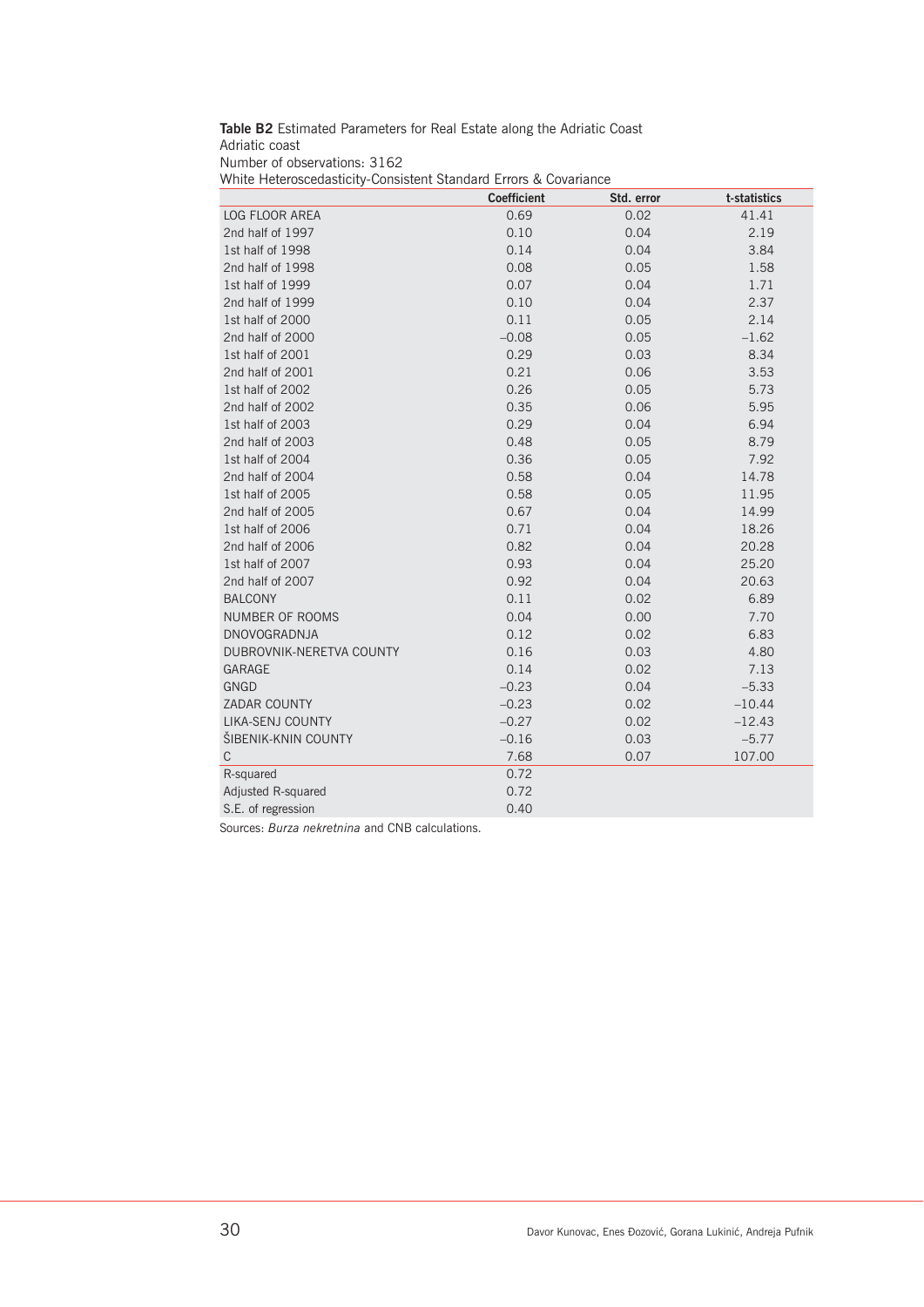**Table B3** Estimated Parameters for Real Estate in the region Other – rural **Other** 

Number of observations: 1164

White Heteroscedasticity-Consistent Standard Errors & Covariance

|                       | <b>Coefficient</b> | Std. error | t-statistics |
|-----------------------|--------------------|------------|--------------|
| <b>LOG FLOOR AREA</b> | 0.63               | 0.03       | 24.82        |
| 2nd half of 1997      | $-0.14$            | 0.09       | $-1.66$      |
| 1st half of 1998      | 0.04               | 0.08       | 0.47         |
| 2nd half of 1998      | $-0.07$            | 0.11       | $-0.68$      |
| 1st half of 1999      | $-0.01$            | 0.08       | $-0.16$      |
| 2nd half of 1999      | 0.09               | 0.08       | 1.11         |
| 1st half of 2000      | 0.09               | 0.10       | 0.85         |
| 2nd half of 2000      | 0.11               | 0.08       | 1.32         |
| 1st half of 2001      | 0.34               | 0.17       | 1.95         |
| 2nd half of 2001      | 0.44               | 0.17       | 2.65         |
| 1st half of 2002      | 0.13               | 0.13       | 1.01         |
| 2nd half of 2002      | 0.01               | 0.12       | 0.08         |
| 1st half of 2003      | $-0.06$            | 0.11       | $-0.53$      |
| 2nd half of 2003      | 0.09               | 0.15       | 0.58         |
| 1st half of 2004      | 0.26               | 0.10       | 2.69         |
| 2nd half of 2004      | 0.22               | 0.10       | 2.32         |
| 1st half of 2005      | 0.03               | 0.16       | 0.17         |
| 2nd half of 2005      | 0.03               | 0.10       | 0.29         |
| 1st half of 2006      | 0.09               | 0.09       | 0.99         |
| 2nd half of 2006      | 0.12               | 0.10       | 1.28         |
| 1st half of 2007      | 0.32               | 0.10       | 3.25         |
| 2nd half of 2007      | 0.21               | 0.11       | 1.84         |
| <b>ISTRA COUNTY</b>   | 0.77               | 0.12       | 6.22         |
| ZAGREB COUNTY         | 0.29               | 0.03       | 8.27         |
| <b>VNSUKUCI</b>       | $-0.16$            | 0.08       | $-2.13$      |
| DNOVOGRADNJA          | 0.25               | 0.04       | 5.76         |
| <b>GCETEL</b>         | 0.43               | 0.19       | 2.28         |
| <b>GCETKG</b>         | 0.50               | 0.12       | 4.03         |
| <b>GCETPL</b>         | 0.49               | 0.06       | 8.47         |
| <b>GCKOTEL</b>        | 0.36               | 0.27       | 1.35         |
| <b>GCKOTKG</b>        | 0.33               | 0.06       | 5.36         |
| <b>GCKOTN</b>         | 0.47               | 0.05       | 10.04        |
| <b>GCKOTP</b>         | 0.23               | 0.09       | 2.49         |
| <b>GNGRND</b>         | $-0.56$            | 0.09       | $-6.09$      |
| <b>LOGGIA</b>         | 0.08               | 0.04       | 1.83         |
| <b>TELEPHONE</b>      | 0.17               | 0.04       | 4.64         |
| GAS                   | 0.10               | 0.05       | 2.16         |
| $\mathbb C$           | 7.28               | 0.14       | 53.46        |
| R-squared             | 0.69               |            |              |
| Adjusted R-squared    | 0.68               |            |              |
| S.E. of regression    | 0.43               |            |              |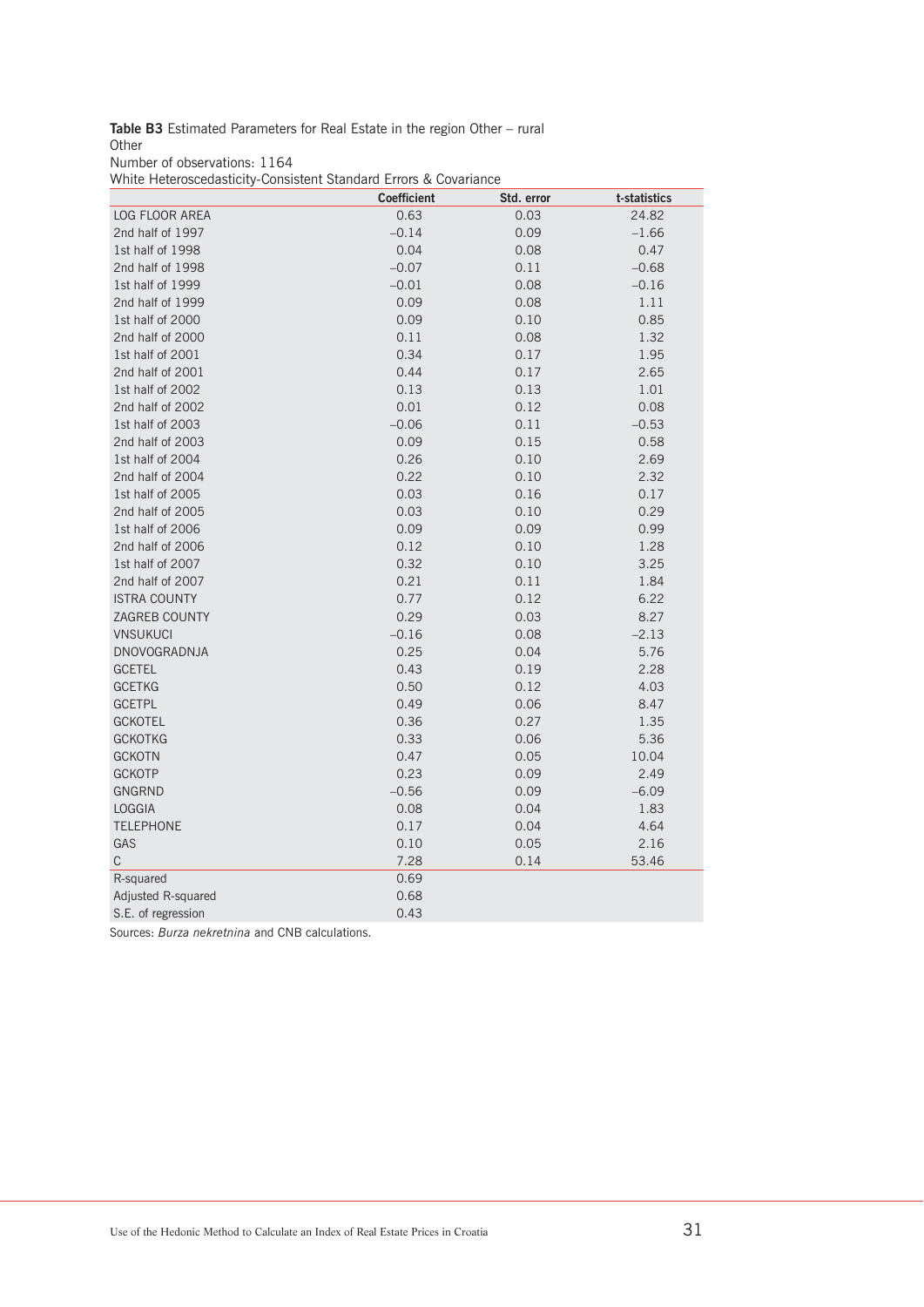**Table B4** Estimated Parameters for Real Estate in the region Other – urban Other - urban Number of observations: 655 White Heteroscedasticity-Consistent Standard Errors & Covariance

|                          | <b>Coefficient</b> | Std. error | t-statistics |
|--------------------------|--------------------|------------|--------------|
| <b>LOG FLOOR AREA</b>    | 0.66               | 0.03       | 20.63        |
| 2nd half of 1997         | 0.16               | 0.10       | 1.65         |
| 1st half of 1998         | 0.20               | 0.10       | 2.02         |
| 2nd half of 1998         | 0.17               | 0.10       | 1.68         |
| 1st half of 1999         | 0.05               | 0.10       | 0.51         |
| 2nd half of 1999         | 0.21               | 0.10       | 2.16         |
| 1st half of 2000         | 0.16               | 0.13       | 1.24         |
| 2nd half of 2000         | 0.17               | 0.10       | 1.77         |
| 1st half of 2001         | 0.48               | 0.11       | 4.51         |
| 2nd half of 2001         | 0.49               | 0.31       | 1.59         |
| 1st half of 2002         | 0.59               | 0.12       | 4.85         |
| 2nd half of 2002         | 0.21               | 0.11       | 1.81         |
| 1st half of 2003         | 0.13               | 0.12       | 1.12         |
| 2nd half of 2003         | $-0.12$            | 0.11       | $-1.12$      |
| 1st half of 2004         | 0.33               | 0.12       | 2.73         |
| 2nd half of 2004         | 0.37               | 0.14       | 2.64         |
| 1st half of 2005         | 0.31               | 0.19       | 1.61         |
| 2nd half of 2005         | 0.28               | 0.10       | 2.71         |
| 1st half of 2006         | 0.46               | 0.11       | 4.29         |
| 2nd half of 2006         | 0.57               | 0.12       | 4.72         |
| 1st half of 2007         | 0.62               | 0.10       | 5.97         |
| 2nd half of 2007         | 0.48               | 0.11       | 4.41         |
| <b>NUMBER OF ROOMS</b>   | 0.05               | 0.01       | 4.08         |
| DUBROVNIK-NERETVA COUNTY | 1.48               | 0.06       | 23.10        |
| <b>ZAGREB COUNTY</b>     | 0.46               | 0.04       | 12.45        |
| VARAŽDIN COUNTY          | 0.37               | 0.06       | 5.92         |
| <b>ISTRA COUNTY</b>      | 0.30               | 0.17       | 1.80         |
| GAS                      | 0.11               | 0.03       | 3.31         |
| <b>TELEPHONE</b>         | 0.31               | 0.05       | 6.62         |
| <b>LOGGIA</b>            | 0.10               | 0.03       | 3.12         |
| DNOVOGRADNJA             | 0.11               | 0.05       | 2.38         |
| $\mathsf C$              | 6.94               | 0.17       | 40.63        |
| R-squared                | 0.77               |            |              |
| Adjusted R-squared       | 0.76               |            |              |
| S.E. of regression       | 0.35               |            |              |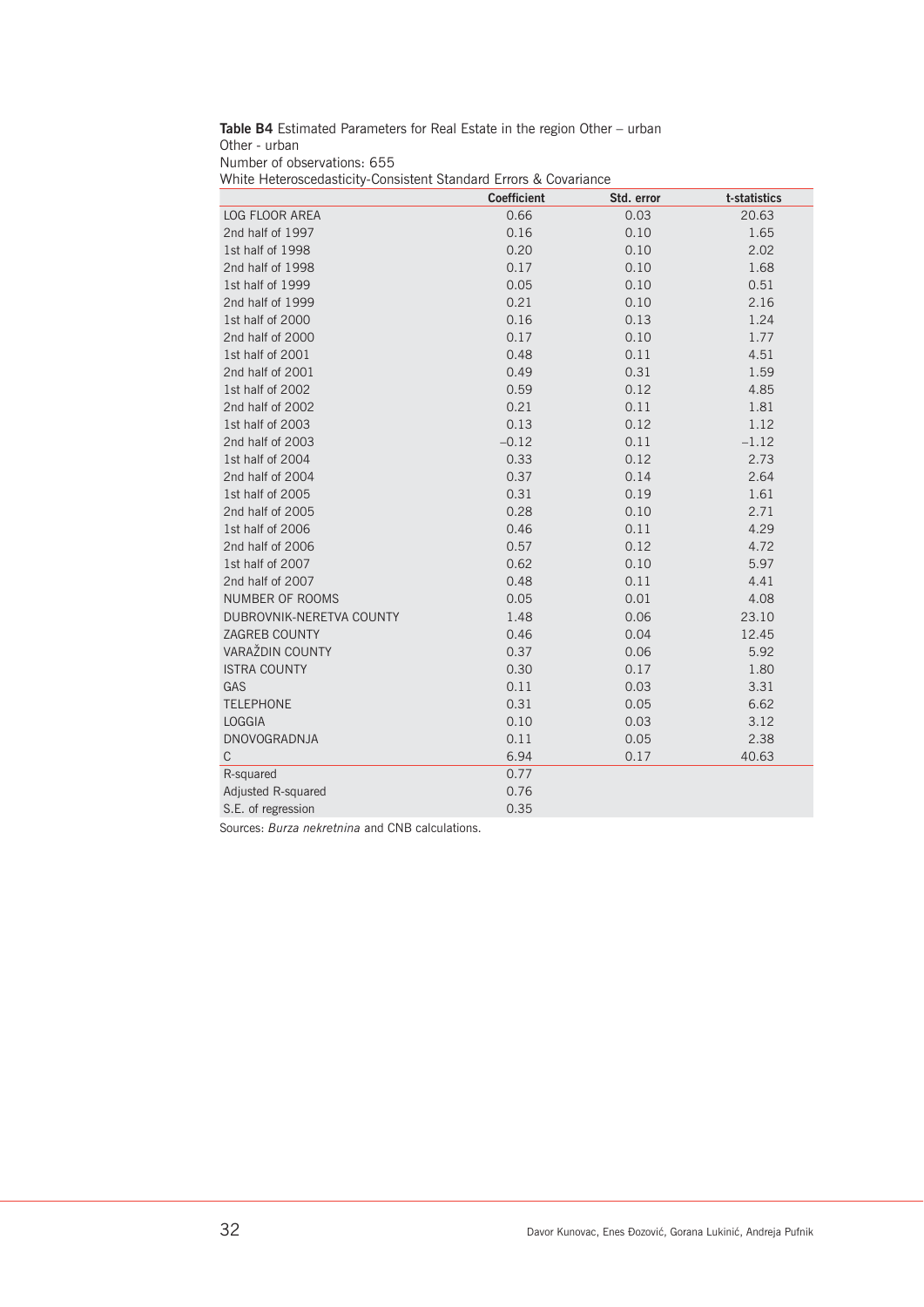|                    | <b>Wald statistics</b> | p-value |
|--------------------|------------------------|---------|
| The City of Zagreb | 164.7                  | 0.0000  |
| Adriatic coast     | 356.9                  | 0.0000  |
| Other $-$ rural    | 217.2                  | 0.0000  |
| Other $-$ urban    | 112.2                  | 0.0000  |

**Table B5** Wald Test of the Unit Elasticity of Price Compared to Floor Area

Sources: *Burza nekretnina* and CNB calculations.

Based on the results of the test, we do not accept the null hypothesis on unit elasticity of prices compared to floor area for any of the regions.

The following real estate characteristics (with relevant abbreviations) are used in equations:

| Real estate characteristic                         | Abbreviation/description |
|----------------------------------------------------|--------------------------|
| Newly constructed (not older than 5 years)         | <b>DNOVOGRADNJA</b>      |
| Attic/ground floor                                 | <b>DRUBOVI</b>           |
| Ground level/basement                              | <b>DSUTPOD</b>           |
| Heating - central, floor lvl, electric             | <b>GCETEL</b>            |
| Heating – central, floor IvI, fossil fuels         | <b>GCETKG</b>            |
| Heating – central, floor lvl, gas                  | <b>GCETPL</b>            |
| Heating - central, floor lvl, solar                | <b>GCETSOL</b>           |
| Heating - central, boiler room, CTC heating boiler | <b>GCKOTCTC</b>          |
| Heating - central, boiler room, electric           | <b>GCKOTEL</b>           |
| Heating - central, boiler room, fossil fuels       | <b>GCKOTKG</b>           |
| Heating - central, boiler room, gas                | <b>GCKOTP</b>            |
| Heating - traditional, gas                         | <b>GKLP</b>              |
| Heating – central, boiler room, oil                | <b>GCKOTN</b>            |
| No heating, no chimney                             | GNGRND                   |
| No heating, chimney exists                         | GNGD                     |
| Heating - traditional, oil                         | <b>GKLN</b>              |
| Heating - traditional, fossil fuels                | <b>GKLKG</b>             |
| Heating - air conditioning unit                    | <b>GKLIMA</b>            |
| Heating – central, district heating                | <b>GCTOP</b>             |
| Semi-detached house                                | <b>VNKDVOJNA</b>         |
| Detached house                                     | VNKSAMOSTOJECA           |
| <b>Terraced house</b>                              | <b>VNKUNIZU</b>          |
| Dwelling in a house                                | <b>VNSUKUCI</b>          |
| Dwelling in a block                                | VNSUZGRADI               |
| Multi-level dwelling in a house                    | <b>VNSVETUKUCI</b>       |
| Multi-level dwelling in a block                    | <b>VNSVETUZGRADI</b>     |
| Source: CNB.                                       |                          |

**Table B6** Real Estate Characteristics Real estate characteristics – abbreviations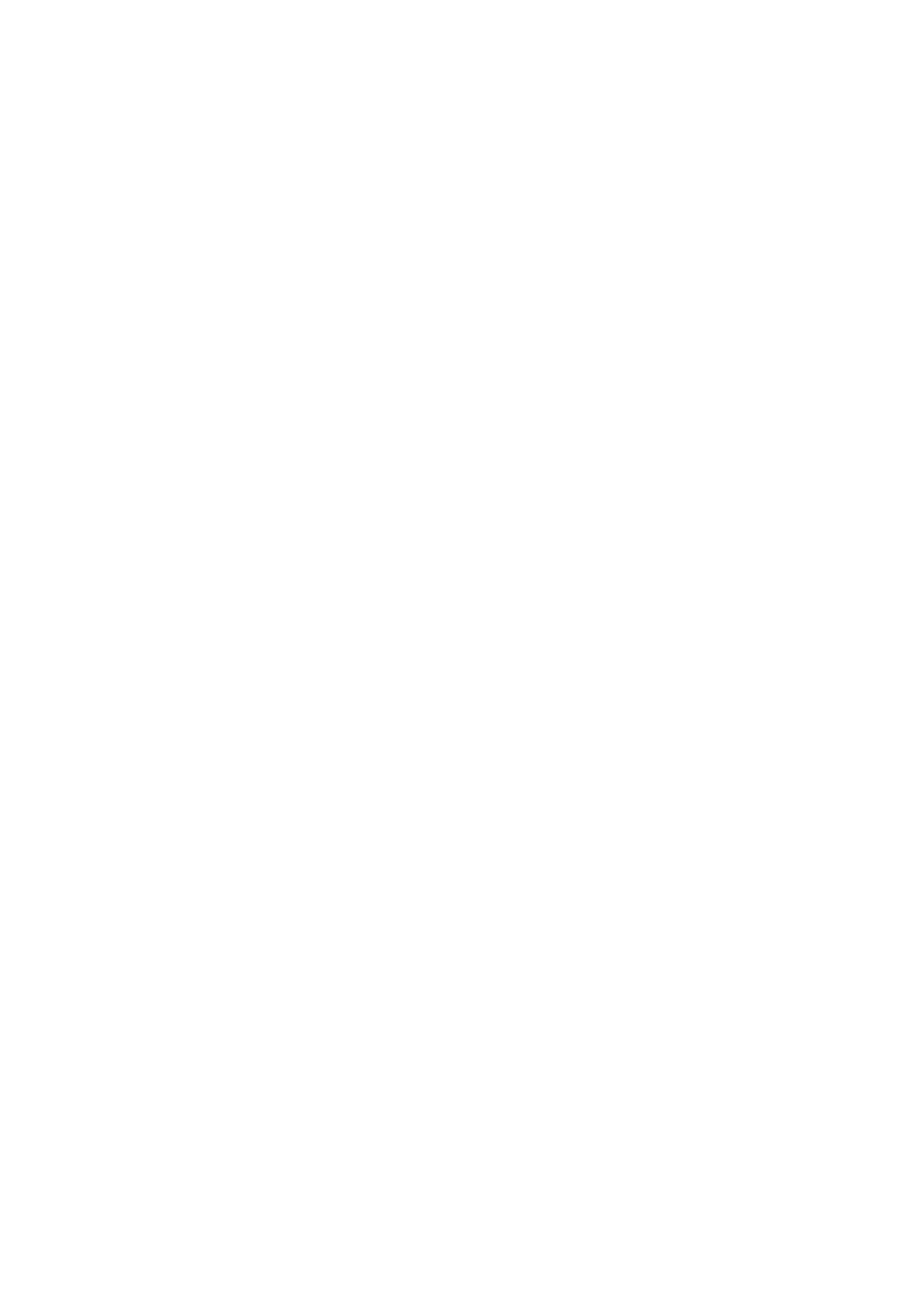# The following Working Papers have been published:

| No.     | <b>Date</b>      | <b>Title</b>                                                                                                                                                                 | Author(s)                                                            |
|---------|------------------|------------------------------------------------------------------------------------------------------------------------------------------------------------------------------|----------------------------------------------------------------------|
| $W-1$   | December 1999    | Croatia in the Second Stage of Transition, 1994-1999                                                                                                                         | Velimir Šonje and<br>Boris Vujčić                                    |
| $W-2$   | January 2000     | Is Unofficial Economy a Source of Corruption?                                                                                                                                | Michael Faulend and<br>Vedran Šošić                                  |
| $W-3$   | September 2000   | Measuring the Similarities of Economic Developments in Central<br>Europe: A Correlation between the Business Cycles of Germany, Hun-<br>gary, the Czech Republic and Croatia | Velimir Šonje and<br>Igeta Vrbanc                                    |
| $W-4$   | September 2000   | Exchange Rate and Output in the Aftermath of the Great Depression<br>and During the Transition Period in Central Europe                                                      | Velimir Šonje                                                        |
| $W-5$   | September 2000   | The Monthly Transaction Money Demand in Croatia                                                                                                                              | Ante Babić                                                           |
| $W-6$   | August 2001      | General Equilibrium Analysis of Croatia's Accession to the World<br><b>Trade Organization</b>                                                                                | Jasminka Šohinger,<br>Davor Galinec and<br>Glenn W. Harrison         |
| $W-7$   | February 2002    | Efficiency of Banks in Croatia: A DEA Approach                                                                                                                               | Igor Jemrić and<br>Boris Vujčić                                      |
| $W - 8$ | <b>July 2002</b> | A Comparison of Two Econometric Models (OLS and SUR) for Fore-<br>casting Croatian Tourism Arrivals                                                                          | Tihomir Stučka                                                       |
| $W-9$   | November 2002    | Privatization, Foreign Bank Entry and Bank Efficiency in Croatia: A<br>Fourier-Flexible Function Stochastic Cost Frontier Analysis                                           | Evan Kraft, Richard<br>Hofler and James Payne                        |
| $W-10$  | December 2002    | Foreign Banks in Croatia: Another Look                                                                                                                                       | Evan Kraft                                                           |
| $W-11$  | October 2003     | The Impact of Exchange Rate Changes on the Trade Balance in<br>Croatia                                                                                                       | Tihomir Stučka                                                       |
| $W-12$  | August 2004      | Currency Crisis: Theory and Practice with Application to Croatia                                                                                                             | Ivo Krznar                                                           |
| $W-13$  | June 2005        | Price Level Convergence: Croatia, Transition Countries and the EU                                                                                                            | Danijel Nestić                                                       |
| $W-14$  | March 2006       | How Competitive Is Croatia's Banking System?                                                                                                                                 | Evan Kraft                                                           |
| $W-15$  | November 2006    | Microstructure of Foreign Exchange Market in Croatia                                                                                                                         | Tomislav Galac,<br>Ante Burić, Ivan Huljak                           |
| $W-16$  | December 2006    | Short-Term Forecasting of Inflation in Croatia with Seasonal ARIMA<br>Processes                                                                                              | Andreja Pufnik and<br>Davor Kunovac                                  |
| $W-17$  | February 2008    | Modelling of Currency outside Banks in Croatia                                                                                                                               | Maroje Lang, Davor<br>Kunovac, Silvio Basač and<br>Željka Štaudinger |
| $W-18$  | June 2008        | International Business Cycles with Frictions in Goods and Factors<br><b>Markets</b>                                                                                          | Ivo Krznar                                                           |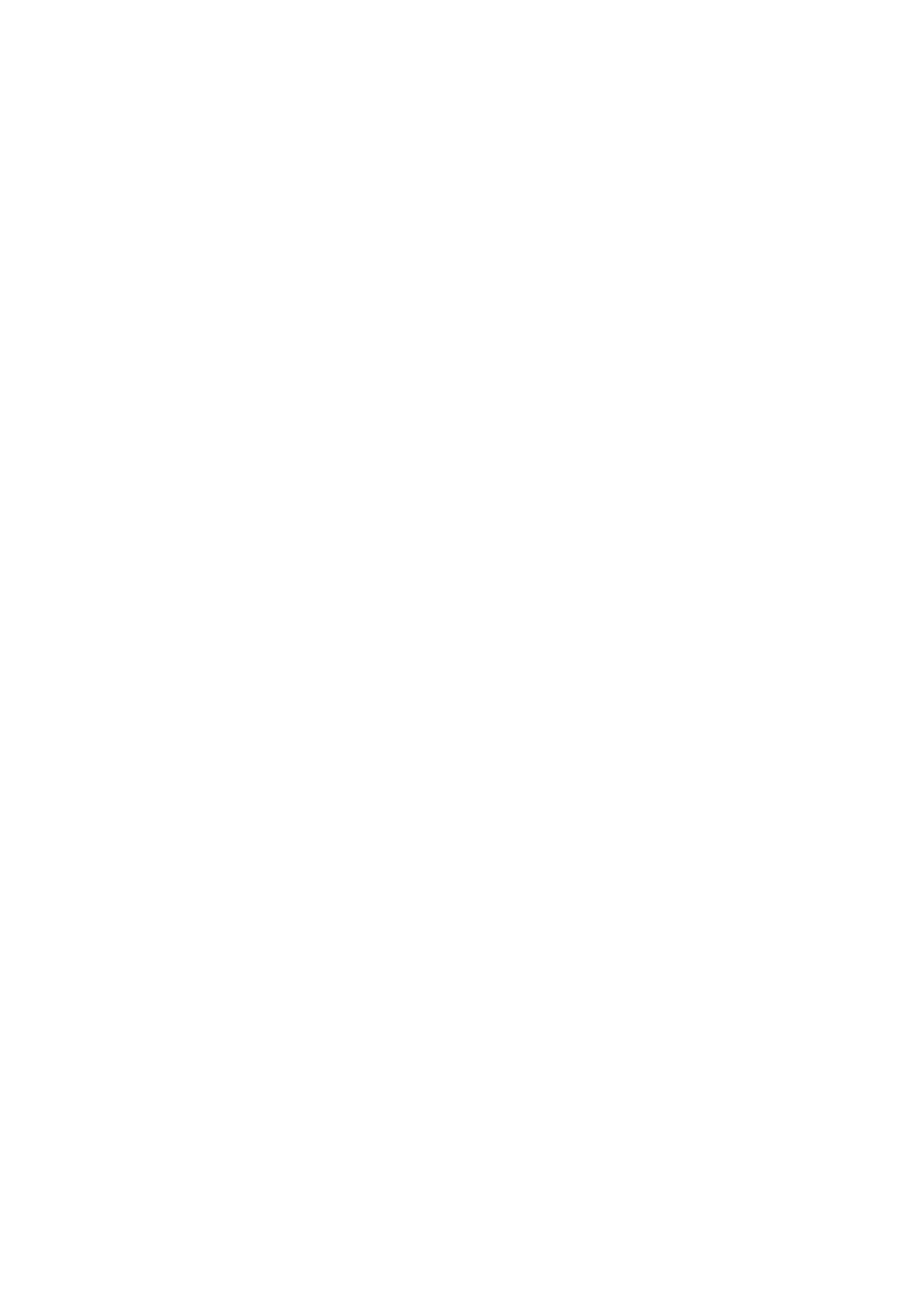## Guidelines to Authors

In its periodical publications *Working Papers, Surveys and Discussion Papers,* the Croatian National Bank publishes scientific and scholarly papers of the Bank's employees, visiting scholars, and other associate contributors.

After the submission, the manuscripts shall be subject to peer review and classification by the Manuscript Review and Classification Committee. The authors shall be informed of the acceptance or rejection of their manuscript for publication within two months following the manuscript submission.

Manuscripts are submitted and published in Croatian and/or English language.

Manuscripts submitted for publication should meet the following requirements:

Manuscripts should be submitted via e-mail, in magnetic or optical storage media, accompanied by one printed paper copy. The acceptable text format is Word.

The first page of the manuscript should contain the article title, first and last name of the author and his/ her academic degree, name of the institution with which the author is associated, author's co-workers, and the complete mailing address of the corresponding author to whom a copy of the manuscript with requests for corrections shall be sent.

Additional information, such as acknowledgments, may be included in the first page. If this information is extensive, it is preferred to incorporate it within the text, whether at the end of the introductory section or in the special section preceding the list of references.

The second page should contain the abstract and the key words. The abstract is required to be explicit, descriptive, written in third person, consisting of not more than 250 words (maximum 1500 characters). The abstract should be followed by maximum 5 key words.

A single line spacing and A4 paper size should be used. The text must not be formatted, apart from applying bold and italic script to certain parts of the text. Titles must be numerated and separated from the text by a double line spacing, without formatting.

Tables, figures and charts that are a constituent part of the paper must be well laid out, containing: number, title, units of measurement, legend, data source, and footnotes. The footnotes referring to tables, figures and charts should be indicated by lower-case letters (a,b,c…) placed right below. When the tables, figures and charts are subsequently submitted, it is necessary to mark the places in the text where they should be inserted. They should be numbered in the same sequence as in the text and should be referred to in accordance with that numeration. If the tables and charts were previously inserted in the text from other programs (Excel…), these databases in the Excel format should also be submitted (charts must contain the corresponding data series).

The preferred formats for illustrations are EPS or TIFF with explanations in 8 point Helvetica (Ariel, Swiss). The scanned illustration must have 300 dpi resolution for gray scale and full color illustration, and 600 dpi for lineart (line drawings, diagrams, charts).

Formulae must be legible. Indices and superscript must be explicable. The symbols' meaning must be given following the equation where they are used for the first time. The equations in the text referred to by the author should be marked by a serial number in brackets closer to the right margin.

Notes at the foot of the page (footnotes) should by indicated by Arabic numerals in superscript. They should be brief and written in a smaller font than the rest of the text.

References cited in the text are listed at the last page of the manuscript in the alphabetical order, according to the authors' last names. References should also include data on the publisher, city and year of publishing.

Publishing Department maintains the right to send back for the author's revision the accepted manuscript and illustrations that do not meet the above stated requirements.

Printed paper copies and diskettes containing manuscript files shall not be returned.

All contributors who wish to publish their papers are welcomed to do so by addressing them to the Publishing Department, following the above stated guidelines.